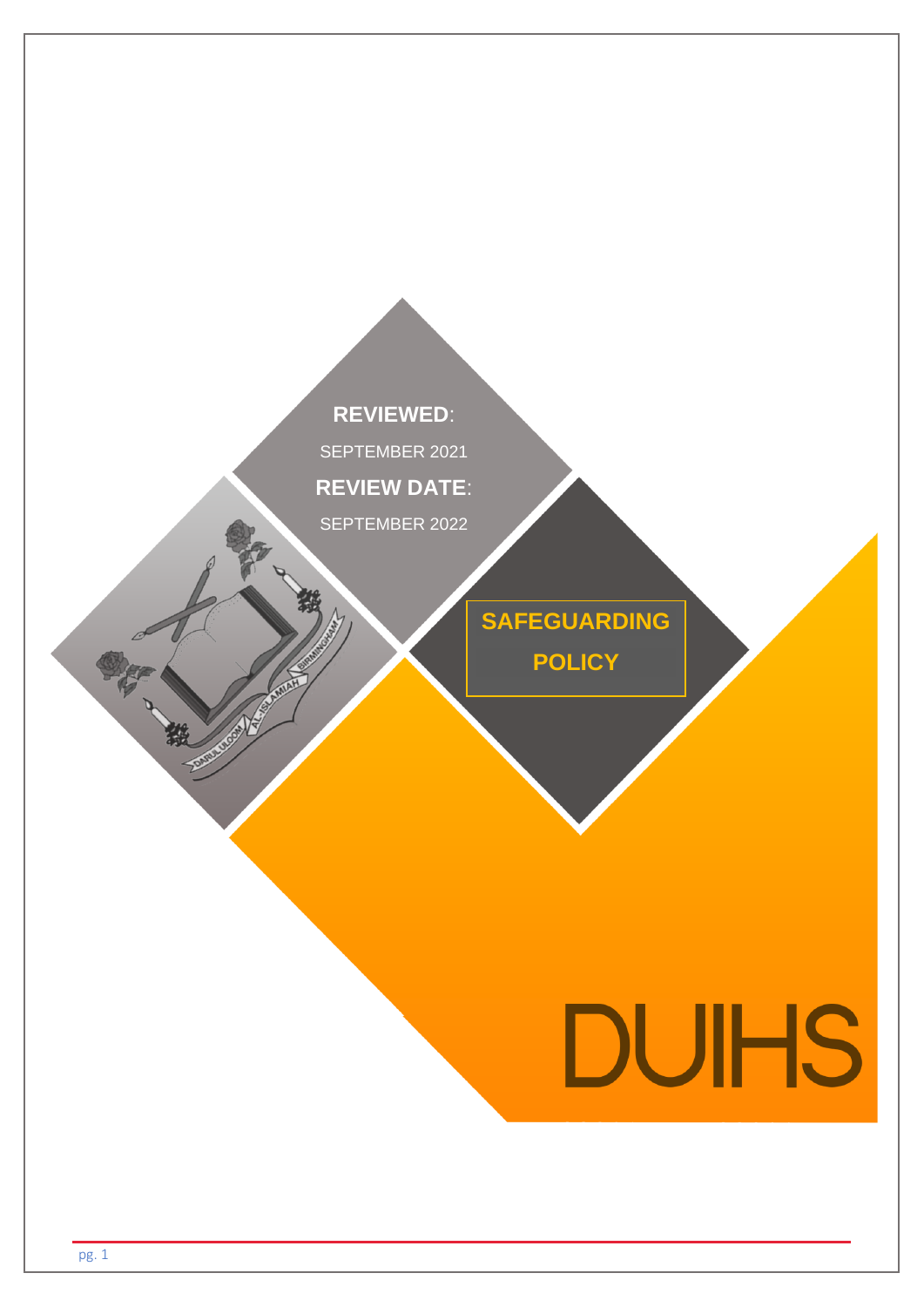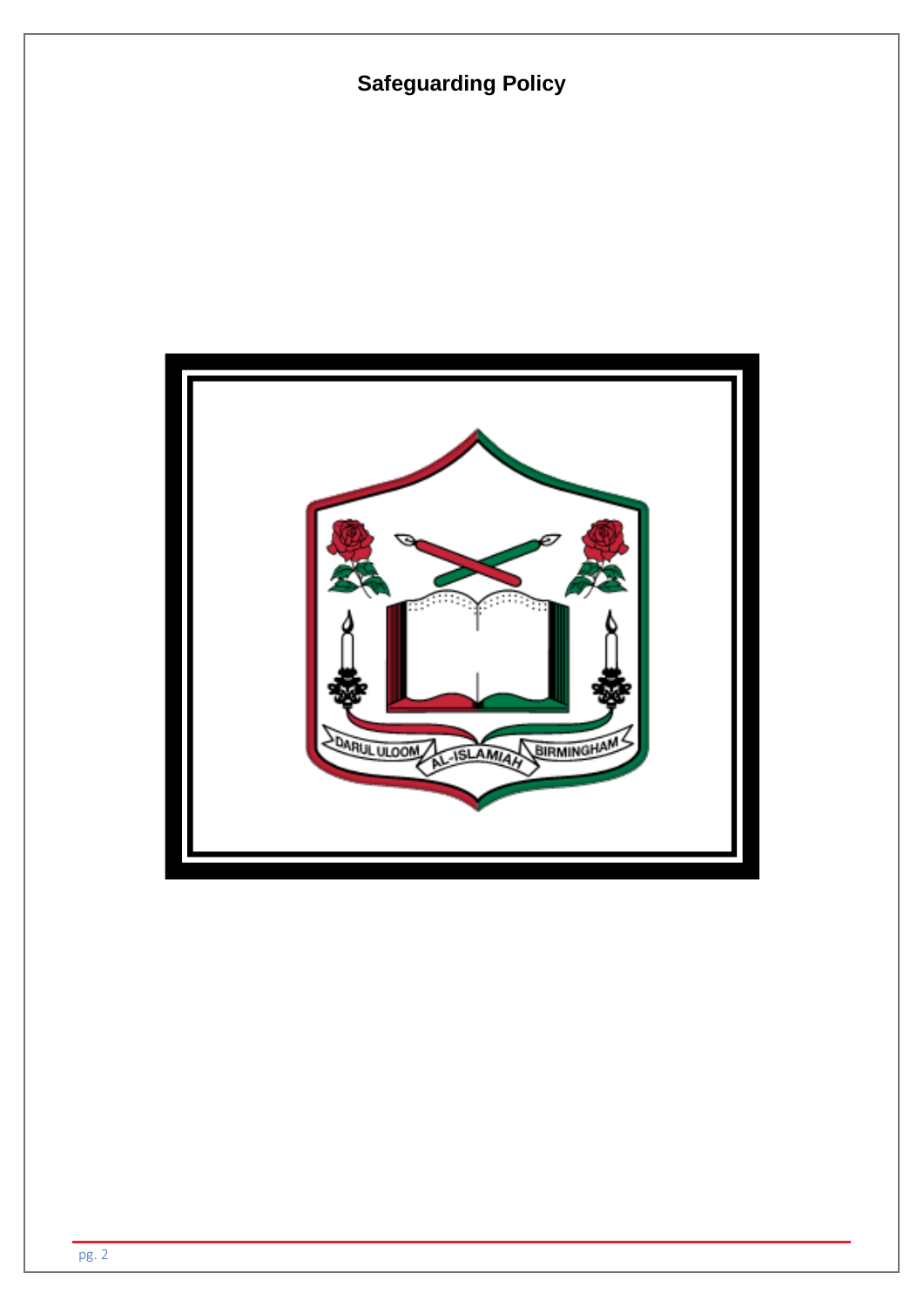# **CONTENTS**

| 1.0  | Introduction                                                                    | Page 5  |
|------|---------------------------------------------------------------------------------|---------|
| 2.0  | <b>Overall aims</b>                                                             | Page 6  |
| 3.0  | <b>Guiding Principles</b>                                                       | Page 6  |
| 4.0  | <b>Expectations</b>                                                             | Page 7  |
| 5.0  | The Designated Safeguarding Lead (DSL)                                          | Page 7  |
| 6.0  | <b>Contextual Safeguarding</b>                                                  | Page 8  |
| 7.0  | <b>Mental Health</b>                                                            | Page 8  |
| 8.0  | The Designated Teacher for Looked After<br>and Previously Looked After Children | Page 9  |
| 9.0  | <b>Trustees</b>                                                                 | Page 10 |
| 10.0 | Safer recruitment and selection                                                 | Page 10 |
| 10.1 | <b>Induction</b>                                                                | Page 11 |
|      | 10.2 Staff Support                                                              | Page 11 |
| 11.0 | The use of reasonable force                                                     | Page 12 |
| 12.0 | The school's role in the prevention of abuse                                    | Page 13 |
| 13.0 | What we will do when we are concerned                                           |         |
|      | - Early Help response                                                           | Page 13 |
| 14.0 | Safeguarding students who are vulnerable<br>to radicalisation                   | Page 13 |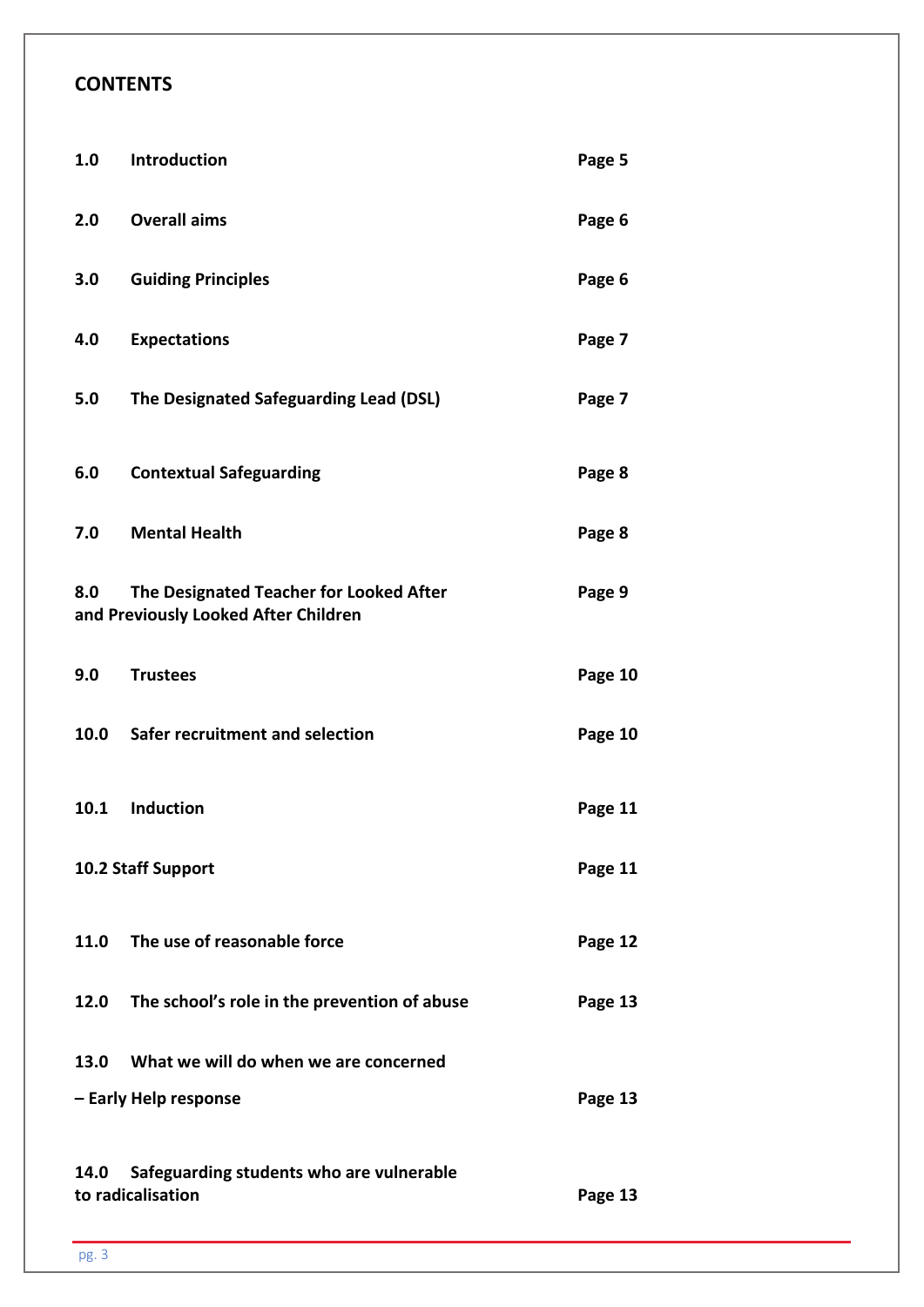|                        | 14.1 Risk reduction<br>Page 14                                                                                                                                     |            |
|------------------------|--------------------------------------------------------------------------------------------------------------------------------------------------------------------|------------|
| 14.2                   | <b>Channel</b>                                                                                                                                                     | Page 14    |
| 15.0                   | Pupils/students who are vulnerable to exploitation,<br>trafficking, or so-called 'honour-based' abuse<br>(including female genital mutilation and forced marriage) | Page 15    |
| 16.0                   | <b>Children missing education</b>                                                                                                                                  | Page 15    |
| 17.0                   | Peer on peer/child on child abuse                                                                                                                                  | Page 16    |
| 16.0                   | <b>Children missing education</b>                                                                                                                                  | Page 16-17 |
|                        | 18.0 Online Safety                                                                                                                                                 | Page 18    |
| 19.0                   | <b>Criminal exploitation</b>                                                                                                                                       | Page 19    |
| 20.0                   | Involving parents/carers                                                                                                                                           | Page 21    |
| 21.0                   | <b>Multi-agency work</b>                                                                                                                                           | Page 21    |
| 22.0                   | Our role in supporting children                                                                                                                                    | Page 22    |
| 23.0                   | Responding to an allegation about a member of staff                                                                                                                | Page 23    |
| 24.0                   | <b>Children with Special/Additional Educational Needs</b>                                                                                                          | Page 24    |
| 25.0                   | <b>Children in specific circumstances</b>                                                                                                                          | Page 25    |
| 26.0                   | Links to additional information about safeguarding<br>issues and forms of abuse                                                                                    | Page 25    |
| 27.0 Quality assurance |                                                                                                                                                                    | Page 28    |
| <b>Appendices</b>      |                                                                                                                                                                    | Page 29    |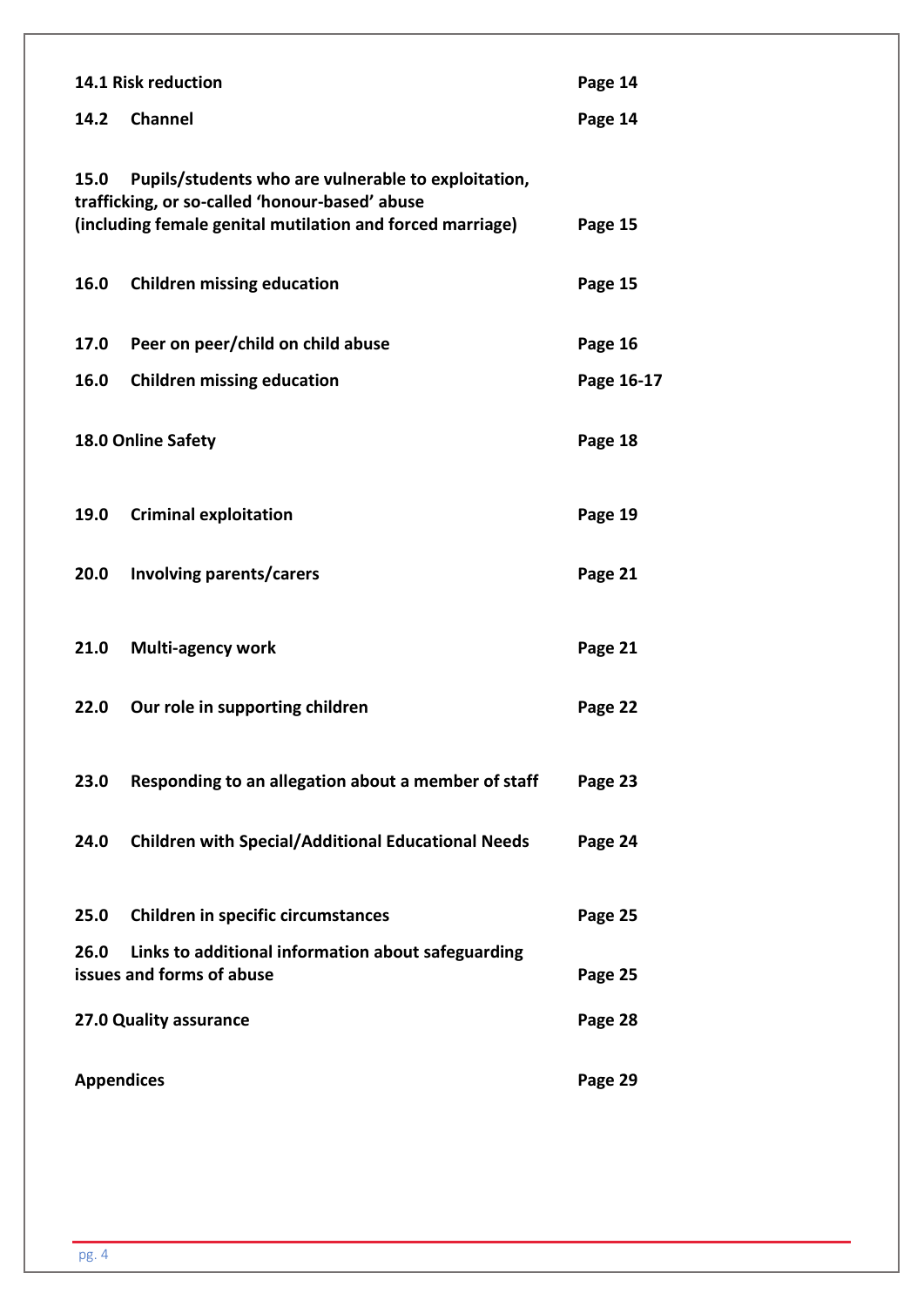# **Part One: Safeguarding Policy**

## **1.0 Introduction**

Safeguarding and promoting the welfare of children is defined as

- protecting children from maltreatment
- preventing impairment of children's mental and physical health or development
- ensuring that children are growing up in circumstances consistent with the provision of safe and effective care
- taking action to enable all children to have the best outcomes

#### *Children includes everyone under the age of 18.*

Please note that this policy and the statutory guidance behind it will now also be applicable to government funded post 16 Education; 16-19 Academies, Special Post-16 institutions and Independent Training Providers, who are now required to have regard to KCSiE 2021 following the enactment of The Education and Training (Welfare of Children) Act 2021.

*Please refer to KCSiE 2021 Part One*

- *Safeguarding information for all staff*
- *What school and college staff should know and do*
- *A child centred and coordinated approach to safeguarding*

*This means that our school, the Darul Uloom is committed to safeguarding and promoting the welfare of all its pupils. We believe that:*

- *Our young people have the right to be protected from harm, abuse and neglect*
- *Our young people have the right to experience their optimum mental and physical health*
- *Every child has the right to an education and young people need to be safe and to feel safe in school*
- *young people need support that matches their individual needs, including those who may have experienced abuse*
- *Our young people have the right to express their views, feelings and wishes and voice their own values and beliefs*
- *Our young people should be encouraged to respect each other's values and support each other*
- *Our young people have the right to be supported to meet their emotional, social and mental health needs as well as their educational needs. Our school will ensure clear systems and processes are in place to enable identification of these needs. Including consideration of when mental health needs may become a safeguarding need.*
- *Our school will contribute to the prevention of abuse, peer on peer abuse, sexual violence, risk/involvement in serious violent crime, victimisation, bullying (including homophobic, biphobic, transphobic and cyber bullying), exploitation, extreme behaviours, discriminatory views and risk-taking behaviours*

*All staff and visitors have an important role to play in safeguarding young people and protecting them from abuse and considering when mental health may become a safeguarding issue.*

*In our school the following people will take the lead in these areas: Our Data Protection officer is: Mohammed Hussain*

*Our Rights Respecting link is: Azharul Islam*

*Our lead for Mental Health is: Junaid Usman*

*Our Safeguarding governor is: Nozmul Hussain*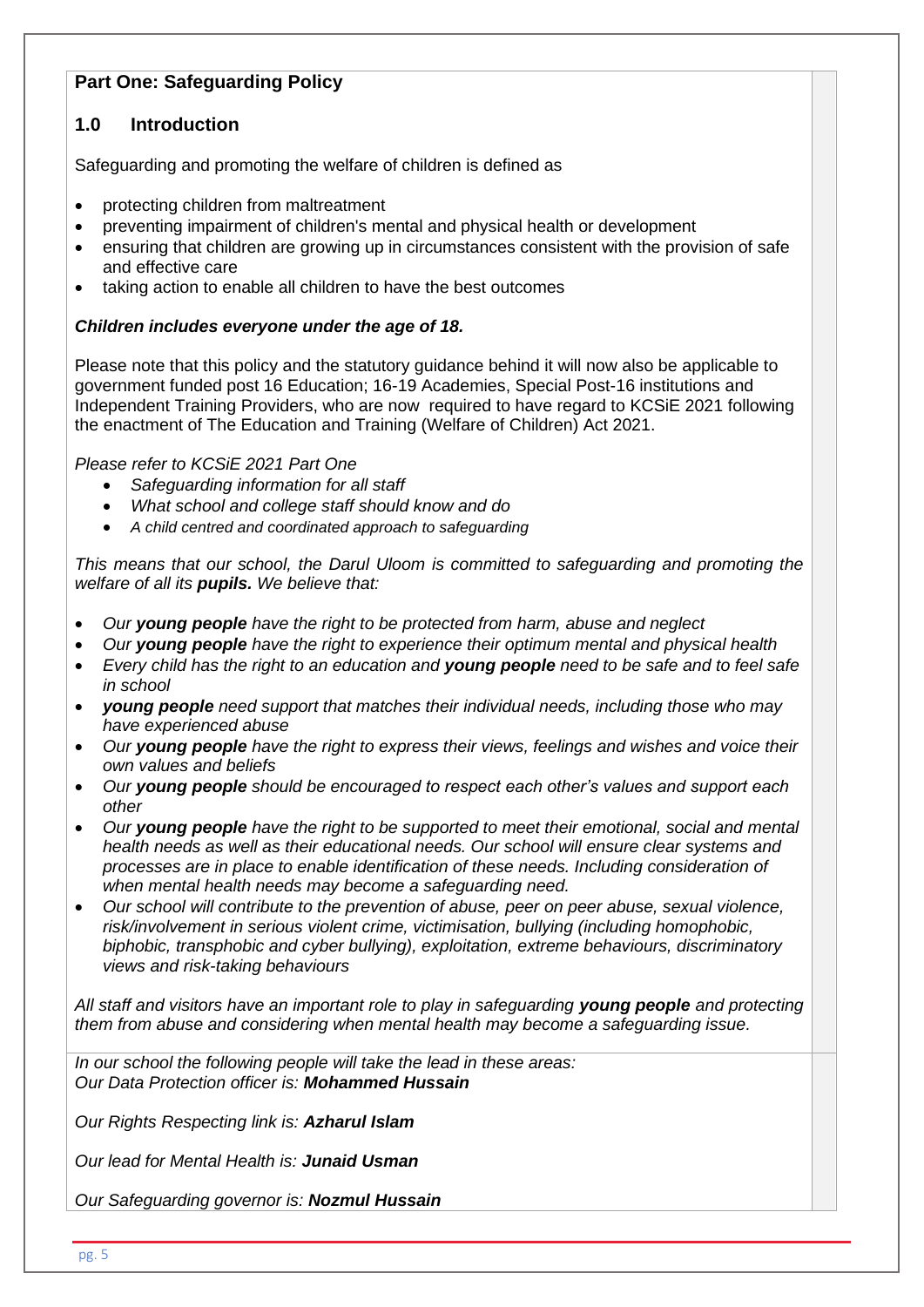## **2.0 Overall aims**

This policy will contribute to the protection and safeguarding of our **pupils** and promote their welfare by:

- Adopting a Whole school and college approach to safeguarding
- A new section has been added making clear the need for ensuring that safeguarding and child protection are at the forefront and underpin all relevant aspects of process and policy development in schools and colleges.
- Clarifying standards of behaviour for staff and **pupils**
- Contributing to the establishment of a safe, resilient and robust ethos in the school, built on mutual respect and shared values
- Introducing appropriate work within the curriculum
- Encouraging **pupils** and parents to participate
- Alerting staff to the signs and indicators that all may not be well
- Developing staff awareness of the causes of abuse
- Developing staff awareness of the risks and vulnerabilities their **pupils** face
- Addressing concerns at the earliest possible stage
- Reducing the potential risks **pupils** face of being exposed to multiple harms including violence, extremism, exploitation, discrimination or victimisation
- Recognising risk and supporting online safety for pupils, including in the home

*This means that in our school we will:*

- *Identify and protect all pupils especially those identified as vulnerable pupils*
- *Identify individual needs as early as possible; gain the voice and lived experience of vulnerable pupils and design plans to address those needs*
- *Work in partnership with pupils, parents/carers and other agencies*

*Our policy extends to any establishment our school commissions to deliver education to our pupils on our behalf including alternative provision settings.*

*Our Trustees will ensure that any commissioned agency will reflect the values, philosophy and standards of our school. Confirmation should be sought from the school that appropriate risk assessments are completed and ongoing monitoring is undertaken.*

## **3.0 Guiding Principles**

These are the seven guiding principles of safeguarding, as stated by Birmingham Safeguarding Children Partnership (found in **[Right Help Right Time](https://lscpbirmingham.org.uk/delivering-effective-support)**);

- Have conversations and listen to children and their families as early as possible
- Understand the child's lived experience
- Work collaboratively to improve children's life experience
- Be open, honest and transparent with families in our approach
- **Empower families by working with them**
- Work in a way that builds on families' strengths
- Build resilience in families to overcome difficulties

*This means that in our school all staff will be aware of the guidance issued by Birmingham Safeguarding Children Partnership [Right Help Right Time](http://www.lscbbirmingham.org.uk/index.php/delivering-effective-support), and procedures for [Early Help](http://www.lscbbirmingham.org.uk/index.php/early-help).*

*All staff will be enabled to listen and understand the lived experience of children and young people by facilitating solution focused conversations appropriate to the child/young person`s preferred communication style.* 

*It also means that where early help is appropriate, the designated safeguarding lead/deputy will*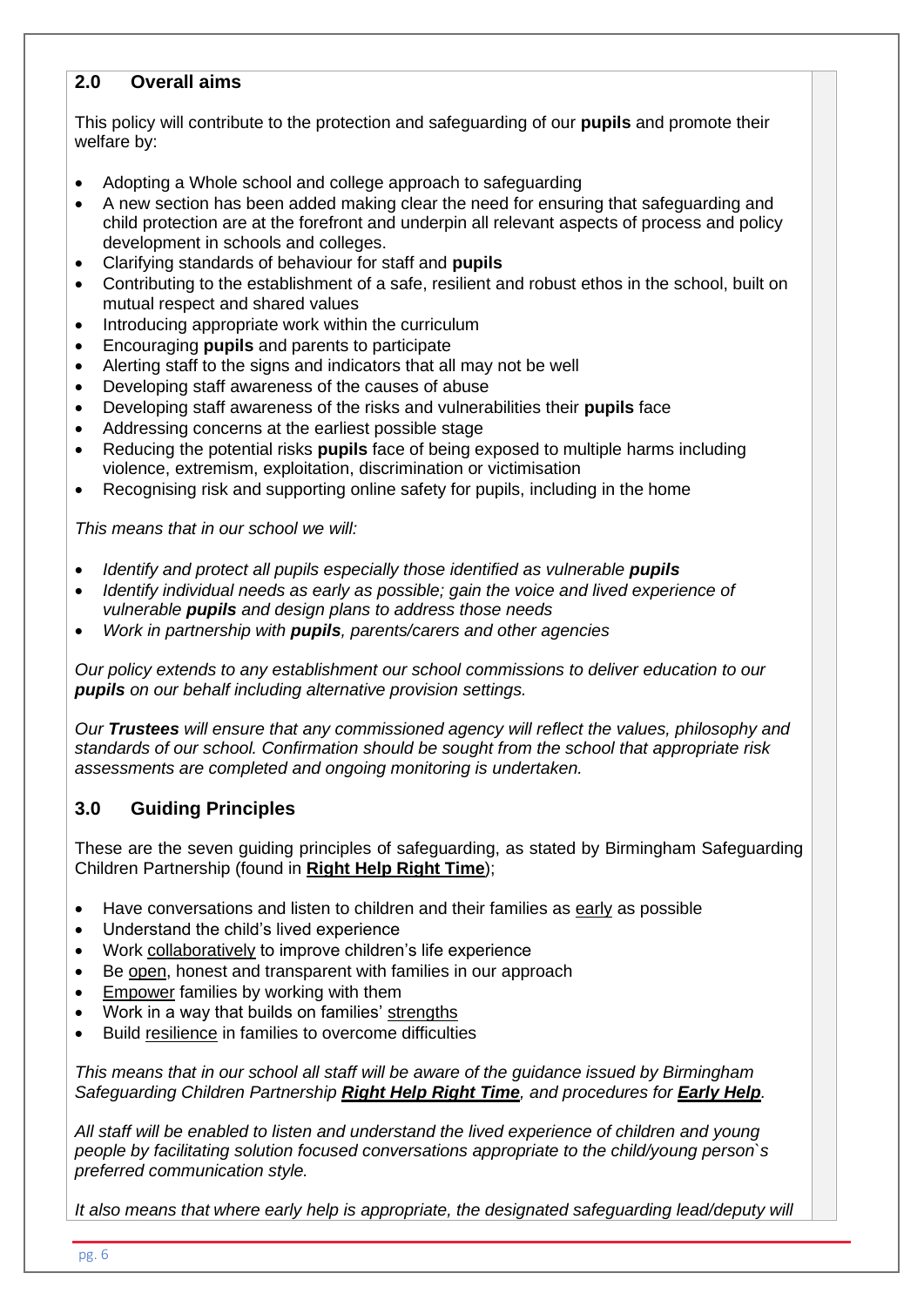liaise with other agencies and completing an inter-agency assessment as appropriate. If *required to, all staff will support other agencies and professionals in an early help assessment, in some cases acting as the lead practitioner.* 

*Early help cases will be kept under constant review, and if the child's situation does not improve/ is getting worse, consideration will be given to a referral to children's social care for assessment for statutory services.*

# **4.0 Expectations**

All staff and visitors will:

- Be familiar with this Safeguarding & Child Protection Policy
- Understand their role in relation to safeguarding
- Be alert to signs and indicators of possible abuse (See Appendix 1 for current definitions and indicators)
- Record concerns and give the record to the DSL or deputy DSL
- Deal with disclosures of abuse from children in line with the guidance in Appendix 2, informing the DSL immediately and providing a written account as soon as possible
- Be involved, where appropriate, in the implementation of individual school-focused interventions, Early Help Assessments and Our Family Plans, Child in Need Plans and interagency Child Protection Plans

*This means that in our school:*

*All staff will receive annual safeguarding training and update briefings as appropriate.* 

*Key staff will undertake more specialist safeguarding training as agreed by the trustee.* 

*In recognition of the impact of COVID-19, additional disclosure training will be undertaken by all staff.*

*Our Trustees will be subjected to an enhanced DBS check and 'Section 128' check.*

*We will follow Safer Recruitment processes and checks for all staff.* 

## **5.0 The Designated Safeguarding Lead (DSL)**

- The DSL will be a member of the Senior Leadership Team.
- Whilst the activities of the DSL can be delegated to appropriately trained deputies, the ultimate lead responsibility for safeguarding and child protection remains with the DSL. This responsibility should not be delegated.
- Our DSLs will help promote educational outcomes by working closely with teachers about children's welfare, safeguarding and child protection concerns.
- Our trustee will ensure that the DSL role is explicit in the post-holder's job description and appropriate time is made available to the DSL and deputy DSL(s) to allow them to undertake their duties.
- **Our named** DSL(s) will ensure training is completed every two years.
- We will ensure safeguarding and child protection information will be dealt with in a confidential manner.
- The DSL will ensure that the school is clear on parental responsibility for children on roll, and report all identified private fostering arrangements to the local authority.
- Safeguarding records will be stored securely in a central place separate from academic records. Individual files will be kept for each **pupil** the school will not keep family files. Files will be kept for at least the period during which the **pupil** is attending the school, and beyond that in line with current data legislation and guidance.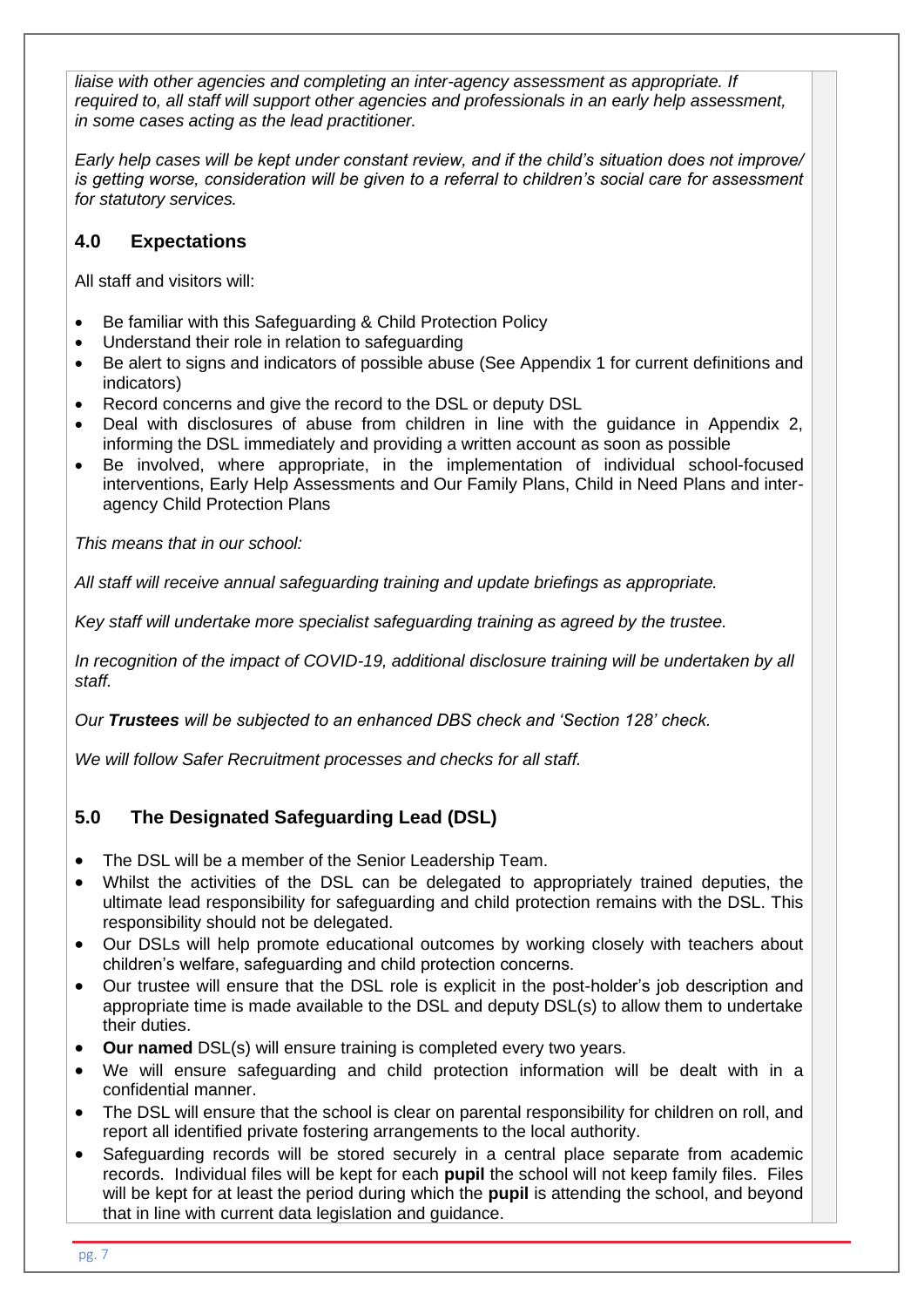- If a **pupil** moves from our school, child protection and safeguarding records will be forwarded on to the DSL at the new school, with due regard to their confidential nature and in line with current government guidance on the transfer of such records. Direct contact between the two schools may be necessary, especially on transfer from primary to secondary schools.
- All in-year applications and transfers will also be reported to the local authority.

*This means the DSL team in our school will be: Lead: Azharul Islam & Deputies: Azmol Ali, Ibrahim Amin*

*Any steps taken to support a young person who has a safeguarding vulnerability must be reported to the lead DSL.*

*Staff will be informed of relevant details only when the DSL feels their having knowledge of a situation will improve their ability to support an individual child and/or family. A written record will be made of what information has been shared, with whom, and when. Because we hold paper files.* 

## *We will not disclose to a parent any information held on a young person if this would put the child at risk of significant harm*

*We will record where and to whom the records have been passed and the date.* 

*This will allow the new setting to continue supporting victims of abuse and have that support in place for when the young person arrives.*

# **6.0 Contextual Safeguarding**

Contextual safeguarding is about the impact of the public/social context on young people's lives, and consequently their safety. It seeks to identify and respond to harm and abuse posed to young people outside their home, either from adults or other young people. As an approach it looks at how interventions can change the processes and environments, to make them safer for all young people, as opposed to focussing on an individual.

*DSLs will consider contextual safeguarding and give due regard to the effectiveness of the school safeguarding system within the wider system. This will be evidenced in:*

- *Informal and formal assessments of need/ risk for the child*
- *Case discussions amongst DSLs*

# **7.0 Mental Health**

KCSiE 2021 requires all staff to be aware that mental health problems can, in some cases, be an indicator that a child has suffered or is at risk of suffering abuse, neglect or exploitation.

# **Mental health support**

Additional information has been added to help schools prevent and tackle bullying and support pupils whose mental health problems manifest themselves in behaviour.

Department for Education (DfE) (2017) Preventing bullying. <https://www.gov.uk/government/publications/preventing-and-tackling-bullying>

Department for Education (DfE) (2018) Mental health and behaviour in schools <https://www.gov.uk/government/publications/mental-health-and-behaviour-in-schools--2>

Schools and colleges may choose to appoint a senior mental health lead, though this is not mandatory. The senior mental health lead should be supported by the senior leadership team and could be the pastoral lead, special educational needs coordinator (SENCO) or DSL.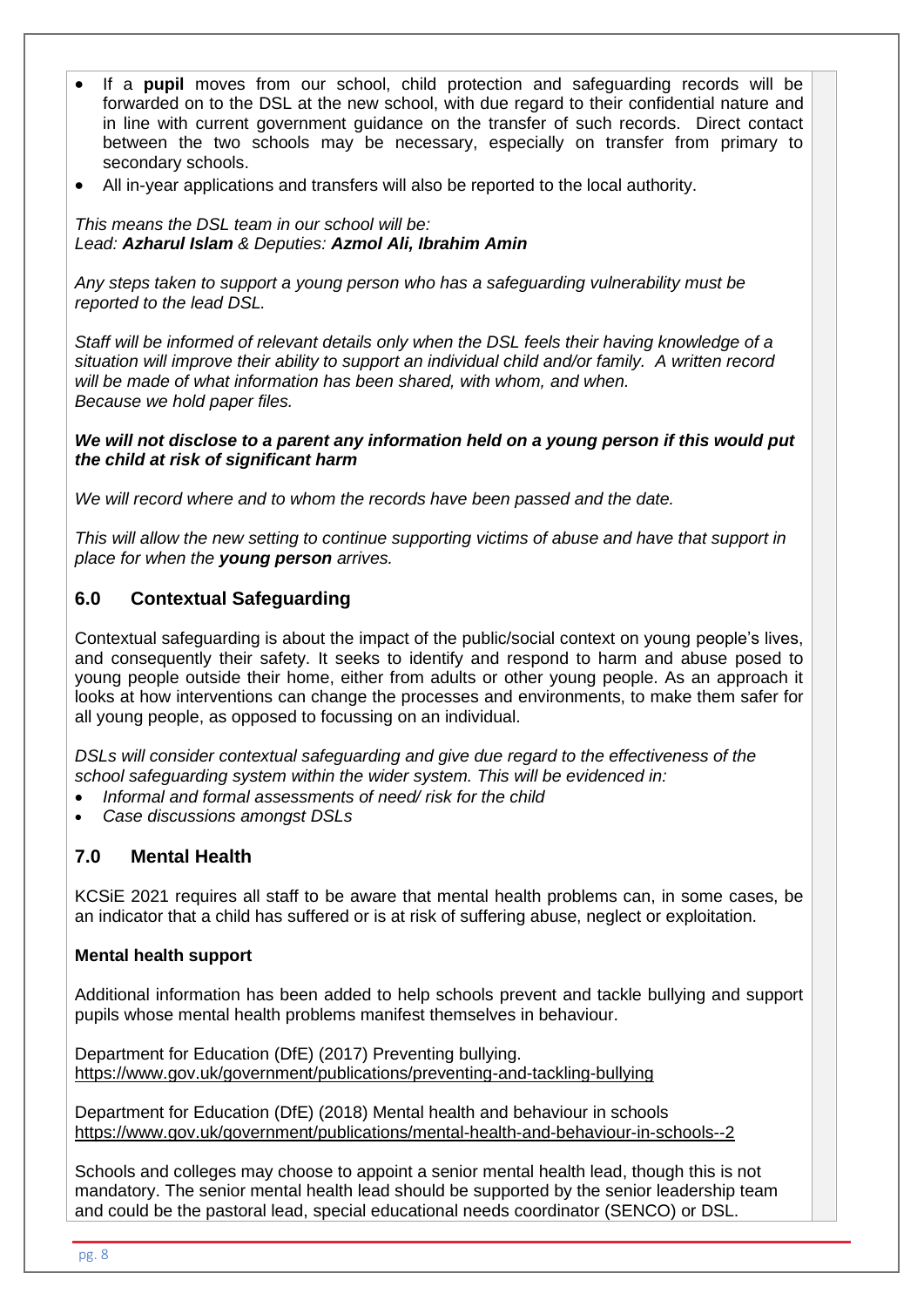*In our school this means that:*

- *All staff will be alert to signs of mental ill-health and be aware that mental health problems can, in some cases, be an indicator that a child has suffered or is at risk of suffering abuse, neglect or exploitation*
- *All staff will take immediate action and speak to a DSL if they have a mental health concern about a child that is also a safeguarding concern*
- *We take seriously our organisational and professional role in supporting and promoting mental health and wellbeing of children/young people through:*
- *Prevention: creating a safe and calm environment where mental health problems are*  less likely, improving the mental health and wellbeing of the whole school population, *and equipping pupils to be resilient so that they can manage the normal stress of life effectively. This will include teaching pupils about mental wellbeing through the curriculum and reinforcing this teaching through school activities and ethos;*
- *Identification: recognising emerging issues as early and accurately as possible;*
- *Early support: helping pupils to access evidence based early support and interventions; and*
- *Access to specialist support: working effectively with external agencies to provide swift access or referrals to specialist support and treatment*

## **8.0 The Designated Teacher for Looked After and Previously Looked After Children**

- The trustees will appoint a designated teacher (in non-maintained schools and colleges an appropriately trained teacher should take the lead) and will work with local authorities to promote the educational achievement of registered pupils who are looked after.
- Designated teachers will have responsibility for promoting the educational achievement of children/ young people who have left care through adoption, special guardianship or child arrangement orders or who were adopted from state care outside England and Wales.
- Birmingham Children's Trust has ongoing responsibilities to the young people who cease to be looked after and become care leavers. That includes keeping in touch with them, preparing an assessment of their needs and appointing a personal adviser who develops a pathway plan with the young person. This plan describes how Birmingham Children's Trust will support the care leaver to participate in education or training.

## **Promoting the educational outcomes of children with a social worker**

- Children with a social worker may face barriers to education because of complex circumstances
- Effective support for children with a social worker needs education settings and local authorities to work together. All agencies can play a crucial role in establishing a culture where every child is able to make progress.
- Education settings and local authorities will have different responsibilities but establishing shared priorities can help to drive change for children.

#### *In our school the Designated Teacher is: Name: Azharul Islam*

#### *Our Designated Teacher will:*

- *Work with the Virtual School to provide the most appropriate support utilising the pupil premium plus to ensure they meet the needs identified in the child's personal education plan.*
- *Work with the Virtual School headteacher to promote the educational achievement of previously looked after children.*
- *In non-maintained schools and colleges, an appropriately trained teacher should take the lead.*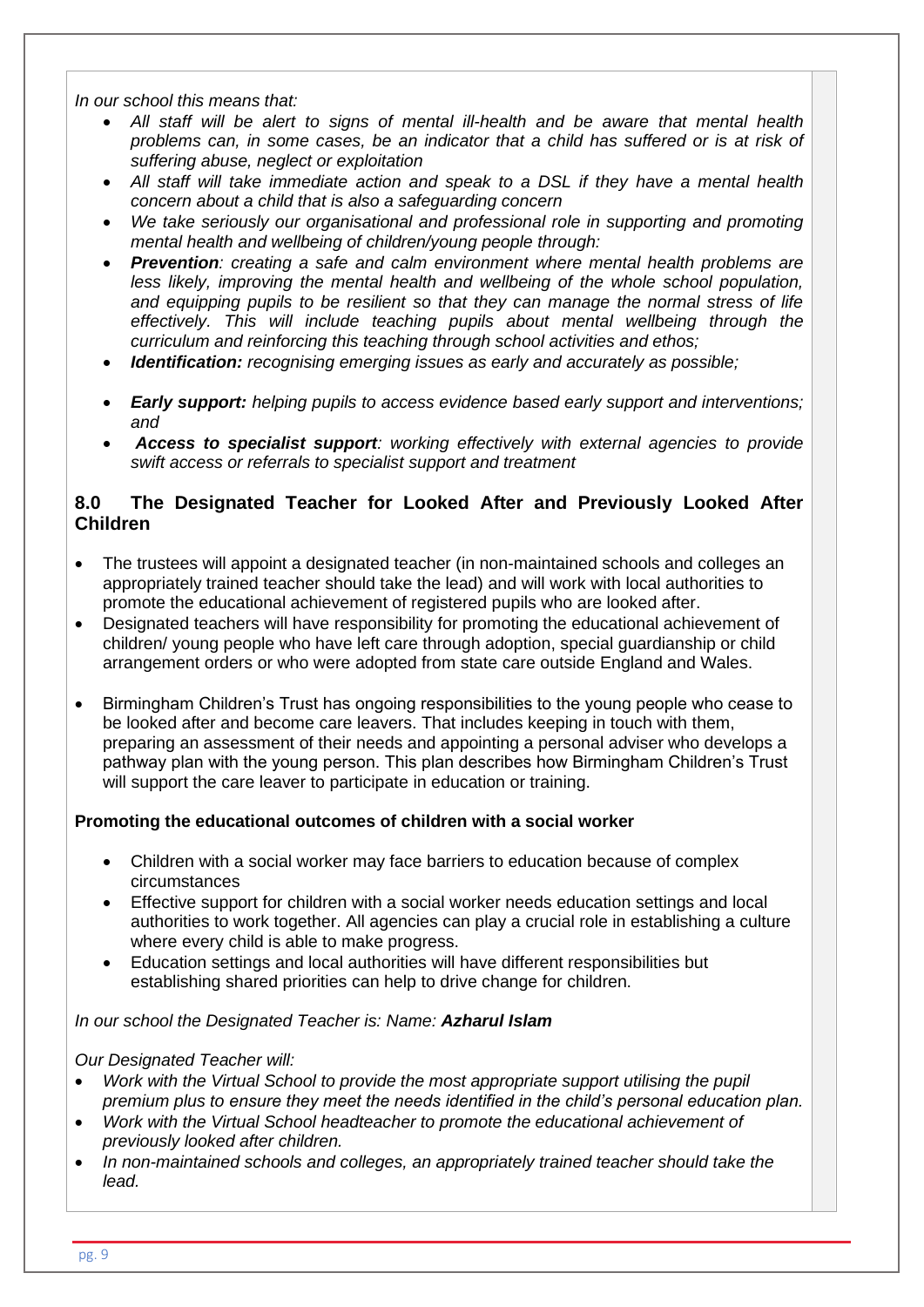*Our school will work with partners to effectively identify the needs of children with a social worker and ensure they can access interventions that make a difference to their education*

*DSLs will keep the details of the Birmingham Children's Trust Personal Advisor appointed to guide and support the care leaver and will liaise with them as necessary regarding any issues of concern affecting the care leaver.*

#### **9.0 Trustees**

Trustee in charge and proprietors should ensure that there are appropriate policies and procedures in place in order for appropriate action to be taken in a timely manner to safeguard and promote children's welfare:

- The school operates "Safer Recruitment" procedures and ensures that appropriate checks are carried out on all new staff and relevant volunteers (including members of the governing body)
- The **Head Teacher** and all other staff who work with **young people** undertake safeguarding training on an annual basis with **additional updates as necessary within a two-year framework and a training record maintained**
- Temporary staff and volunteers are made aware of the school's arrangements for safeguarding & child protection and their responsibilities
- The school remedies any deficiencies or weaknesses brought to its attention without delay
- The trustees have a written policy and procedures for dealing with allegations of abuse against members of staff, visitors, volunteers or governors that complies with all BSCP procedures
- The Nominated trustee is responsible for liaising with the **Head Teacher** and DSL over all matters regarding safeguarding and child protection issues. The role is strategic rather than operational – they will not be involved in concerns about individual **pupils**

*In our school this means that:*

*All governors must read part 2 of 'KCSiE 2021'*

*Our nominated trustee for safeguarding and child protection is: Name: Nozmul Hussain*

*This trustee will receive safeguarding training relevant to the governance role and this will be updated every two years.*

*The trustee will review all policies/procedures that relate to safeguarding and child protection annually.*

*Pupil is nominated to be responsible for liaising with Birmingham Children's Trust in the event of allegations of abuse being made against the Head Teacher.*

*The Trustee in charge will liaise with the Head Teacher and the DSL to produce a report at least annually for governors/trustee. Also to ensure the annual Section 175 safeguarding selfassessment/audit is completed and submitted to the Birmingham Safeguarding Partnership on time.*

#### **10.0 Safer recruitment and selection**

The school will follow part 3 of 'Keeping Children Safe in Education' (KCSiE 2021) and pay full regard to 'Safer Recruitment' requirements including but not limited to:

- verifying candidates' identity and academic or vocational qualifications
- obtaining professional and character references
- checking previous employment history and ensuring that a candidate has the health and physical capacity for the job,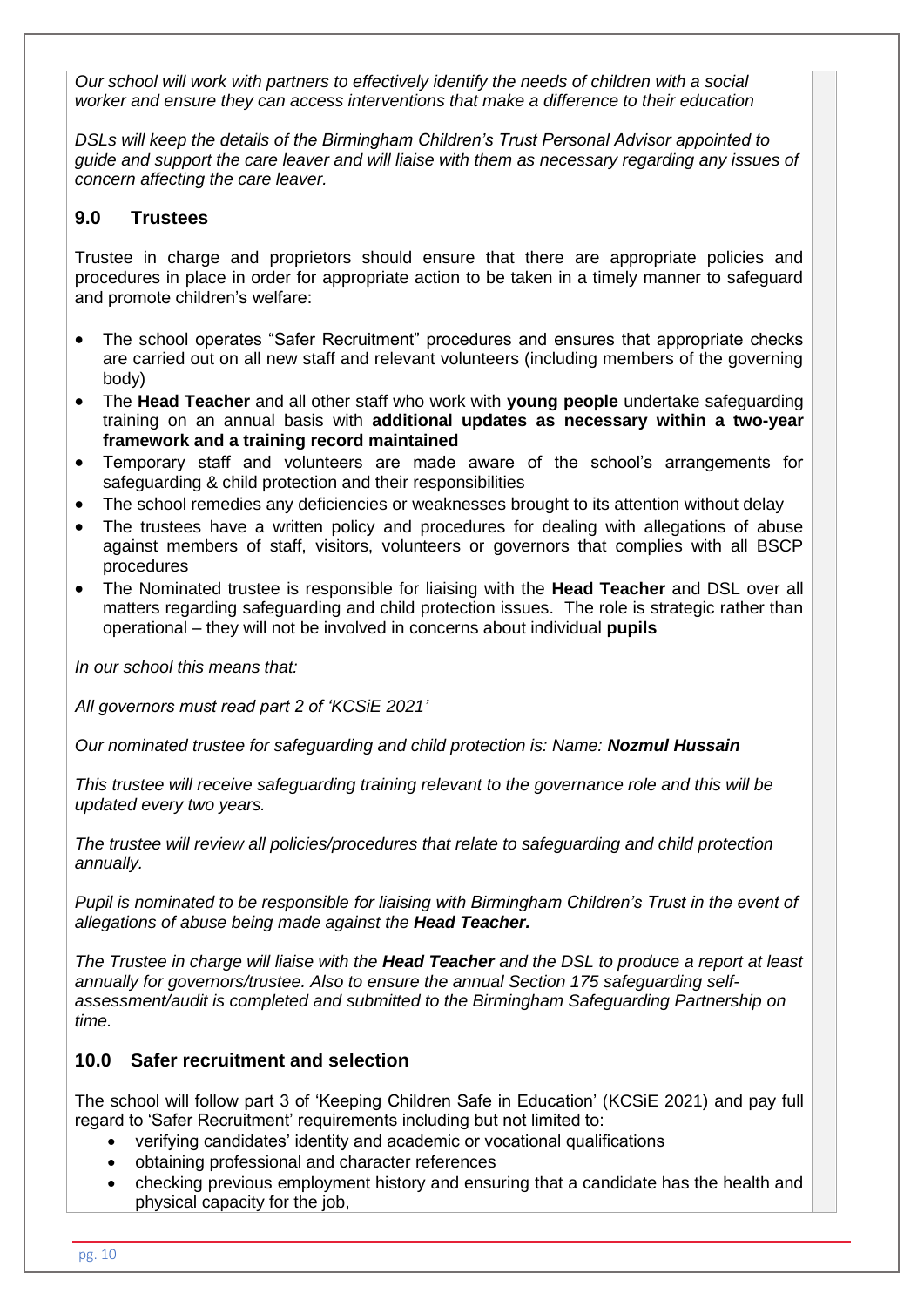- UK Right to Work
- clear enhanced DBS check
- any further checks as appropriate to gain all the relevant information to enable checks on suitability to work with children.

Evidence of these checks must be recorded on the Single Central Record.

All recruitment materials will include reference to the school's commitment to safeguarding and promoting the wellbeing of pupils.

*This means that in our school:*

*The following school staff have undertaken Safer Recruitment training: Azharul Islam*

*The following members of the trustees have also been trained: Nurul Haque*

*One of these will be involved in all staff recruitment processes and sit on the recruitment panel.*

*No new staff will be allowed to start working with pupils at Darul Uloom until all necessary checks including references, DBS, proof of qualifications/address, health checks and other requirements stated in KCSIE 2021 have been completed.*

## **10.1 Induction**

All staff, especially staff who have been redeployed in response to COVID-19, will be made aware of systems within their setting which support safeguarding, and these will be explained to them as part of staff induction.

#### **10.2 Staff support**

- Regular safeguarding supervision will be offered to the Lead DSL within school
- Usually offered half termly, safeguarding supervision may need to be offered more frequently and extended to other members of staff as deemed appropriate by the school.
- DSLs will be supported to access training as appropriate including training in behaviour and mental health.
- All DSLs will have access to the monthly Designated Safeguarding Lead caseconsultation sessions organised by BCC's Education Safeguarding team.

*Copies of policies and a copy of part one of KSCIE 2021 is provided* to *staff at induction*.

*Our staff induction process will cover:*

- *Policy checklist – read and write about key school policies*
- *The Safeguarding & Child Protection policy (which includes policy and procedures for dealing with peer-on-peer abuse)*
- *The Behaviour Policy*
- *The Staff Behaviour Policy (sometimes called a Code of Conduct - including whistleblowing and acceptable use of IT, staff/pupil relationships and comms including use of social media)*
- *The safeguarding response to children who go missing from education*
- *The role of the DSL (including the identity of the DSL and any deputies)*
- *Reporting of low-level concerns (See Low-level concerns policy)*
- *On-line safety*
- *KCSIE 2021 PART 1 – Annex B*
- *Right Help Right Time*

We recognise the importance of practice oversight and multiple perspectives in safeguarding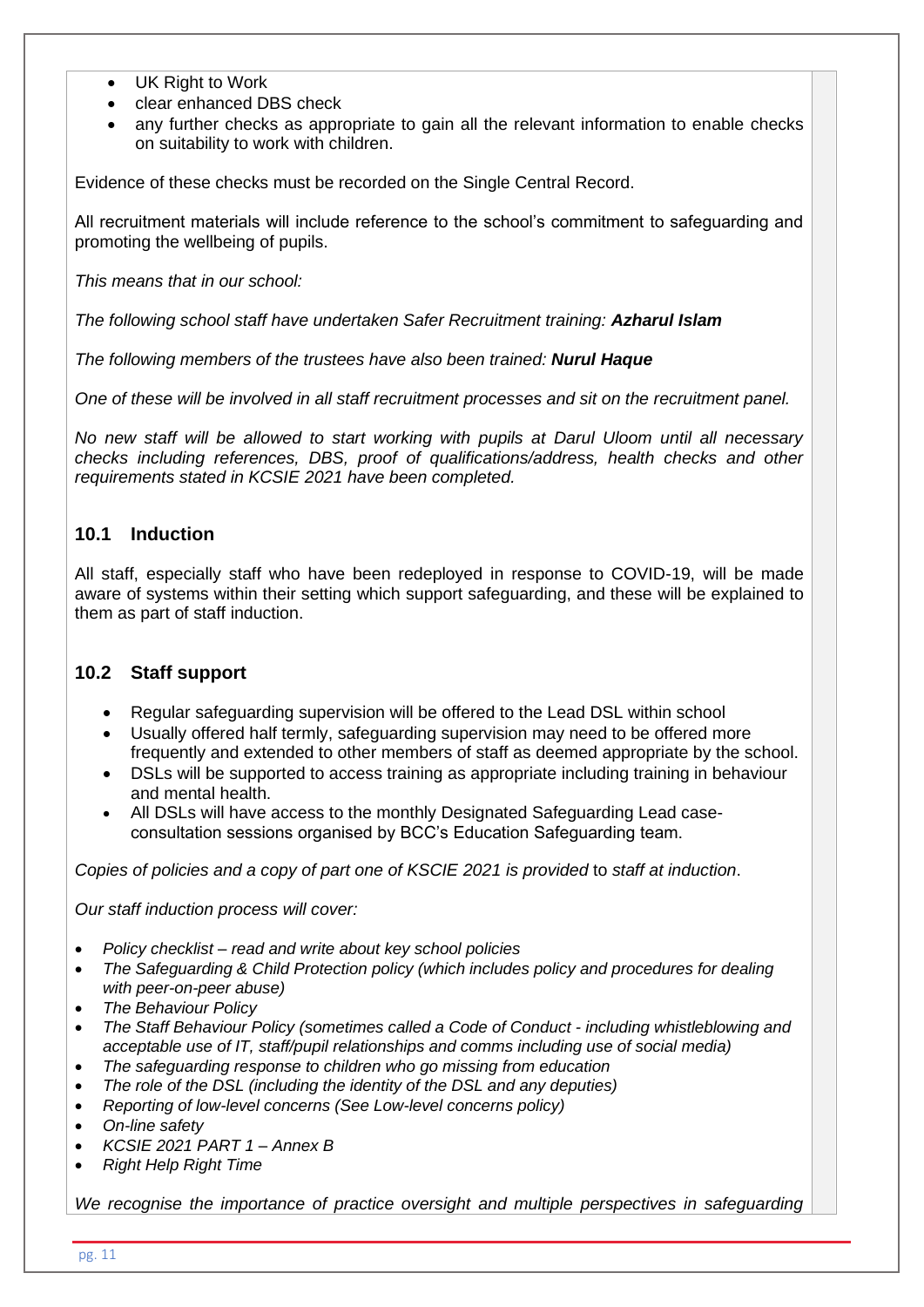*and child protection work. We will support staff by providing opportunities for reflective practice including opportunity to talk through all aspects of safeguarding work within education with the DSL and to seek further support as appropriate.*

## **11.0 The use of reasonable force**

There are circumstances when it is appropriate for staff in school to use reasonable force to safeguard children and young people.

The term 'reasonable force' covers the broad range of actions used by staff that involves a degree of physical contact to control or restrain **young people.** 

This can range from guiding a **young person** to safety by the arm, to more extreme circumstances such as breaking up a fight or where a **young person** needs to be restrained to prevent violence or injury.

'Reasonable' in these circumstances means 'using no more force than is needed'. The use of force may involve either passive physical contact, such as standing between pupils or blocking a pupil's path, or active physical contact such as leading a pupil by the arm out of the classroom.

Government advice for 'Use of Reasonable Force in Schools' is available on Use of reasonable force in schools - GOV.UK (www.gov.uk)

*This means in our school:*

*By planning positive and proactive behaviour support, the occurrence of challenging behaviour and the need to use reasonable force will reduce.*

*We will write individual behaviour plans for our more vulnerable young people and agree them with parents and carers.*

We will not have a 'no contact' policy as this could leave our staff unable to fully support and *protect their pupils and students.*

*When using reasonable force in response to risks presented by incidents involving young people including any with SEN or disabilities, or with medical conditions, our staff will consider the risks carefully.*

## *12.0 The school's role in the prevention of abuse*

*This Safeguarding & Child Protection Policy will not & cannot be separated from the general ethos of the school, which should ensure that pupils:* 

- *are treated with respect and dignity*
- *are taught to treat each other with respect*
- *feel safe*
- *have a voice and are listened to*

*Safeguarding issues, including online safety, peer on peer abuse, sexual harassment and extra*  familial harm (multiple harms) will be addressed through the curriculum in an age-appropriate *way.*

*This means that in our school:*

*All staff will be made aware of our school's unauthorised absence and children missing from education procedures.*

*We will provide opportunities for pupils to develop skills, concepts, attitudes and knowledge that promote their safety and well-being.*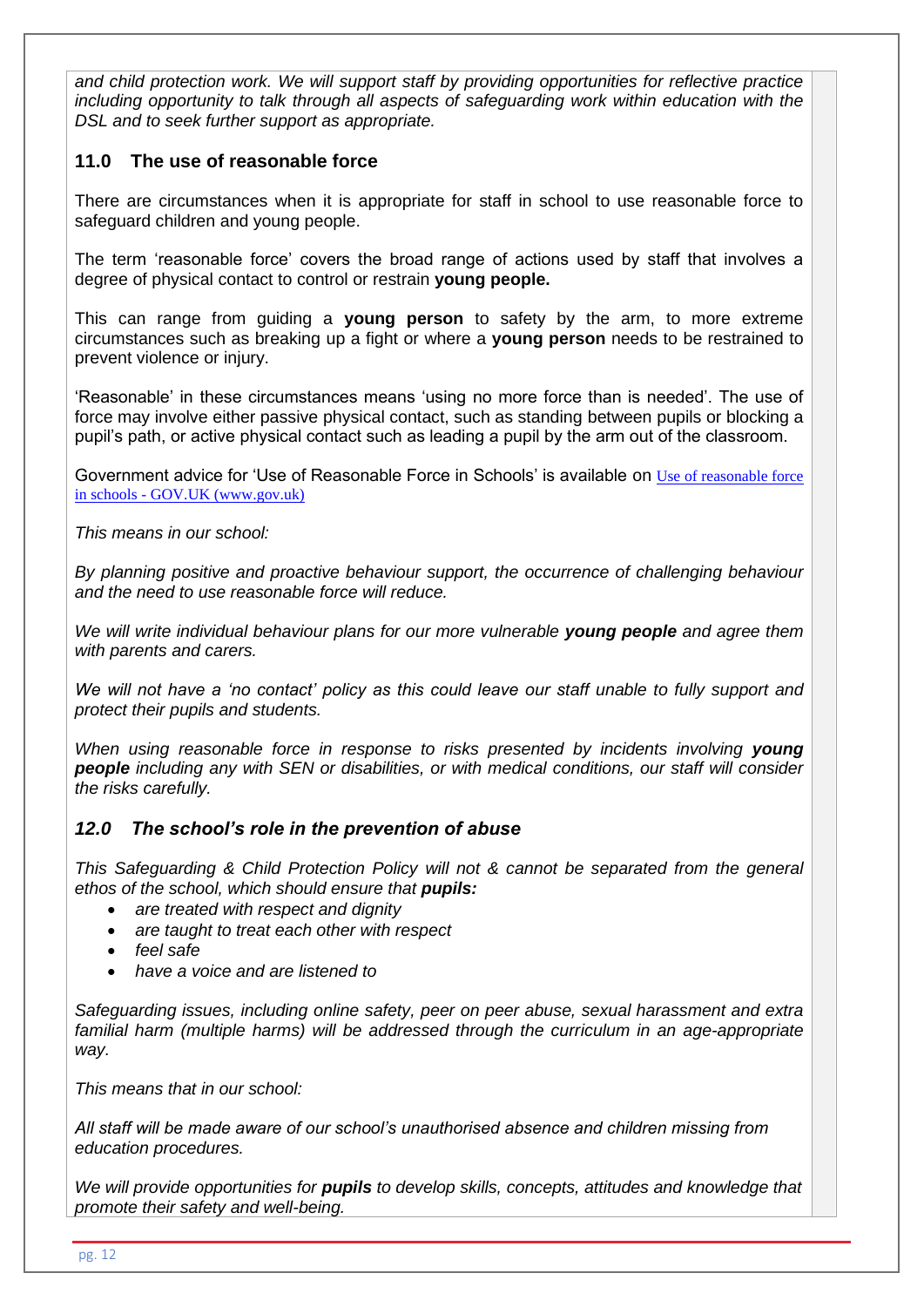*All our policies which address issues of power and potential harm will be inter-linked to ensure a whole school approach.*

*We recognise the particular vulnerability of children who have a social worker.*

## **13.0 What we will do when we are concerned – Early Help response**

Where unmet needs have been identified for a **\*<child/ young person>** utilising the **[Right Help](https://www.lscpbirmingham.org.uk/delivering-effective-support)  [Right Time](https://www.lscpbirmingham.org.uk/delivering-effective-support)** (RHRT) model but there is no evidence of a significant risk, the DSL will oversee the delivery of an appropriate Early Help response.

The child/young person's voice must remain paramount within a solution focused practice framework.

The primary assessment document is **[the Early Help Assessment \(EHA\).](https://www.lscpbirmingham.org.uk/index.php/early-help/early-help)**

If a Think Family or social care response is needed to meet an unmet safeguarding need, the DSL will initiate a Request for Support, **[seeking advice from Children's Advice and Support](https://www.birminghamchildrenstrust.co.uk/info/3/information_for_professionals/40/refer_a_child_who_you_re_concerned_about)  [Service \(CASS\) as required.](https://www.birminghamchildrenstrust.co.uk/info/3/information_for_professionals/40/refer_a_child_who_you_re_concerned_about)**

The DSL will then oversee the agreed intervention from school as part of the multi-agency safeguarding response and ongoing school-focused support.

*This means that in our school we will: implement [Right Help Right Time](http://www.lscbbirmingham.org.uk/index.php/delivering-effective-support)*

*All staff will notice and listen to children and young people, sharing their concerns with the DSL in writing.*

*Safeguarding leads will assess, plan, do and review plans.*

*Senior leaders will analyse safeguarding data and practice to inform strategic planning and staff CDP.*

*The DSL will generally lead on liaising with other agencies and setting up the Our Family Plan. This multi-agency plan will then be reviewed regularly, and progress updated towards the goals until the unmet safeguarding needs have been addressed.* 

*In our school although any member of staff can refer a situation to CASS, it is expected that the majority are passed through the DSL team.*

## **14.0 Safeguarding students who are vulnerable to radicalisation**

From 1st July 2015, all schools are subject to the Prevent Duty and must have 'due regard to the need to prevent people being drawn into terrorism' (section 26, Counter Terrorism and Security Act 2015)

The current threat from terrorism in the United Kingdom may include the exploitation of vulnerable people, to involve them in terrorism or in activity in support of terrorism. The normalisation of extreme views may also make children and young people vulnerable to future manipulation and exploitation.

Definitions of radicalisation, terrorism and extremism, and indicators of vulnerability to radicalisation are in Appendix 4.

*This means that in our school:*

*We value freedom of speech and the expression of beliefs and ideology as fundamental rights*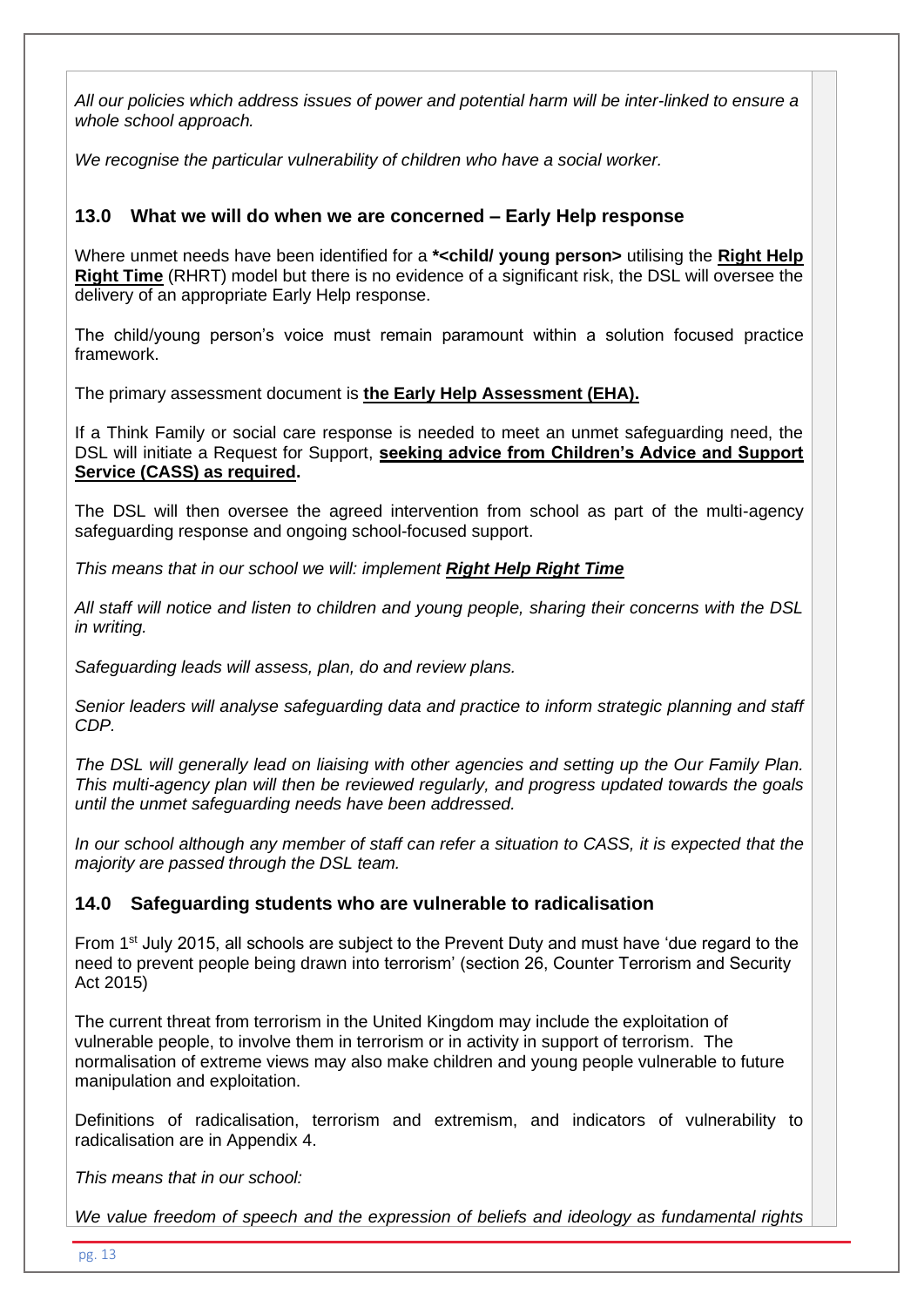*underpinning our society's values.*

*Pupils and teachers have the right to speak freely and voice their opinions. However, freedom comes with responsibility and free speech that is designed to manipulate the vulnerable or that*  leads to violence and harm of others goes against the moral principles in which freedom of *speech is valued.* 

*Free speech is not an unqualified privilege; it is subject to laws and policies governing equality, human rights, community safety and community cohesion.*

## **14.1 Risk reduction**

The school trustee, **Head Teacher** and the DSL will assess the level of risk within the school and put actions in place to reduce that risk. Risk assessment may include consideration of the school's RE curriculum, SEND policy, assembly policy, the use of school premises by external agencies, integration of **pupils** by gender and SEN, anti-bullying policy and other issues specific to the school's profile, community and philosophy. To this end, open source due diligence checks will be undertaken on all external speakers invited to our school. An example of this can be found on [The Prevent duty | Birmingham City Council.](https://www.birmingham.gov.uk/downloads/download/773/the_prevent_duty)

The setting is required to identify a Prevent Single Point of Contact (SPOC) who will be the lead within the organisation for safeguarding in relation to protecting individuals from radicalisation and involvement in terrorism: this will normally be the DSL. The responsibilities of the SPOC are described in Appendix 5

The school will monitor online activity within the school to ensure that inappropriate sites are not accessed by **pupils** or staff.

The school has a duty to cooperate with the Channel programme in the carrying out of its functions, and with the Police in providing information about an individual who is referred to Channel (Section 38, Counter Terrorism and Security Act 2015).

*We are clear that exploitation and radicalisation must be viewed as a safeguarding concern and that protecting children from the risk of radicalisation from any group (including, but not restricted to, those linked to Islamist ideology, or to Far Right/Neo-Nazi/White Supremacist, Domestic Terrorism, Irish Nationalist and Loyalist paramilitary groups, and extremist Animal Rights movements) is part of our school's safeguarding duty.*

*The SPOC for our school is: Name: Azharul Islam, Usman Bashir* 

*All staff within our school will be alert to changes in a young person's behaviour or attitude which could indicate that they are in need of help or protection.*

*We will use specialist online monitoring software, which in this school is called Impero.* 

*Our school will make referrals to Channel if we are concerned that an individual might be vulnerable to radicalisation.*

#### **14.2 Channel**

Channel is a multi-agency approach to provide support to individuals who are at risk of being drawn into terrorist related activity. It is led by the West Midlands Police Counter-Terrorism Unit, and it aims to:

- Establish an effective multi-agency referral and intervention process to identify vulnerable individuals;
- Safeguard individuals who might be vulnerable to being radicalised, so that they are not at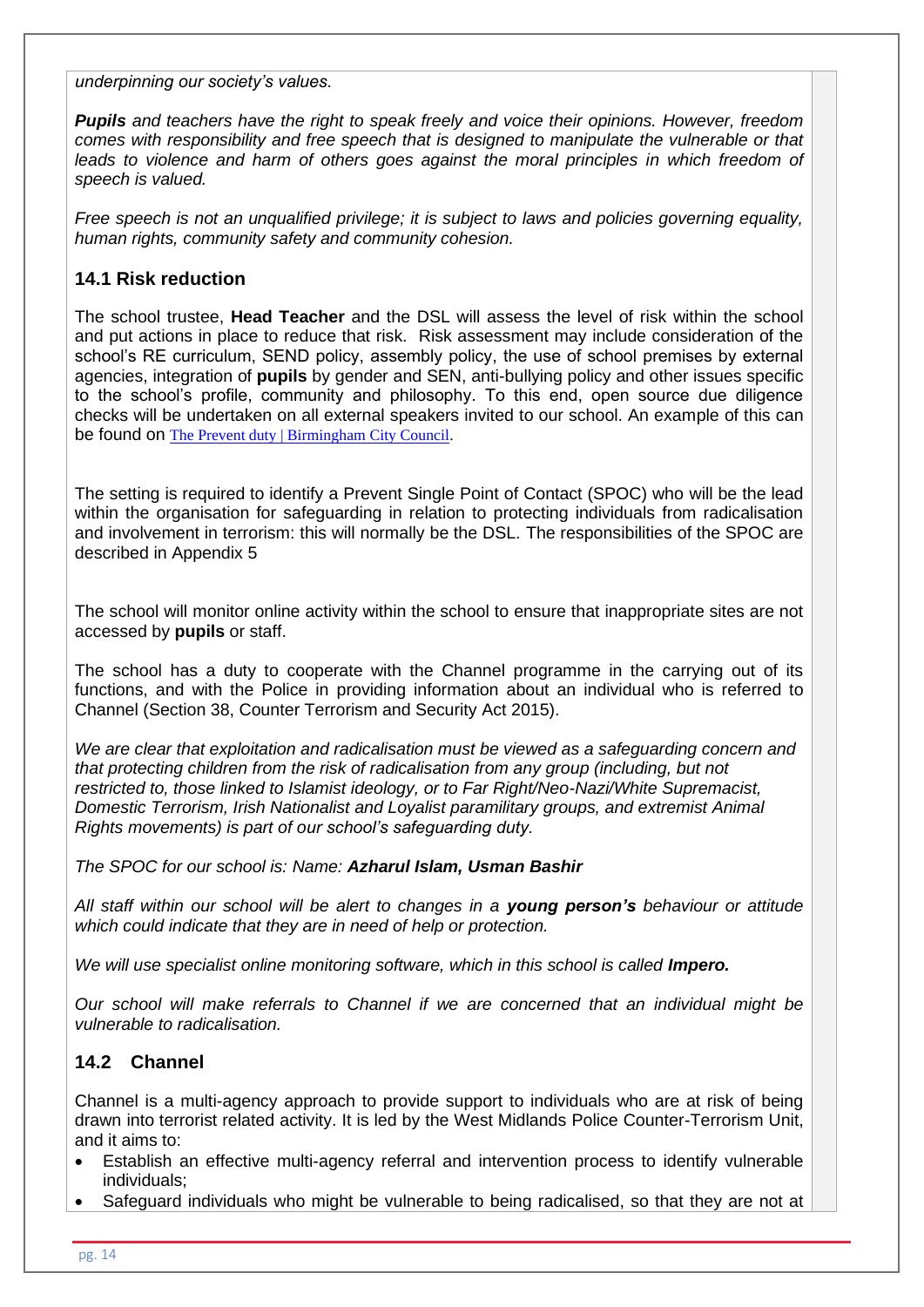risk of being drawn into terrorist-related activity; and

• Provide early intervention to protect and divert people away from the risks they face and reduce vulnerability.

Further guidance about duties relating to the risk of radicalisation is available in the Advice for Schools on **[The Prevent Duty](https://www.gov.uk/government/publications/protecting-children-from-radicalisation-the-prevent-duty)**.

#### **15.0 Pupils/students who are vulnerable to exploitation, trafficking, or so-called 'honour-based' abuse (including female genital mutilation and forced marriage)**

With effect from October 2015, all schools are subject to a mandatory reporting requirement in respect of female genital mutilation (FGM). When a teacher suspects or discovers that an act of FGM is going to be or has been carried out on a girl aged 18 or under, that teacher has a statutory duty to report it to the Police.

Failure to report such cases will result in disciplinary action.

The teacher will also discuss the situation with the DSL who will consult Birmingham Children's Trust before a decision is made as to whether the mandatory reporting duty applies.

*This means that in our school we ensure:*

*Our staff are supported to talk to families and local communities about sensitive concerns in relation to their children and to find ways to address them together wherever possible.*

*All staff are up to date on the latest advice and guidance provided to assist in addressing specific vulnerabilities and forms of exploitation around;*

- *Forced marriage*
- *FGM*
- *Honour based abuse*
- *Trafficking*
- *Criminal exploitation and gang affiliation*

*Our staff will be supported to recognise warning signs and symptoms in relation to each specific issue, and include such issues, in an age appropriate way, in their lesson plans.*

#### **16.0 Children missing education**

A child going missing and/or patterns of unauthorised absence, particularly repeatedly, can act as a vital warning sign of a range of safeguarding risks, including abuse and neglect, which may include sexual abuse or exploitation; child criminal exploitation; mental health problems; substance abuse and other issues. Early intervention is necessary to identify the existence of any underlying safeguarding risks and to help prevent the risk of them going missing in future.

Work around attendance and children missing from education will be coordinated with safeguarding interventions.

The school must notify the local authority of any pupil/student who has been absent without the school's permission for a continuous period of 5 days or more after making reasonable enquiries

The school (regardless of designation) must also notify the local authority of any pupil/student who is to be deleted from the admission register under any of the prescribed regulations outlined in the Education (Pupil Registration) (England) Regulations 2016 amendments

*This means that in our school we will:*

*Hold two or more emergency contact numbers for each pupil.*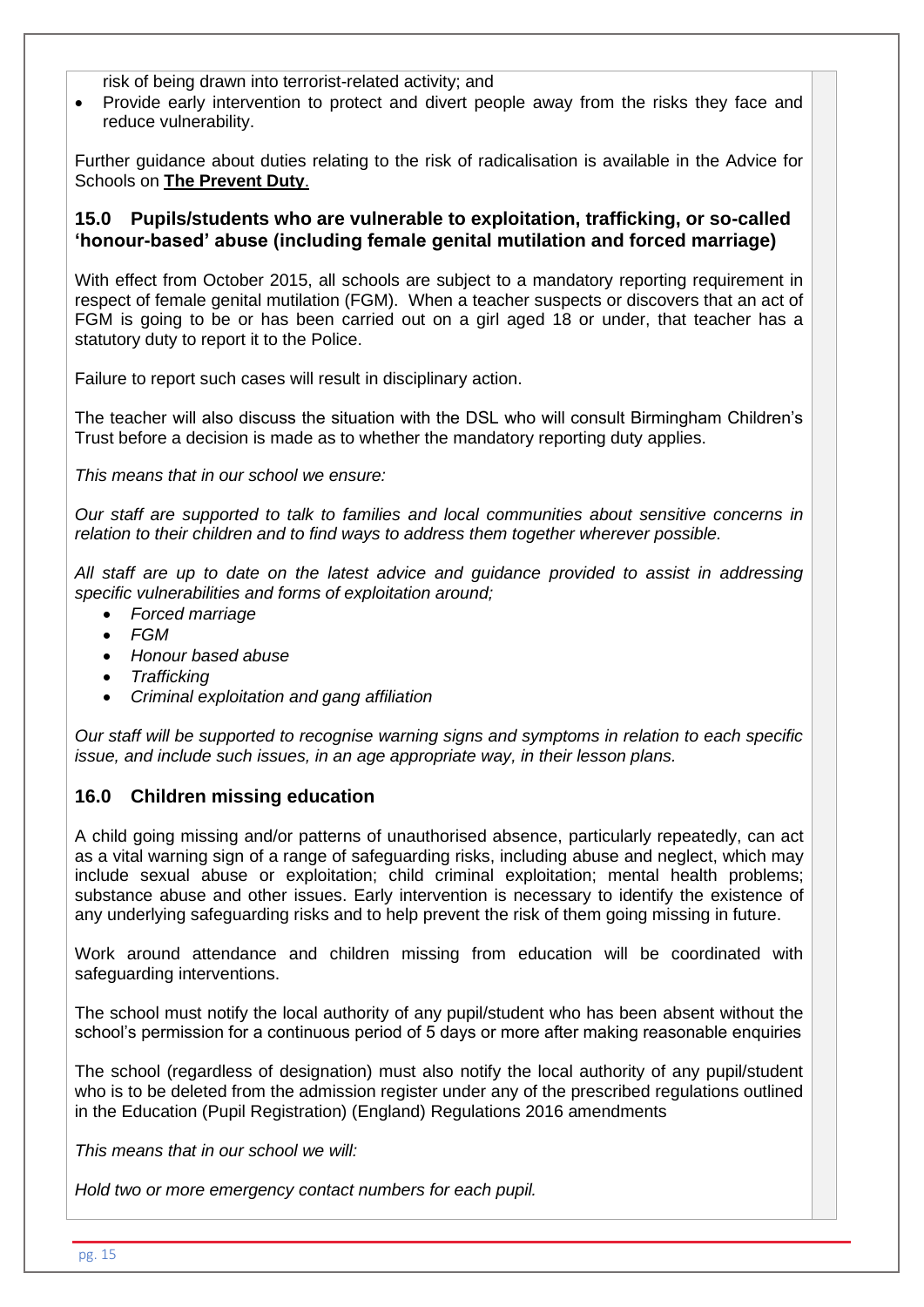*Ensure all our attendance work liaises closely with the DSL.*

*Adapt our attendance monitoring on an individual basis to ensure the safety of each young person at our school* 

*Demonstrate that we have taken reasonable enquiries to ascertain the whereabouts of pupils that would be considered 'missing'.*

*Work closely with the CME Team, School Admissions Service, Education Legal Intervention Team, Elective Home Education Team and Birmingham Children's Trust.*

## **17.0 Peer on peer/child on child abuse**

In order to safeguard children from all members of their community, Darul Uloom seeks to engender an atmosphere where young people can discuss their concerns with any of the adults around them. The school has a zero-tolerance approach to peer-on-peer abuse and recognises that situations where one student may be endangering another, are very sensitive and the needs of all the students involved, will be taken very seriously under the guidance of the LADO and Birmingham Safeguarding Children's Partnership.

In line with up to date guidance in KCSIE (Part 5):

• All Staff must recognise that even where there are no reported cases of peer-on-peer abuse, this does not mean it's not happening

•All Staff must recognise that children are capable of abusing peers (including online)

• All staff must be clear about the school's policy and procedures in relation to peer on peer abuse. These must be clear and well promoted in school and look to minimise the risk of peer on peer abuse in school. DSL's must be informed immediately.

• All children should know how to report abuse, knowing that their concerns will be treated seriously, they will be well supported and receive reassurance and that behaviours they have experienced, will never be passed off as banter or part of growing up. Victims should never be made to feel shame or blame for what they have experienced.

• All staff must be aware that peer on peer abuse can happen in many different forms including online.

• The school must respond and act upon all reports and concerns of peer on peer abuse including sexual violence, harassment and a range of other sexualised behaviours.

• All staff and the school community must accept and understand that these types of inappropriate behaviours and abuse 'could happen here' at our school and to our students.

• All staff should report concerns and be confident in challenging and inappropriate behaviour in school.

• School must always make decisions relating to peer on peer abuse on a case by case basis with DSL's taking a lead using their professional judgement supported by external agencies including the police if required.

If a young person is suspected of causing harm to another young person, the normal child protection procedures will be followed and advice will be sought from Birmingham Safeguarding Children's Partnership. The school educates all students on key areas of safeguarding via the promotion of its support network and safeguarding procedures in school, as well as delivering targeted lessons/sessions. The school also educates via form, assemblies, PSHE and naseehah sessions, RSE, Friday prayer khutbahs, topics and tasks throughout any academic year. Students who exhibit challenging behaviours in relation to peer on peer abuse will be supported at school through targeted mentoring from our wellbeing officer or form tutors, or more bespoke mentoring where a specialist in this field may visit.

Older students will not normally supervise younger students, unless in a structured and managed situation where appropriate training and supervision has been provided.

Children are vulnerable to abuse by their peers. This is most likely to include, but not limited to: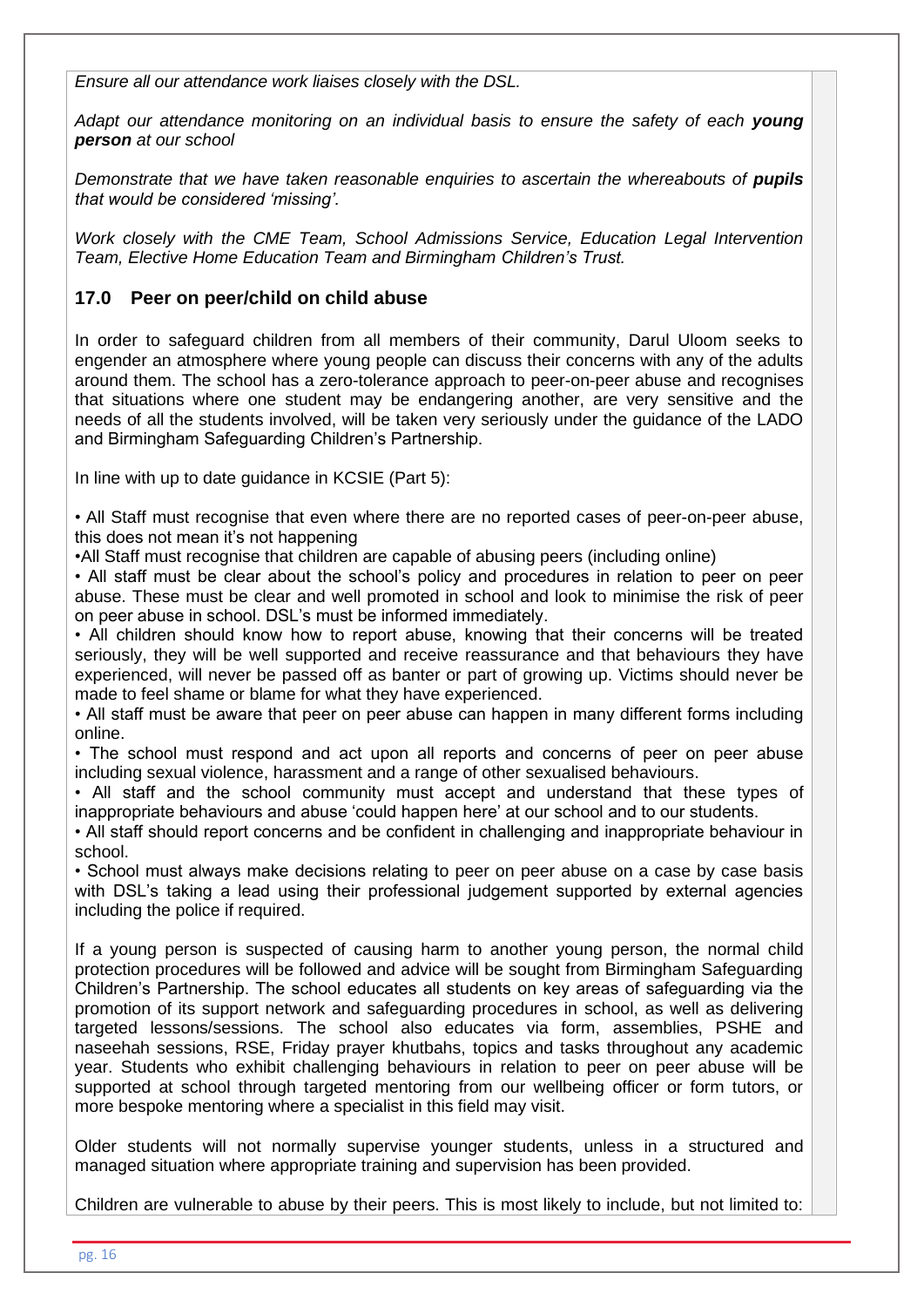bullying (including cyber bullying), gender-based violence/sexual assaults/violence/harassment/physical abuse (e.g. students being sexually touched/assaulted or being subject to initiation/hazing type violence or rituals) and sexting (youth produced sexual imagery) or upskirting. Also sending and receiving explicit images (e.g consensual and nonconsensual sharing of nudes and semi-nudes and/or pornography. The School and staff recognise there is a gendered nature to most peer on peer abuse and that is more likely that girls will be victims and boys perpetrators. The school responds to incidents of this nature using guidance from KSCIE and 'Sexting in Schools and Colleges: responding to incidents and safeguarding young people (2016)' as it's reference guide to handling incidents and disclosures. It seeks to educate it's young people on relevant safeguarding and child protection issues through the PSHE curriculum. Staff will not tolerate instances of Peer on Peer Abuse and will not pass it off as 'banter' or 'part of growing up'

Low level concerns are passed on to the DSL's and are recorded and reviewed. The Head is kept informed of this information and is involved with any decision making thereafter.

All abuse should be taken as seriously and Staff should never dismiss abusive behaviour as normal between young people, nor should they develop high thresholds before taking action. It must always be challenged. It is accepted:

• The needs of the victim and the needs of the alleged aggressor must be considered separately.

• There is no clear boundary between incidents which should be regarded as abusive and incidents which are more properly dealt with as bullying, sexual experimentation etc. This is a matter of professional judgement, which should be made in line with appropriate policies e.g. Child Protection, AntiBullying, Behaviour, Equality etc.

• When an allegation is made against another student in the school, it should be reported to the DSL and our Child Protection policy procedures will apply. Allegations of abuse against another student may need to be referred to external agencies.

• When an allegation or disclosure is made about student-on-student abuse, all children involved, whether or perpetrator or victim are treated as being at 'risk'. Students are not to be judged, not lead, listened to without confidentiality being promised and with any images disclosed not being viewed or forwarded by staff.

• Staff are aware of Sexual Violence and the following definitions:

a. Rape – A person commits an offence of rape if there is intentional penetration of the vagina, anus or mouth with his penis where there is not consent.

b. Assault by Penetration – A person commits an offence if he/she intentionally penetrates the vagina or anus of another person with a part of his/her body or anything else and the penetration is sexual and where there is no consent.

**e.g., A person (A) commits an offence if: s/he intentionally penetrates the vagina or anus of another person (B) with a part of her/his body or anything else, the penetration is sexual, B does not consent to the penetration and A does not reasonably believe that B consents**

c. Sexual Assault – A person commits an offence of sexual assault if he/she touches another person, the touching is sexual and where there is no consent.

d. Upskirting – Typically when a photo is taken under a person's clothing without them knowing, for sexual gratification or to cause the victim humiliation, distress or alarm.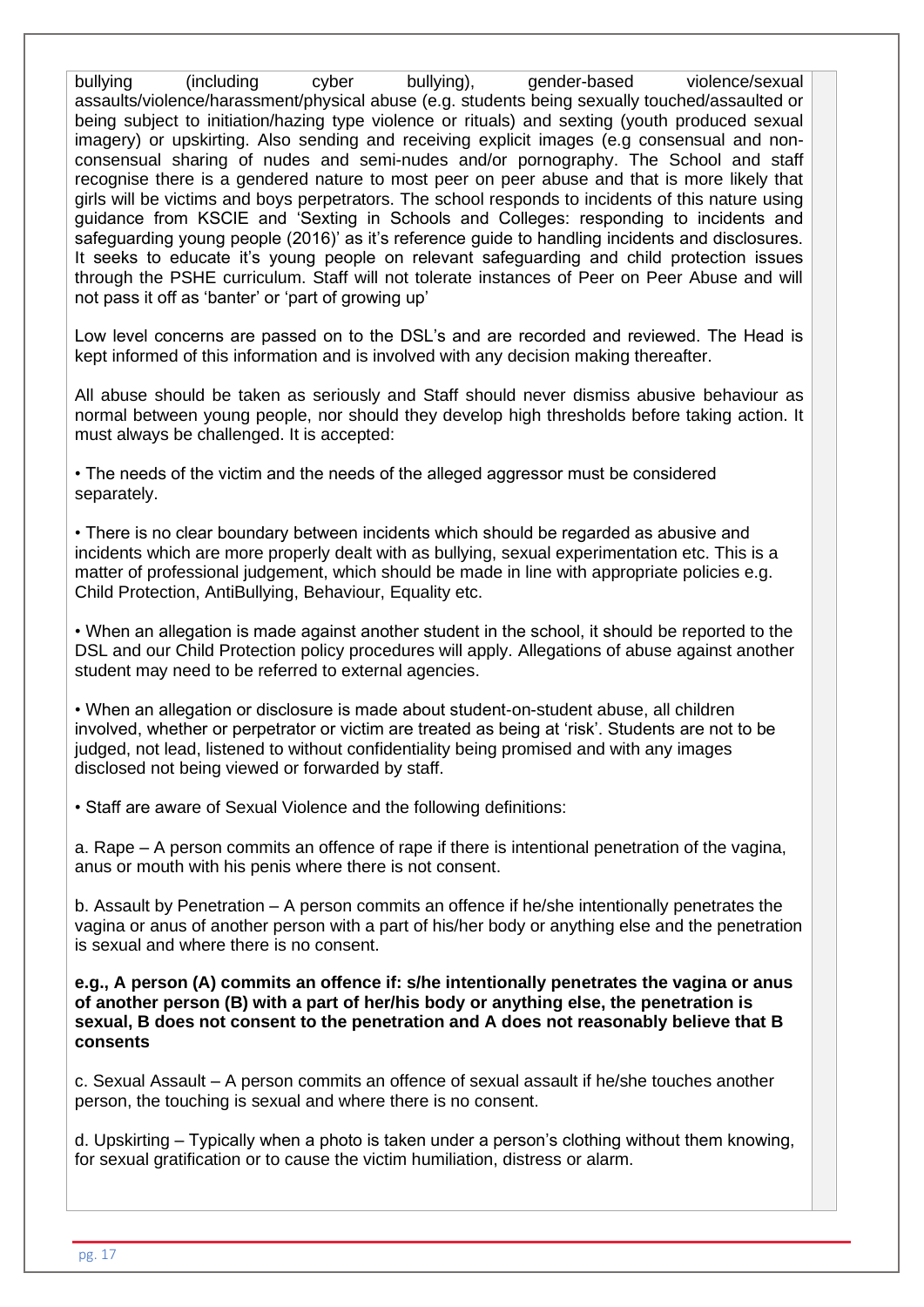#### **18.0 Online Safety**

It is essential that children are safeguarded from potentially harmful and inappropriate online material. Our school's approach to online safety aims to protect and educate pupils, students, and staff in their use of technology and establishes mechanisms to identify, intervene in, and escalate any concerns where appropriate.

The breadth of issues classified within online safety is considerable, but can be categorised into four areas of risk:

• content: being exposed to illegal, inappropriate or harmful content, for example: pornography, fake news, racism, misogyny, self-harm, suicide, Islamophobia, anti-Semitism, radicalisation and extremism.

• contact: being subjected to harmful online interaction with other users; for example: peer to peer pressure, commercial advertising and adults posing as children or young adults with the intention to groom or exploit them for sexual, criminal, financial or other purposes'.

• conduct: personal online behaviour that increases the likelihood of, or causes, harm; for example, making, sending and receiving explicit images (e.g consensual and non-consensual sharing of nudes and semi-nudes and/or pornography, sharing other explicit images and online bullying; and

• commerce - risks such as online gambling, inappropriate advertising, phishing and or financial scams. If you feel your pupils, students or staff are at risk, please report it to the Anti-Phishing Working Group (<https://apwg.org/>).

The School will therefore:

• Create and contribute to an atmosphere where all our children can feel secure, valued, are encouraged to talk and are listened to and are protected from harm, abuse and neglect.

• Train staff to recognise signs and symptoms of abuse and respond quickly and effectively to cases of suspected abuse

• Teach children about safeguarding and e-safety through the PSHE curriculum, tutorial programme, assemblies and school curriculum and will cover topics such as self-esteem, emotional literacy, power, healthy relationships, sex and relationship education, sexting and bullying implementing government guidance as of September 2021.

Particular attention will be paid to school practises to help children to adjust their behaviour in order to reduce risks, including the safe use of electronic equipment and access to the internet. Students are taught about safe internet use in school and must tick the school acceptable use policy before any ICT school use. Impero filtering and monitoring software allows identified school staff to monitor student internet usage.

Included within the curriculum, are materials which will help students develop realistic attitudes to the responsibilities of adult life, particularly with regard to keeping safe and will be interlinked to ensure a whole school approach.

• Be aware of the risks of teaching about sensitive subjects such as self - harm, suicide and sex and relations, ensuring planning around these issues is focused on prevention rather than being instructional.

• Ensure children know that there are adults in the school whom they can approach if they are worried.

• We will foster an ethos that promotes British values, where students can express their views,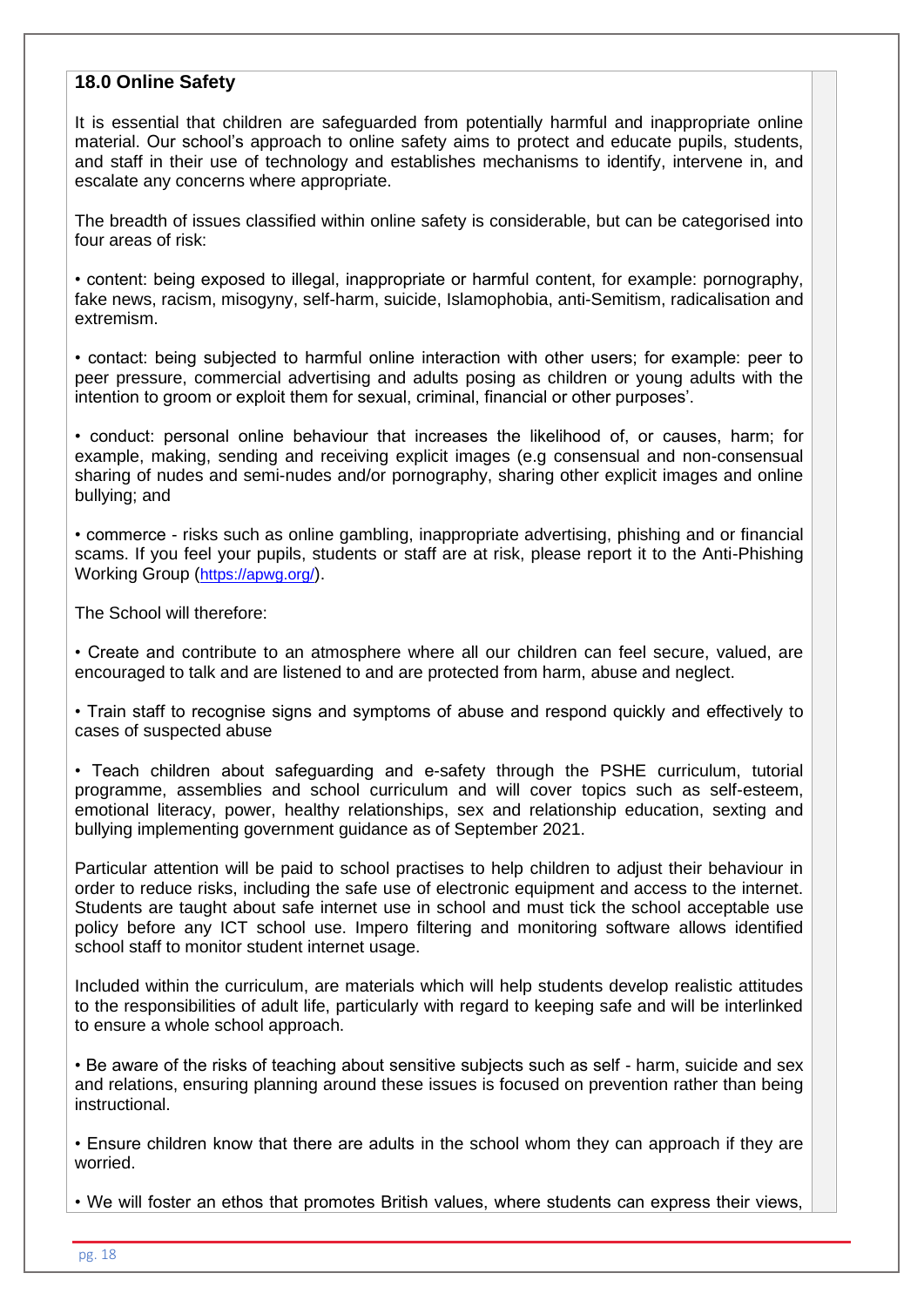feelings and wishes and voice their own values and beliefs. Staff have attended WRAP and Prevent training, and understand how to identify signs of concern and report suspected cases of all types of extremism

• Make relevant risk assessments for on-site and off-site activities and in some cases risk assessments for individual children.

• Work closely with parents/carers and support external agencies.

• Ensure that all adults working with students within our school have been checked as regards to their suitability.

• Online Safety is factored into the school's policy and procedures. Children are taught about safeguarding in general and specifically about keeping safe online. A staff led whole school approach assists the school's monitoring and online filtering software. Content and exposure, contact to harmful subject material and personal online conduct is assessed by all as part of ongoing work with students.

## **19.0 Criminal exploitation**

Both CSE and CCE are forms of abuse and both occur where an individual or group takes advantage of an imbalance in power to coerce, manipulate or deceive a child into sexual or criminal activity

*This means that in our school we will:* 

*Notice and listen to children/young people showing signs of being drawn in to anti-social or criminal behaviour,* 

*use the risk assessment screening tool to support our referrals to CASS for any children in our school we are concerned about.*

*Be aware of and work with the Police and local organisations to disrupt as much as possible criminal exploitation activity within our school.*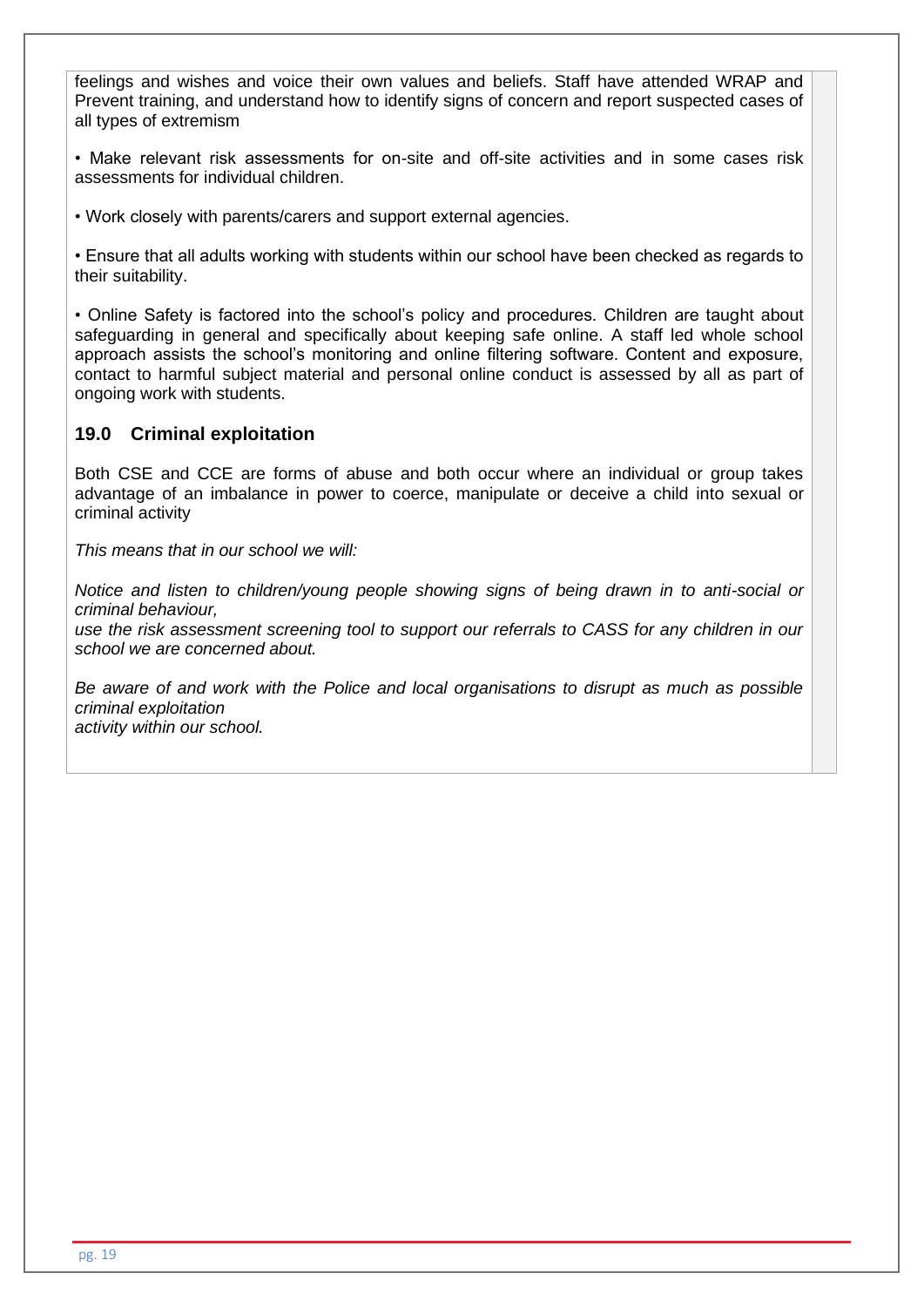#### **Part Two: Key procedures**

## **Responding to concerns about a child**

In our school, Darul Uloom Islamic High School

Our DSL(s) are **Azharul Islam & Azmol Ali**

Our safeguarding governor is **Nozmul Hussain** 

# **CONCERN ABOUT A CHILD:**

Speak to Designated Safeguarding Lead (DSL) if urgent. Record in writing on a Notice of Concern Form Hand it to a DSL



# **referring to Right Help Right Time (RHRT)**

- Consider discussing concerns with parent / carers and seek consent where appropriate.
- Consider completing Early Help Assessment (EHA).



Record on Electronic recording system or in writing on. Notice of Concern Form.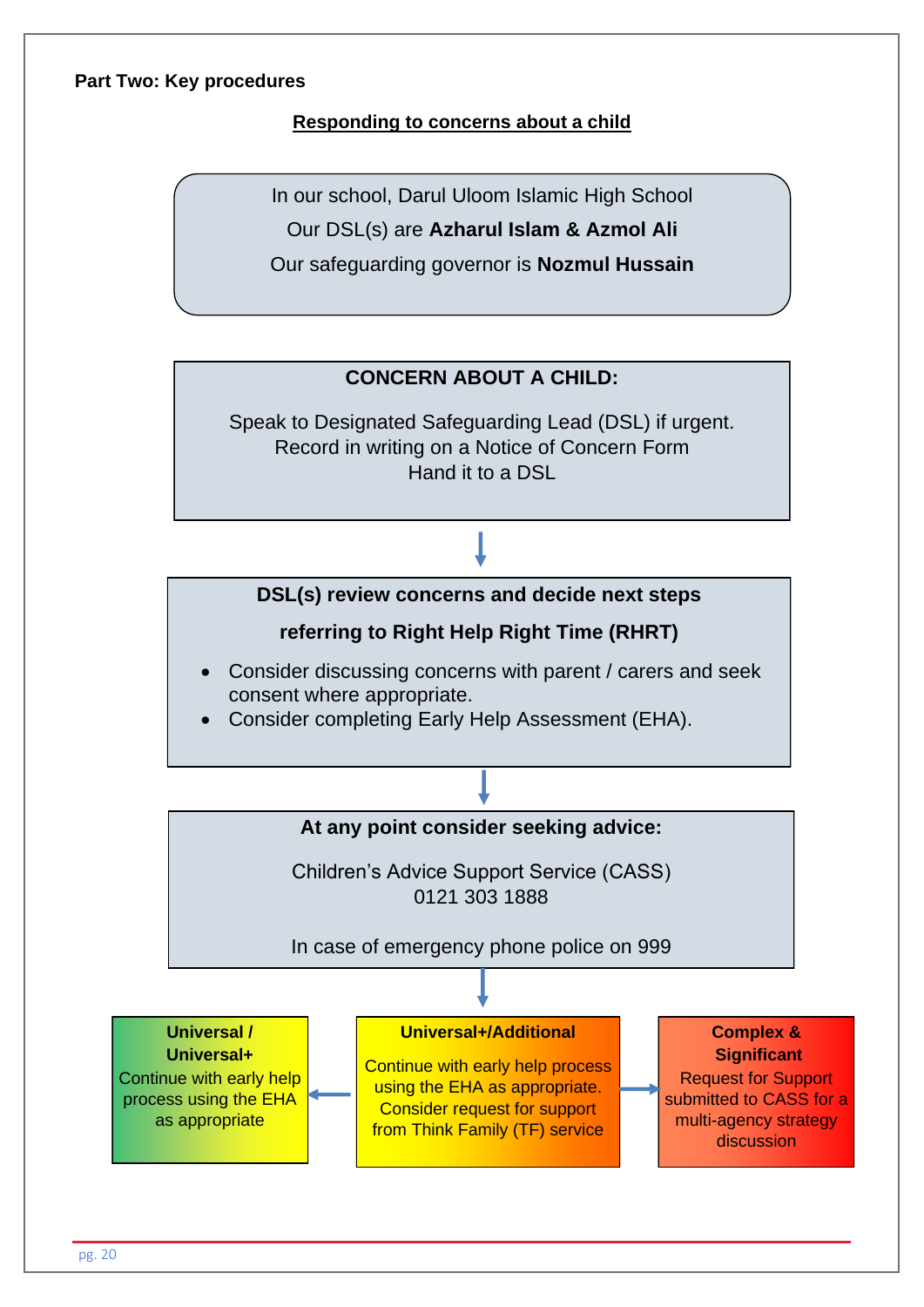#### **20.0 Involving parents/carers**

20.1 In general, we will discuss any safeguarding or child protection concerns with parents/carers before approaching other schools or agencies and will seek their consent to making a referral to another agency. Appropriate staff will approach parents/carers after consultation with the DSL.

However, there may be occasions when the school will contact another school or agency before informing parents/carers because it considers that contacting them may increase the risk of significant harm to the child.

20.2 Parents/carers will be informed about our Safeguarding & Child Protection Policy through **school prospectus, website, newsletter. If not available due to website being down please request the school reception and it will be provided immediately via email or a physical printed copy.** 

#### **21.0 Multi-agency work**

- 21.1 We work in partnership with other agencies in line with **[Right Help Right Time](http://www.lscpbirmingham.org.uk/index.php/delivering-effective-support)** to promote the best interests of our **young people** and keep them as a top priority in all decisions and actions that affect them. Our school will, where necessary, liaise with these agencies to implement or contribute to an Early Help Assessment and Our Family Plan and make requests for support from Birmingham Children's Trust. These requests will be made by the DSL to the Children's Advice and Support Service (CASS) - 0121 303 1888. Where the **young person** already has a safeguarding social worker or family support worker, concerns around escalation of risks must be reported immediately to the social/ family support worker, or in their absence, to their team manager.
- 21.2 When invited, the DSL will participate in a MASH strategy meeting, usually by conference phone, adding school-held data and intelligence to the discussion so that the best interests of the **young person** are met.
- 21.3 We will co-operate with any child protection enquiries conducted by Birmingham Children's Trust: the school will ensure representation at appropriate inter-agency meetings such as Our Family Plan, Children in Need, Initial and Review Child Protection Conferences, and Core Group meetings.
- 21.4 We will provide reports as required for these meetings. If the school is unable to attend, a written report will be sent and shared with Birmingham Children's Trust at least 24 hours prior to the meeting.
- 21.5 Where a pupil/student is subject to an inter-agency Child Protection Plan or a multi-agency risk assessment conference (MARAC) meeting, the school will contribute to the preparation, implementation and review of the plan as appropriate.

#### **22.0 Our role in supporting children**

- 22.1 Our school staff will offer appropriate support to individual pupils/students who have experienced abuse, who have abused others (peer on peer abuse) or who act as Young Carers in their home situation. Our school's contribution to the Local Domestic Abuse Prevention Strategy 2018-2023 will be through the adoption and implementation of Operation Encompass.
- 22.2 An Our Family Plan will be devised, implemented and reviewed regularly for these children. This Plan will detail areas of support, who will be involved, and the child's wishes and feelings. A copy of the Plan will be kept in the child's safeguarding record.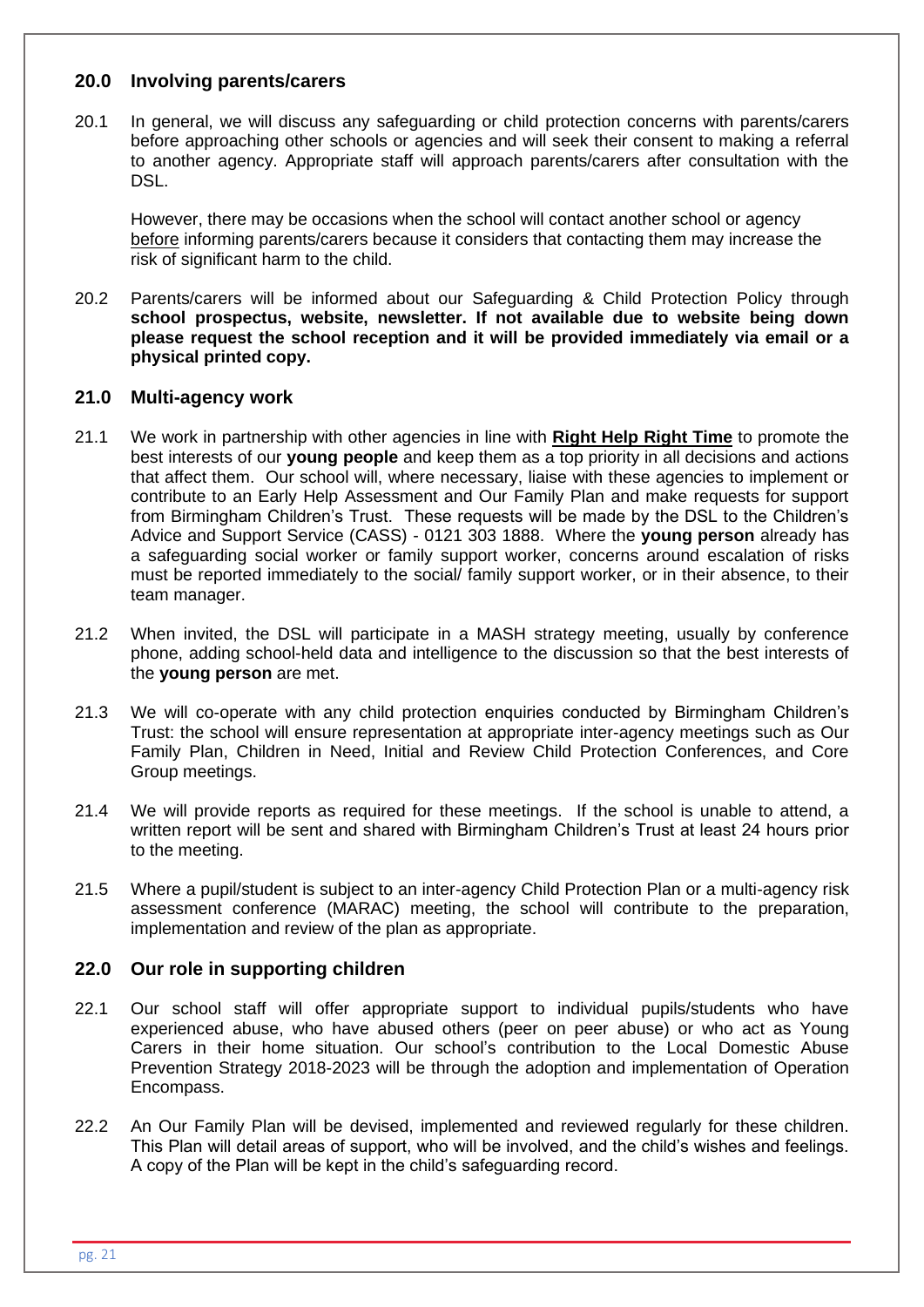- 22.3 Children and young people who abuse others will be responded to in a way that meets their needs as well as protecting others within the school community through a multi-agency risk assessment. Within our school we will ensure that the needs of children and young people who abuse others will be considered separately from the needs of their victims.
- 22.4 We will ensure the school works in partnership with parents/carers and other agencies as appropriate.

#### **23.0 Responding to an allegation about a member of staff**

See also Birmingham Safeguarding Children Partnership procedures on **[allegations against](http://westmidlands.procedures.org.uk/ykpzy/statutory-child-protection-procedures/allegations-against-staff-or-volunteers)  [staff and volunteers](http://westmidlands.procedures.org.uk/ykpzy/statutory-child-protection-procedures/allegations-against-staff-or-volunteers)**. [1.14 Allegations against staff or volunteers | West Midlands Safeguarding](https://westmidlands.procedures.org.uk/ykpzy/statutory-child-protection-procedures/allegations-against-staff-or-volunteers)  [Children Group \(procedures.org.uk\)](https://westmidlands.procedures.org.uk/ykpzy/statutory-child-protection-procedures/allegations-against-staff-or-volunteers)

All allegations must be referred to the Local Authority Designated Officer (LADO), as set out in Part 4 of KCSIE 2021, for advice, before any investigation takes place. In borderline cases, these discussions can be held informally and without naming the individual. This should take place within 24 hours. (0121 675 1669). GDPR legislation cannot be allowed to stand in the way of Safeguarding Children and information must be shared if required.

The full evidence will be made available to the member of staff or volunteer who is the subject of the allegation, as soon as is agreed appropriate, within the on-going needs of any investigation by the Police, Social Care Services, or by any disciplinary process.

In some cases, it may be necessary for the staff member to be suspended whilst an investigation is carried out. It must be recognised that any decision to suspend a member of staff, is without prejudice and on full pay, and is not an indication of any proof or of any guilt. Advice should always be sought from the Trustees in this case. Mr Nozmul Hussain: [nozmul@thecommunityfoundation.org.uk](mailto:nozmul@thecommunityfoundation.org.uk) /**0121 238 3282**

All staff and volunteers need to be aware of their vulnerability to allegations and must address their practice accordingly. All staff must adhere to the Staff Code of Conduct and all school policies and procedures.

Child Protection Manager for Schools and Education / LADO: 0121 675 1669

- 23.1 This procedure must be used in any case in which it is alleged that a member of staff, **Trustee,** visiting professional or volunteer has:
	- Behaved in a way that has harmed a **young person** or may have harmed a **young person**;
	- Possibly committed a criminal offence against or related to a **young person**; or
	- Behaved in a way that indicates s/he may not be suitable to work with **young people**.
	- Behaved towards a child or children in a way that indicated s/he may pose a risk of harm to children.
	- The new provision as set out in part 4 of KCSiE 2021 should apply to anyone working in the school who has behaved, or may have behaved, **in a way that indicates they may not be suitable to work with children**.
- 23.2 Although it is an uncomfortable thought, it needs to be acknowledged that there is the potential for staff in school to abuse **pupils.** In our school we also recognise that concerns may be apparent before an allegation is made.
- 23.3 All staff working within our organisation must report any potential safeguarding concerns about an individual's behaviour towards children and young people immediately.
	- 22.3.1 Allegations or concerns about staff, colleagues and visitors (recognising that schools hold the responsibility to fully explore concerns about supply staff) must be reported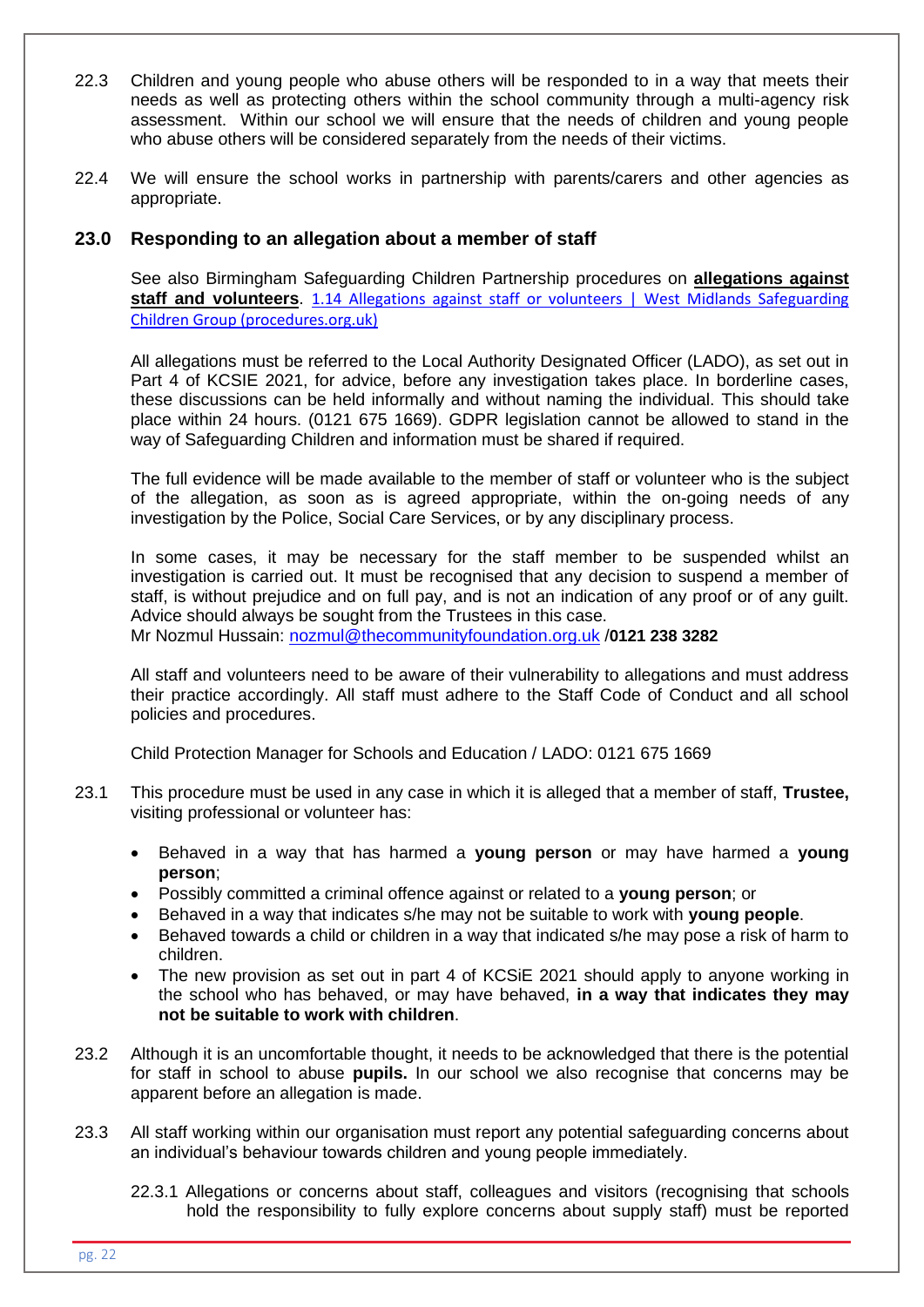directly to the **Head Teacher, at [headteacher@darululoom.org.uk](mailto:headteacher@darululoom.org.uk) / 01216886507**  who will liaise with the Birmingham Children's Trust Designated Officer (LADO) Team who will decide on any action required. (Where a Head Teacher is also the sole proprietor of an independent school it is mandatory to report to the LADO).

- 23.3.2 If the concern relates to the **Head Teacher**, it must be reported immediately to the trustee in charge, who will liaise with the Designated Officer in Birmingham Children's Trust (LADO) and they will decide on any action required.
- 23.3.3 If the safeguarding concern relates to the proprietor of the setting then the concern must be made directly to the Birmingham Children's Trust Designated Officer (LADO) Team who will decide on any action required.

#### **24.0 Children with Special/Additional Educational Needs**

24.1 Our school recognises that all **pupils** have a right to be safe. Some **pupils** may be more vulnerable to abuse, for example those with a disability or special educational need, those living with domestic violence or drug/alcohol abusing parents, etc. We recognise that statistically, students with SEND face additional safeguarding challenges and therefore staff need to be particularly vigilant and aware of these potential vulnerabilities and in identifying any signs or symptoms of abuse.

We recognise that all of our students and staff have a right to be safe. Staff should be aware that additional barriers can exist when recognising abuse and neglect in this group of children.

This can include:

• assumptions that indicators of possible abuse such as behaviour, mood and injury relate to the child's disability without further exploration;

• children with SEN and disabilities can be disproportionally impacted by things like bullying without outwardly showing any signs; and

• communication barriers and difficulties in overcoming these barriers.

• Being more prone to peer group isolation

When working with children with disabilities, practitioners need to be aware that additional possible indicators of abuse and/or neglect may also include:

• A bruise in a site that might not be of concern on an ambulant child such as the shin, might be of concern on a non-mobile child;

- Not getting enough help with feeding leading to malnourishment;
- Poor toileting arrangements;
- Lack of stimulation;
- Unjustified and/or excessive use of restraint;
- Rough handling, extreme behaviour modification such as deprivation of medication, food or clothing, disabling wheelchair batteries;
- Unwillingness to try to learn a child's means of communication;
- Ill-fitting equipment for example callipers, sleep boards, inappropriate splinting;
- Misappropriation of a child's finances; or
- Inappropriate invasive procedures
- 24.2 When the school is considering excluding, either for a fixed term or permanently, a vulnerable pupil or one who is the subject of a Child Protection Plan, or where there is an existing child protection file, we will conduct an holistic multi-agency risk-assessment prior to making the decision to exclude. In the event of a one-off serious incident resulting in an immediate decision to exclude, the risk assessment should be completed prior to convening a meeting of the trustees.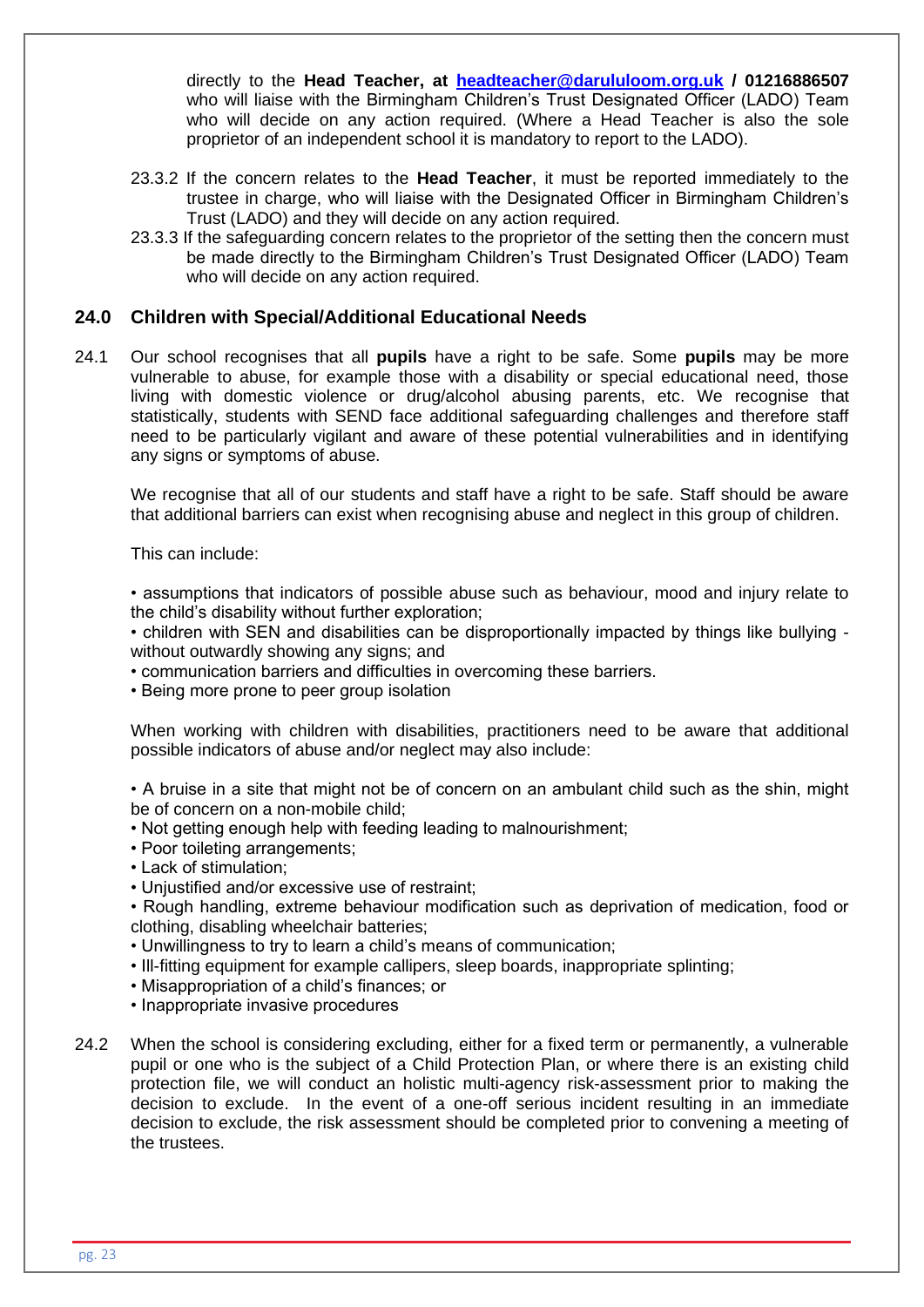## **25.0 Children in specific circumstances**

## 25.1 Private Fostering

- 25.1.1 Many adults find themselves looking after someone else's child without realising that they may be involved in private fostering. A private fostering arrangement is one that is made privately (that is to say without the involvement of Birmingham Children's Trust) for the care of a child under the age of 16 (under 18, if disabled) by someone other than a parent or immediate relative. If the arrangement is to last, or has lasted, for 28 days or more, it is categorised as private fostering.
- 25.1.2 The Children Act 1989 defines an immediate relative as a grandparent, brother, sister, uncle or aunt (whether of full blood or half blood or by marriage or civil partnership), or a step parent.
- 25.1.3 People become involved in private fostering for all kinds of reasons. Examples of private fostering include:
	- Children/young people who need alternative care because of parental illness:
	- Children/young people whose parents cannot care for them because their work or study involves long or antisocial hours;
	- Children/young people sent from abroad to stay with another family, usually to improve their educational opportunities;
	- Unaccompanied asylum seeking and refugee children/young people;
	- Teenagers who stay with friends (or other non-relatives) because they have fallen out with their parents;
	- Children/young people staying with families while attending a school away from their home area.
- 25.1.4 There is a mandatory duty on the school to inform Birmingham Children's Trust of a private fostering arrangement - this is done by contacting CASS (0121 303 1888). The Trust then has a duty to check that the child/young person is being properly cared for and that the arrangement is satisfactory.

#### **26.0 Links to additional information about safeguarding issues and forms of abuse**

- 26.1 Staff who work directly with children/young people, and their leadership team should refer to this information
- 26.2 Guidance on children in specific circumstances found in Annex B of KCSiE 2021 (latest version) and additional resources as listed below:

| <b>Issue</b> | Guidance                                                                                                       | <b>Source</b>            |
|--------------|----------------------------------------------------------------------------------------------------------------|--------------------------|
| Abuse        | Welcome   West Midlands Safeguarding Children Group (procedures.org.uk)                                        | West Midlands            |
|              | https://westmidlands.procedures.org.uk/                                                                        | Safeguarding<br>Children |
|              | http://westmidlands.procedures.org.uk/pkphz/regional-<br>safeguarding-guidance/abuse-linked-to-faith-or-belief | <b>Procedures</b>        |
|              | http://westmidlands.procedures.org.uk/pkost/regional-<br>safeguarding-guidance/domestic-violence-and-abuse     |                          |
|              | http://westmidlands.procedures.org.uk/pkphl/regional-<br>safeguarding-guidance/neglect                         |                          |
|              | Children who abuse others   West Midlands Safeguarding<br><b>Children Group</b>                                |                          |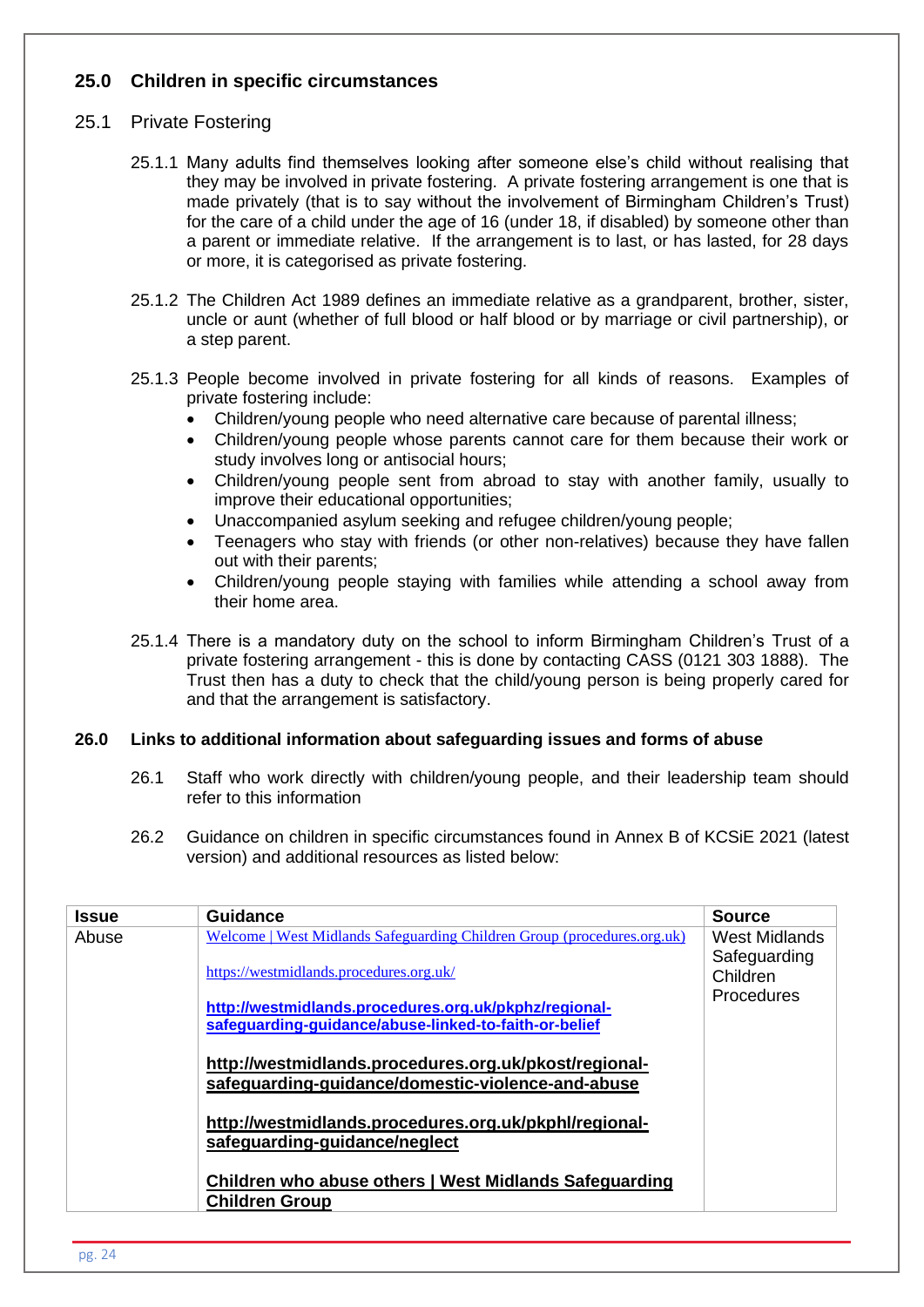| <b>Issue</b>                               | <b>Guidance</b>                                                                                                                                                                                                                                                                                                   | <b>Source</b>                                                                                          |
|--------------------------------------------|-------------------------------------------------------------------------------------------------------------------------------------------------------------------------------------------------------------------------------------------------------------------------------------------------------------------|--------------------------------------------------------------------------------------------------------|
| <b>Bullying</b>                            | https://westmidlands.procedures.org.uk/<br>http://westmidlands.procedures.org.uk/pkphh/regional-<br>safeguarding-guidance/bullying#                                                                                                                                                                               | <b>West Midlands</b><br>Safeguarding<br>Children<br>Procedures                                         |
| Children and<br>the Courts                 | Young witness booklet for 12 to 17 year olds - GOV.UK (www.gov.uk)<br>https://www.gov.uk/government/publications/young-witness-<br>booklet-for-5-to-11-year-olds<br>https://www.gov.uk/government/publications/young-<br>witness-booklet-for-12-to-17-year-olds                                                   | MoJ advice                                                                                             |
| Missing from<br>Education,<br>Home or Care | https://westmidlands.procedures.org.uk/<br>http://westmidlands.procedures.org.uk/pkpls/regional-<br>safeguarding-guidance/children-missing-from-care-home-and-<br>education<br>http://westmidlands.procedures.org.uk/pkotx/regional-<br>safeguarding-guidance/children-missing-education-cme                      | <b>West Midlands</b><br>Safeguarding<br>Children<br>Procedures                                         |
| Family<br>Members in<br>Prison             | www.nicco.org.uk<br>https://www.nicco.org.uk/                                                                                                                                                                                                                                                                     | Barnardo's in<br>partnership<br>with Her<br>Majesty's<br>Prison and<br>Probation<br>Service<br>(HMPPS) |
| Drugs                                      | policeandschools.org.uk<br>http://policeandschools.org.uk/KNOWLEDGE%20BASE/Psychoact<br>ive%20Substances.html<br>http://policeandschools.org.uk/KNOWLEDGE%20BASE/alco<br>hol.html<br>http://westmidlands.procedures.org.uk/pkpzo/regional-<br>safeguarding-guidance/children-of-parents-who-misuse-<br>substances | Birmingham<br>Police and<br><b>Schools</b><br>Panels                                                   |
| Domestic<br>Abuse                          | westmidlands.procedures.org.uk<br>http://westmidlands.procedures.org.uk/pkost/regional-<br>safeguarding-guidance/domestic-violence-and-abuse                                                                                                                                                                      | <b>West Midlands</b><br>Safeguarding<br>Children<br>Procedures                                         |
| Child<br>Exploitation                      | westmidlands.procedures.org.uk<br>https://westmidlands.procedures.org.uk/pkpzs/regional-<br>safeguarding-guidance/children-affected-by-exploitation-and-<br>trafficking-including-gangs/<br><b>Birmingham Criminal Exploitation &amp; Gang Affiliation</b>                                                        | <b>West Midlands</b><br>Safeguarding<br>Children<br>Procedures                                         |
|                                            |                                                                                                                                                                                                                                                                                                                   | WMP, BCSP,                                                                                             |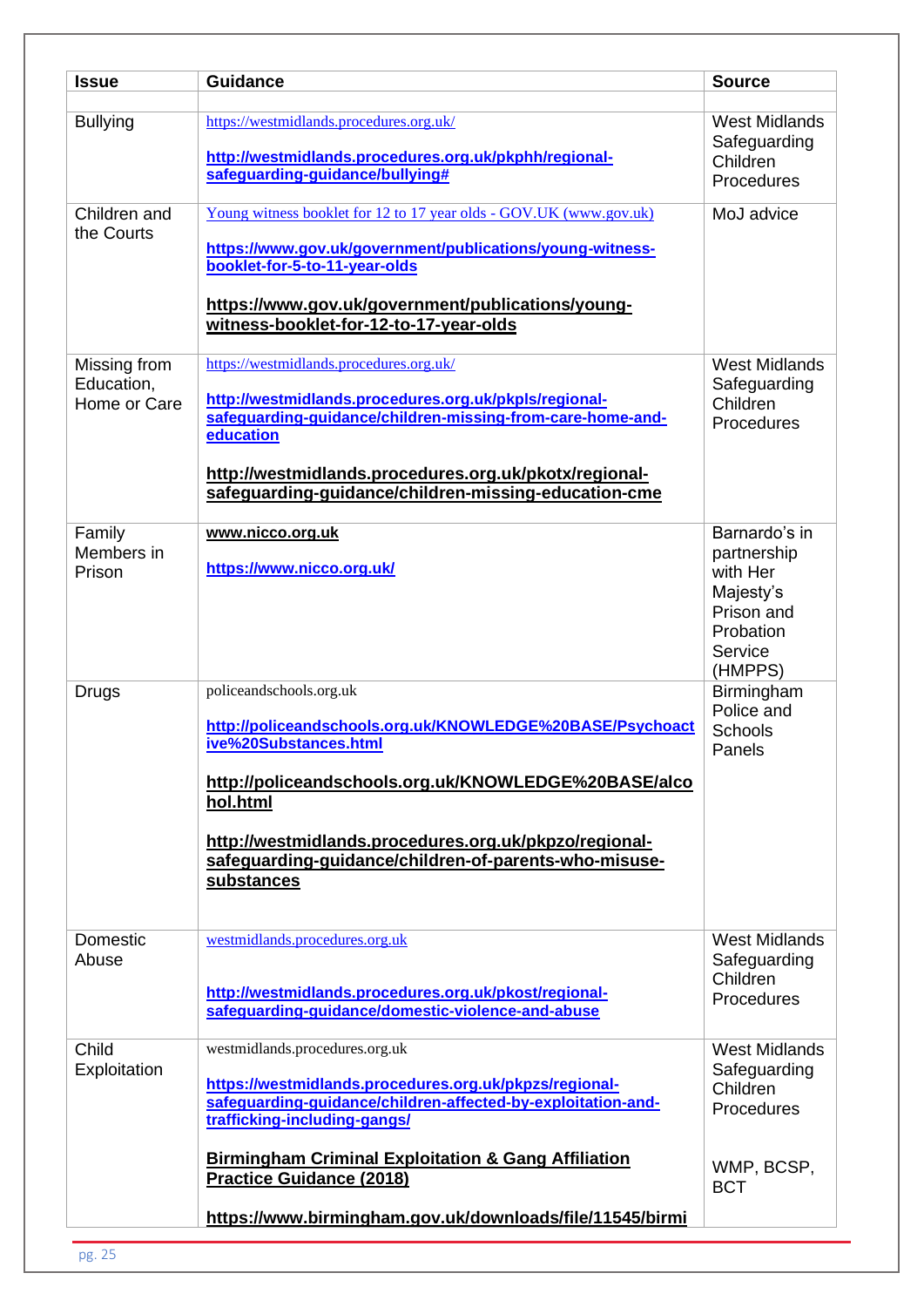| <b>Issue</b>          | <b>Guidance</b>                                                                                                                                                                                    | <b>Source</b>                                                  |  |
|-----------------------|----------------------------------------------------------------------------------------------------------------------------------------------------------------------------------------------------|----------------------------------------------------------------|--|
|                       | ngham_criminal_exploitation_and_gang_affiliation_practice<br>guidance 2018                                                                                                                         |                                                                |  |
| Homelessness          | Homelessness Reduction Act: policy factsheets - GOV.UK (www.gov.uk)                                                                                                                                | <b>HCLG</b>                                                    |  |
|                       | https://www.gov.uk/government/publications/homelessness-<br>reduction-bill-policy-factsheets                                                                                                       |                                                                |  |
| Health<br>& Wellbeing | westmidlands.procedures.org.uk                                                                                                                                                                     | <b>West Midlands</b><br>Safeguarding<br>Children               |  |
|                       | http://westmidlands.procedures.org.uk/pkpht/regional-<br>safeguarding-guidance/self-harm-and-suicidal-behaviour                                                                                    | Procedures                                                     |  |
| Online                | westmidlands.procedures.org.uk                                                                                                                                                                     | Birmingham<br>Police and<br><b>Schools</b>                     |  |
|                       | https://policeandschools.org.uk/onewebmedia/Searching%20Scre<br>ening%20&%20Confiscation%20Jan%202018.pdf                                                                                          | Panels                                                         |  |
|                       |                                                                                                                                                                                                    | <b>West Midlands</b><br>Safeguarding                           |  |
|                       | Online safety: Children exposed to abuse through digital<br>media   West Midlands Safeguarding Children Group                                                                                      | Children<br>Procedures                                         |  |
|                       |                                                                                                                                                                                                    | <b>DfE</b>                                                     |  |
|                       | <b>Teaching online safety in school</b>                                                                                                                                                            |                                                                |  |
| Private<br>Fostering  | What is private fostering?   Let us know if you're looking after someone else's<br>child   Childrens trust (birminghamchildrenstrust.co.uk)                                                        | <b>BCC</b>                                                     |  |
|                       | https://www.birminghamchildrenstrust.co.uk/info/11/fostering/23/l<br>et_us_know_if_you_re_looking_after_someone_else_s_child                                                                       |                                                                |  |
| Radicalisation        | westmidlands.procedures.org.uk                                                                                                                                                                     | <b>West Midlands</b><br>Safeguarding                           |  |
|                       | http://westmidlands.procedures.org.uk/pkpzt/regional-<br>safeguarding-guidance/safeguarding-children-and-young-people-<br>against-radicalisation-and-violent-extremism                             | Children<br>Procedures                                         |  |
| Violence              | westmidlands.procedures.org.uk<br>http://westmidlands.procedures.org.uk/pkplh/regional-<br>safeguarding-guidance/sexually-active-children-and-young-<br>people-including-under-age-sexual-activity | <b>West Midlands</b><br>Safeguarding<br>Children<br>Procedures |  |
|                       | Responding to HSB - School guidance   Birmingham City Council<br>www.birmingham.gov.uk<br>/downloads/file/8321/responding_to_hsb_-_school_guidance                                                 | <b>BCC</b><br>Education                                        |  |
|                       | https://www.birmingham.gov.uk/downloads/file/8321/respon<br>ding to hsb - school guidance                                                                                                          | Safeguarding                                                   |  |
|                       | https://www.birmingham.gov.uk/downloads/file/9504/childre<br>n who pose a risk to children                                                                                                         | <b>Birmingham</b><br>Police and<br>Schools                     |  |
|                       | <b>SECONDARY MENU   policeandschools.org.uk</b><br>http://policeandschools.org.uk/KNOWLEDGE%20BASE/secondary                                                                                       | Panels                                                         |  |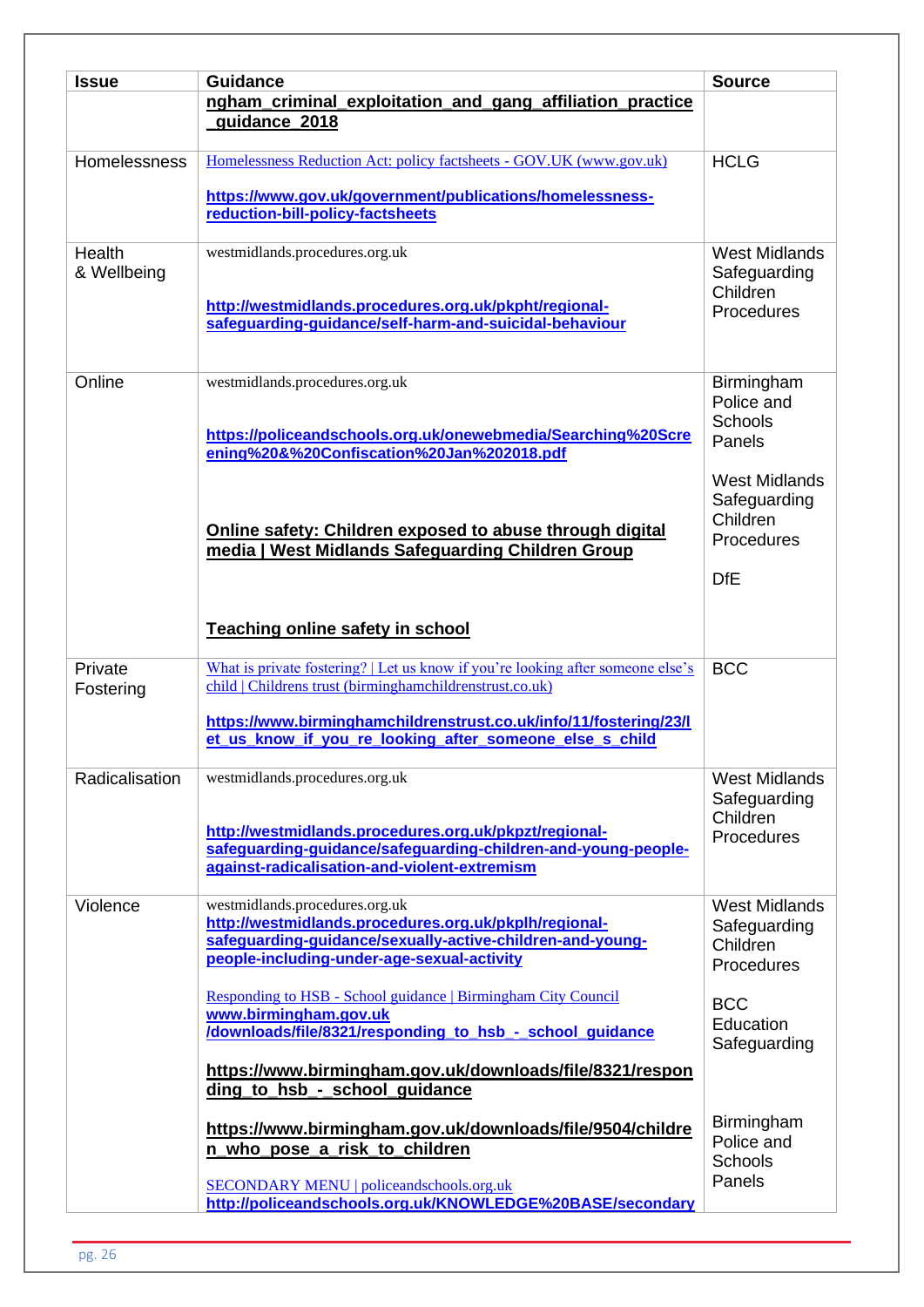| <b>Issue</b> | <b>Guidance</b>                                               | <b>Source</b> |
|--------------|---------------------------------------------------------------|---------------|
|              | menu.html                                                     |               |
|              | westmidlands.procedures.org.uk                                |               |
|              | http://westmidlands.procedures.org.uk/pkpzs/regional-         |               |
|              | safeguarding-guidance/children-affected-by-gang-activity-and- |               |
|              | youth-violence                                                |               |
|              | Violence against women and girls - GOV.UK (www.gov.uk)        |               |
|              | https://www.gov.uk/government/policies/violence-against-      |               |
|              | women-and-girls                                               |               |
|              | westmidlands.procedures.org.uk                                |               |
|              | Honour-based violence   West Midlands Safeguarding            |               |
|              | <b>Children Group</b>                                         |               |

# **Part 3: Quality Assurance, Learning from Cases and Continuous Improvement**

## **27.0 Quality assurance**

Quality assurance is about assessing the quality of the work we undertake in safeguarding children and understanding the impact of this work in terms of its effectiveness in helping children and young people feel safe.

- This Quality Assurance Framework is aimed at: Ensuring that data and quality assurance outputs are regularly reviewed through s.175/157 audits and related governance and challenge arrangements.
- Ensuring that the safeguarding data schools generate is of good quality and contributes to a culture of continuous learning and improvement whereby key learning is embedded into practice, policies and guidance (see Appendix 7).

The BSCP has recommended that "in reviewing the safeguarding data safeguarding governors and governors should be given reports detailing the number of early help interventions in school and multiagency early help interventions, the number of requests for support being made and the number being accepted."

#### *This means that in our school:*

*We will complete the s175 audit on time, implement and review the resulting Action Plan with a view to reporting to the trustee and challenge arrangements.*

*We will contribute quality data to inform multi-agency audits and practice reviews.*

*We will participate in activities that demonstrate the strength of partnership working and contribute our data to identify aspects that could have been better.*

*Safeguarding leads will not only assess, plan, do and review plans but also regularly audit the quality of these against the agreed quality assurance framework:*

*1. How much did we do? (Numbers)*

*2. How well did we do it? (Whole school; File and themed audits, partner agency, pupil/parent feedback)*

*3. Are there opportunities to learn and improve? (Could Do Better Still; reflective-learning case studies; local Safeguarding-Practice-Reviews, complaints; inspections)*

*4. Is anyone better off? (Impact)*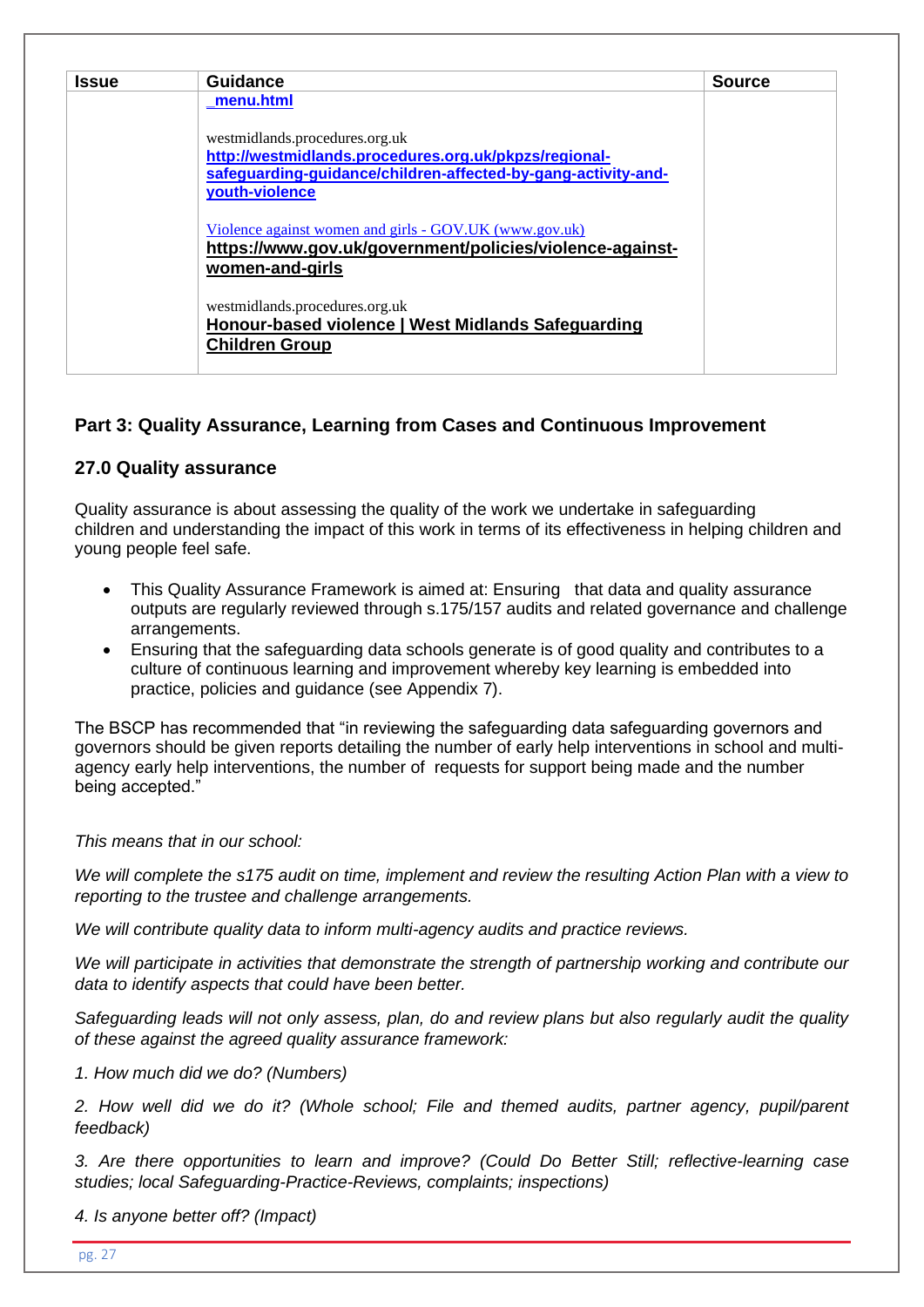## **27.1 Child Safeguarding Practice Reviews, Domestic Homicide Reviews and Lessons Learnt Reviews**

We will ensure that the DSL updates all staff at least annually about the relevant outcomes and findings of local and national Child Safeguarding Practice Reviews, Domestic Homicide Reviews and Lessons Learnt Reviews.

We will collaborate with Birmingham Safeguarding Children Partnership to share information.

*This means that in our school:*

*Senior leaders will analyse safeguarding data and practice to ensure that all staff receive updates about the relevant outcomes and findings of local and national Child Safeguarding Practice Reviews, Domestic Homicide Reviews and Lessons Learnt Reviews at least once per year.*

*Where a case is relevant to our school, we will ensure that we fully support Child Safeguarding Practice Reviews, Domestic Homicide Reviews and Lessons Learnt Reviews with all necessary information and implement the resulting actions and learning.*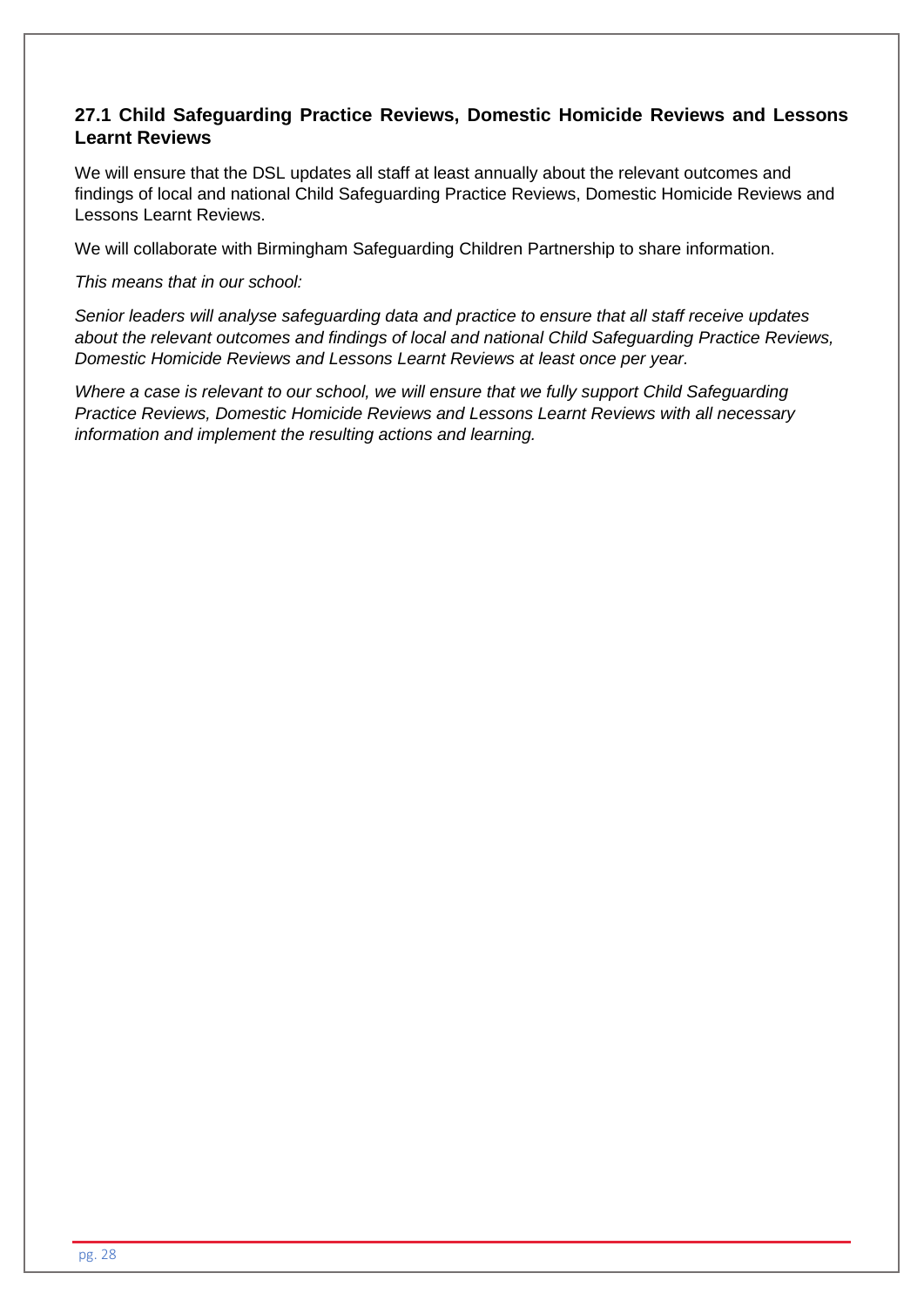# **Appendices**

## **Appendix 1**

#### **Definitions and indicators of abuse**

## **1. Neglect**

Neglect is the persistent failure to meet a child's basic physical and/or psychological needs, likely to result in the serious impairment of the child's health or development. Neglect may occur during pregnancy as a result maternal substance abuse. Once a child is born, neglect may involve a parent or carer failing to:

- Provide adequate food, clothing and shelter (including exclusion from home or abandonment);
- Protect a child from physical and emotional harm or danger;
- Ensure adequate supervision (including the use of inadequate caregivers); or
- Ensure access to appropriate medical care or treatment.

It may also include neglect of, or unresponsiveness to, a child's basic emotional needs.

The following may be indicators of neglect (this is not designed to be used as a checklist):

- Constant hunger
- Stealing, scavenging and/or hoarding food
- Frequent tiredness or listlessness
- Frequently dirty or unkempt
- Often poorly or inappropriately clad for the weather
- Poor school attendance or often late for school
- Poor concentration
- Affection or attention seeking behaviour
- Illnesses or injuries that are left untreated
- Failure to achieve developmental milestones, for example growth, weight
- Failure to develop intellectually or socially
- Responsibility for activity that is not age appropriate such as cooking, ironing, caring for siblings
- The child is regularly not collected or received from school
- The child is left at home alone or with inappropriate carers

#### **2. Physical abuse**

Physical abuse may involve hitting, shaking, throwing, poisoning, burning or scalding, drowning, suffocating or otherwise causing physical harm to a child. Physical harm may also be caused when a parent or carer fabricates the symptoms of, or deliberately induces, illness in a child.

The following may be indicators of physical abuse (this is not designed to be used as a checklist):

- Multiple bruises in clusters, or of uniform shape
- Bruises that carry an imprint, such as a hand or a belt
- Bite marks
- Round burn marks
- Multiple burn marks and burns on unusual areas of the body such as the back, shoulders or buttocks;
- An injury that is not consistent with the account given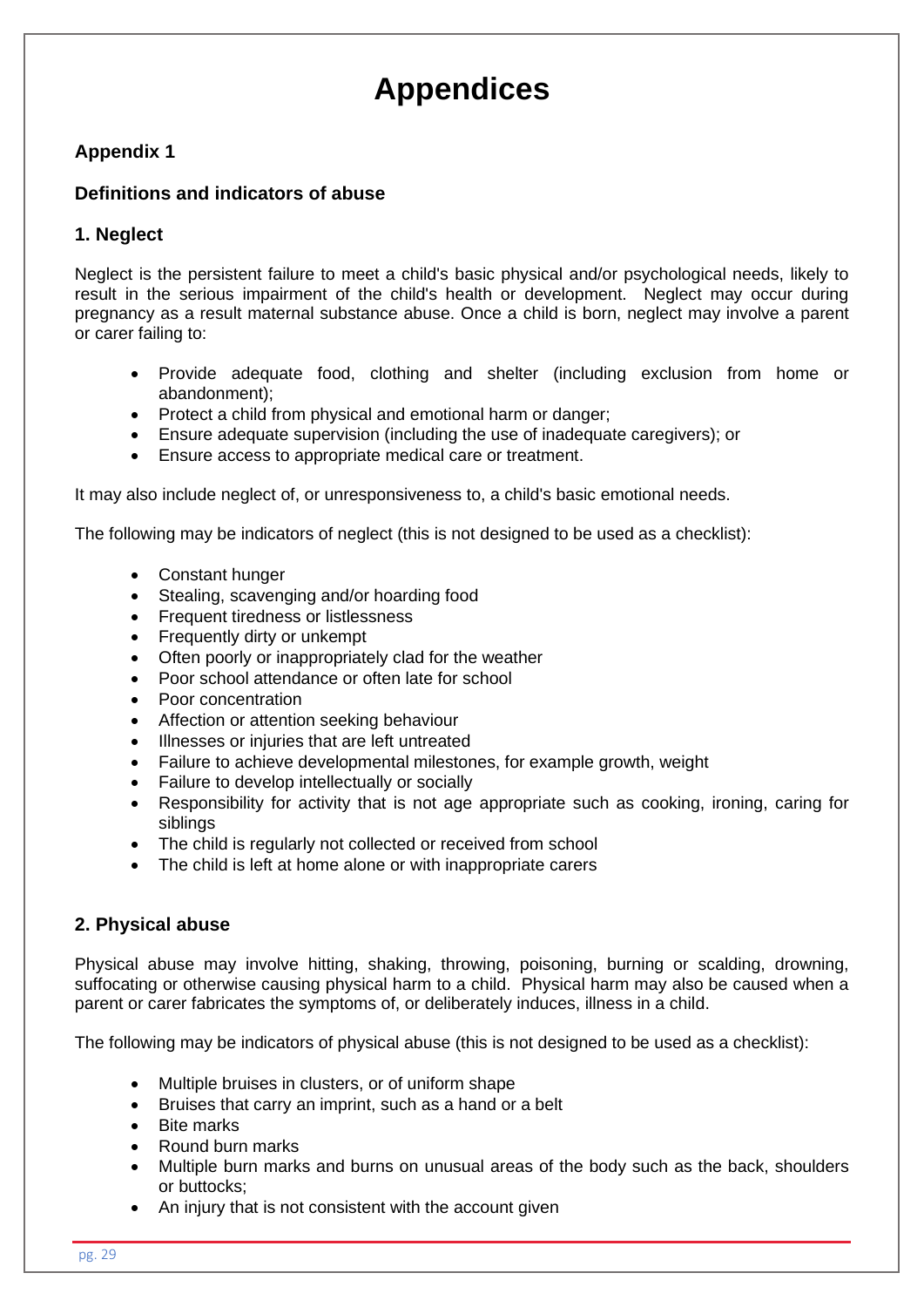- Changing or different accounts of how an injury occurred
- Bald patches
- Symptoms of drug or alcohol intoxication or poisoning
- Unaccountable covering of limbs, even in hot weather
- Fear of going home or parents being contacted
- Fear of medical help
- Fear of changing for PE
- Inexplicable fear of adults or over-compliance
- Violence or aggression towards others including bullying
- Isolation from peers

#### **3. Sexual abuse**

Sexual abuse involves forcing or enticing a child or young person to take part in sexual activities, not necessarily involving a high level of violence, whether or not the child is aware of what is happening. The activities may involve physical contact, including assault by rape and/or penetration or nonpenetrative acts such as masturbation, kissing, rubbing and touching outside of clothing*.* They may also include non-contact activities, such as involving children in looking at, or in the production of, sexual images, watching sexual activities, encouraging children to behave in sexually inappropriate ways, or grooming a child in preparation for abuse (including via the internet). Sexual abuse is not solely perpetrated by adult males. Women can also commit acts of sexual abuse, as can other children.

The following may be indicators of sexual abuse (this is not designed to be used as a checklist):

- Sexually explicit play or behaviour or age-inappropriate knowledge
- Anal or vaginal discharge, soreness or scratching
- Reluctance to go home
- Inability to concentrate, tiredness
- Refusal to communicate
- Thrush, persistent complaints of stomach disorders or pains
- Eating disorders, for example anorexia nervosa and bulimia
- Attention seeking behaviour, self-mutilation, substance abuse
- Aggressive behaviour including sexual harassment or molestation
- Unusual compliance
- Regressive behaviour, enuresis, soiling
- Frequent or openly masturbating, touching others inappropriately
- Depression, withdrawal, isolation from peer group
- Reluctance to undress for PE or swimming
- Bruises or scratches in the genital area

## **4. Sexual exploitation**

Child sexual exploitation occurs when a child or young person, or another person, receives "something" (for example food, accommodation, drugs, alcohol, cigarettes, affection, gifts, money) as a result of the child/young person performing sexual activities, or another person performing sexual activities on the child/young person.

The presence of any significant indicator for sexual exploitation should trigger a referral to Birmingham Children's Trust. The significant indicators are:

- Having a relationship of concern with a controlling adult or young person (this may involve physical and/or emotional abuse and/or gang activity)
- Entering and/or leaving vehicles driven by unknown adults
- Possessing unexplained amounts of money, expensive clothes or other items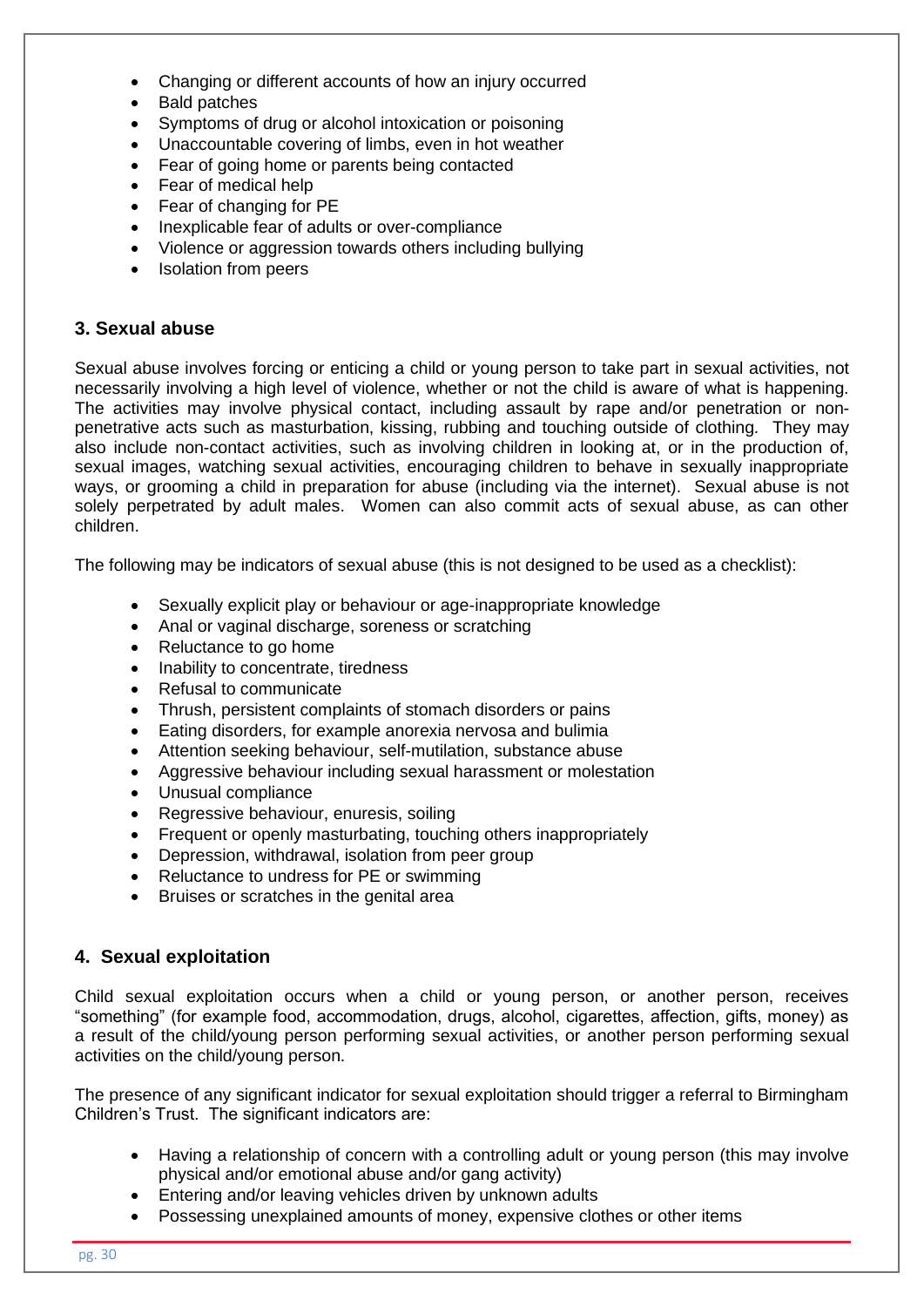- Frequenting areas known for risky activities
- Being groomed or abused via the Internet and mobile technology; and
- Having unexplained contact with hotels, taxi companies or fast food outlets.
- Missing for periods of time (CSE and county lines)

County lines County lines is a term used to describe gangs and organised criminal networks involved in exporting illegal drugs using dedicated mobile phone lines or other form of "deal line". This activity can happen locally as well as across the UK - no specified distance of travel is required.

Children and vulnerable adults are exploited to move, store and sell drugs and money. Offenders will often use coercion, intimidation, violence (including sexual violence) and weapons to ensure compliance of victims. Children can be targeted and recruited into county lines in a number of locations including schools (mainstream and special), further and higher educational institutions, pupil referral units, children's homes and care homes. Children are also increasingly being targeted and recruited online using social media.

Children can easily become trapped by this type of exploitation as county lines gangs can manufacture drug debts which need to be worked off or threaten serious violence and kidnap towards victims (and their families) if they attempt to leave the county lines network. A number of the indicators for CSE and CCE may be applicable to where children are involved in county lines.

Some additional specific indicators that may be present where a child is criminally exploited through involvement in county lines are children who:

• go missing and are subsequently found in areas away from their home;

• have been the victim or perpetrator of serious violence (e.g. knife crime);

• are involved in receiving requests for drugs via a phone line, moving drugs, handing over and collecting money for drugs;

• are exposed to techniques such as 'plugging', where drugs are concealed internally to avoid detection;

• are found in accommodation that they have no connection with, often called a 'trap house or cuckooing' or hotel room where there is drug activity;

• owe a 'debt bond' to their exploiters;

• have their bank accounts used to facilitate drug dealing.

Further information on the signs of a child's involvement in county lines is available in guidance published by the Home Office.

[https://assets.publishing.service.gov.uk/government/uploads/system/uploads/attachment\\_data/file/863323/](https://assets.publishing.service.gov.uk/government/uploads/system/uploads/attachment_data/file/863323/HOCountyLinesGuidance_-_Sept2018.pdf) HOCountyLinesGuidance - Sept2018.pdf

#### **5. Emotional abuse**

Emotional abuse is the persistent emotional maltreatment of a child/young person such as to cause severe and persistent adverse effects on the child/young person's emotional development. It may involve conveying to children/young people that they are worthless or unloved, inadequate, or valued only insofar as they meet the needs of another person. It may include not giving the child/young person opportunities to express their views, deliberately silencing them or 'making fun' of what they say or how they communicate. It may feature age or developmentally inappropriate expectations being imposed on children. These may include interactions that are beyond the child/young person's developmental capability, as well as overprotection and limitation of exploration and learning, or preventing the child/young person participating in normal social interaction. It may also involve seeing or hearing the ill-treatment of another person. It may involve serious bullying (including cyber bullying)*,* causing children/young people frequently to feel frightened or in danger, or the exploitation or corruption of children/young people. Some level of emotional abuse is involved in all types of maltreatment.

The following may be indicators of emotional abuse (this is not designed to be used as a checklist):

• The child consistently describes him/herself in very negative ways – as stupid, naughty, hopeless, ugly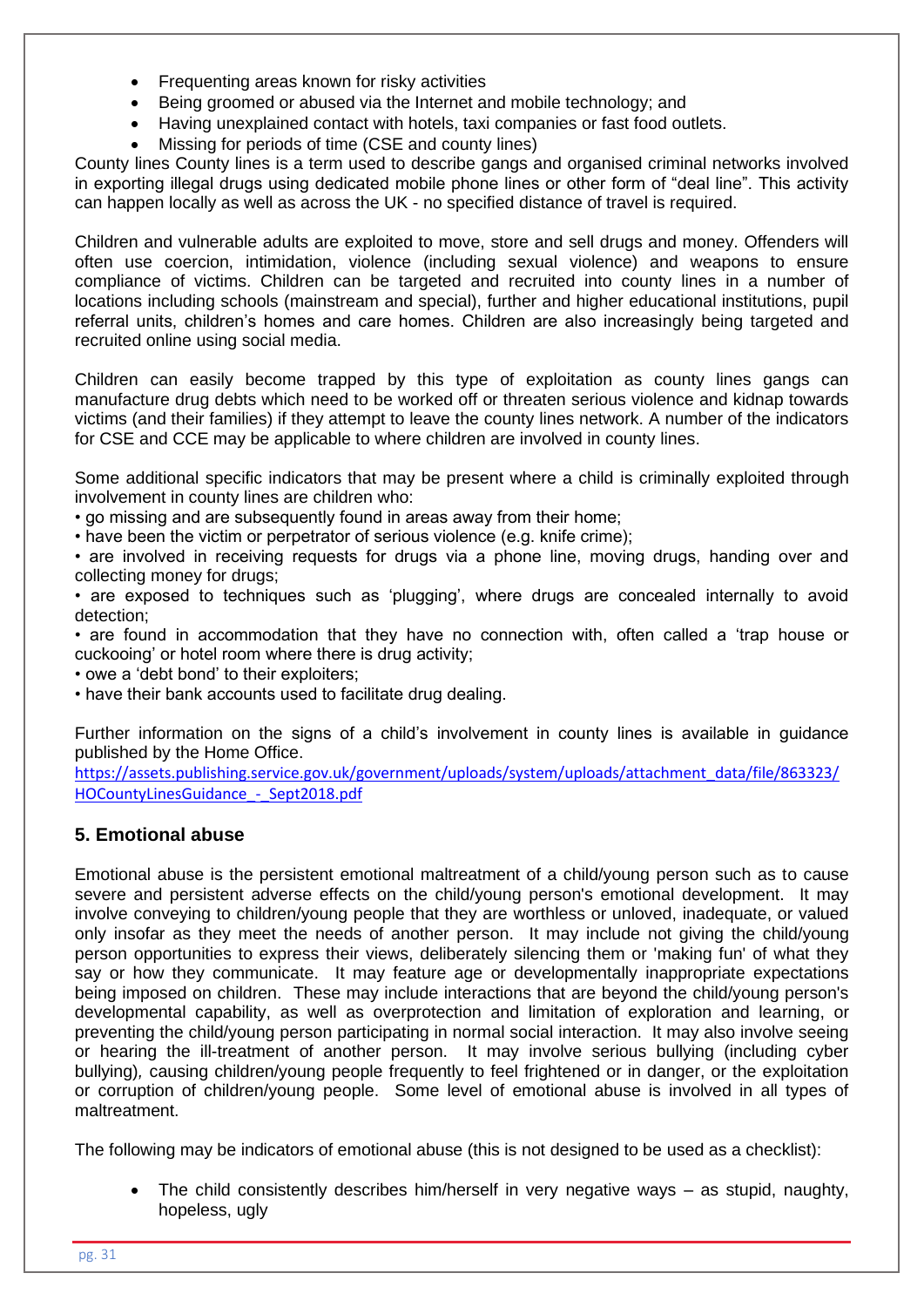- Over-reaction to mistakes
- Delayed physical, mental or emotional development
- Sudden speech or sensory disorders
- Inappropriate emotional responses, fantasies
- Neurotic behaviour: rocking, banging head, regression, tics and twitches
- Self-harming, drug or solvent abuse
- Fear of parents being contacted
- Running away
- Compulsive stealing
- Appetite disorders anorexia nervosa, bulimia; or
- Soiling, smearing faeces, enuresis.

N.B: Some situations where children stop communicating suddenly (known as "traumatic mutism") can indicate maltreatment.

#### **6. Responses from parents/carers**

Research and experience indicate that the following responses from parents may suggest a cause for concern across all five categories:

- Delay in seeking treatment that is obviously needed
- Unawareness or denial of any injury, pain or loss of function (for example, a fractured limb)
- Incompatible explanations offered, several different explanations or the child is said to have acted in a way that is inappropriate to her/his age and development
- Reluctance to give information or failure to mention other known relevant injuries
- Frequent presentation of minor injuries
- A persistently negative attitude towards the child
- Unrealistic expectations or constant complaints about the child
- Alcohol misuse or other drug/substance misuse
- Parents request removal of the child from home; or
- Violence between adults in the household
- Evidence of coercion and control.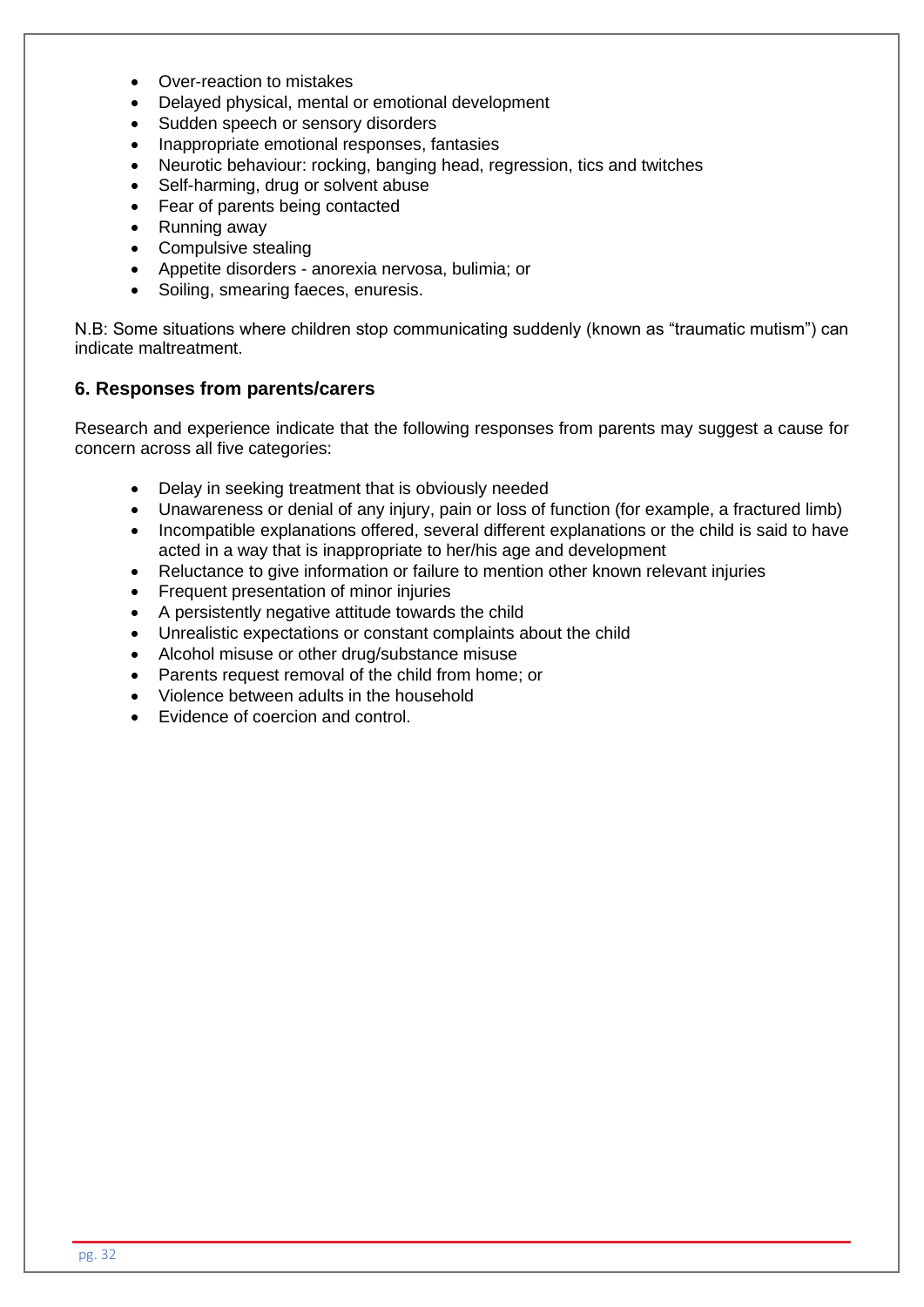# **7. Disabled children**

When working with children with disabilities, practitioners need to be aware that additional possible indicators of abuse and/or neglect may also include:

- A bruise in a site that may not be of concern on an ambulant child such as the shin, maybe of concern on a non-mobile child
- Not getting enough help with feeding leading to malnourishment
- Poor toileting arrangements
- Lack of stimulation
- Unjustified and/or excessive use of restraint
- Rough handling, extreme behaviour modification such as deprivation of medication, food or clothing, disabling wheelchair batteries
- Unwillingness to try to learn a child's means of communication
- Ill-fitting equipment, for example, callipers, sleep boards, inappropriate splinting
- Misappropriation of a child's finances; or
- Inappropriate invasive procedures.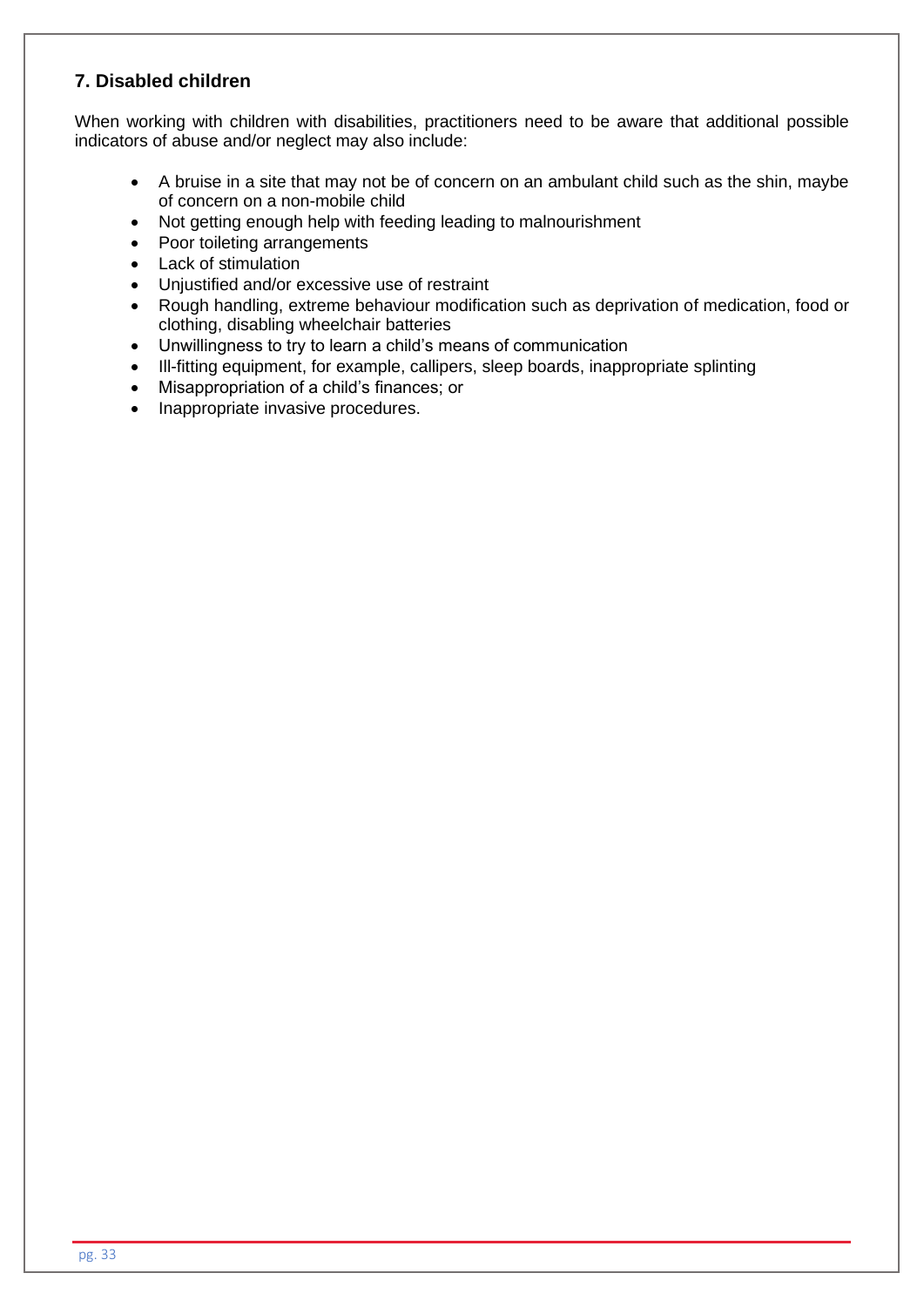# **Dealing with a disclosure of abuse**

When a pupil tells me about abuse they have suffered, what should I remember?

- Stay calm.
- Do not communicate shock, anger or embarrassment.
- Reassure the child. Tell them you are pleased that they are speaking to you.
- Never enter into a pact of secrecy with the child. Assure her/him that you will try to help but let the child know that you will have to tell other people in order to do this. State who this will be and why.
- Tell her/him that you believe them. Children very rarely lie about abuse; but s/he may have tried to tell others and not been heard or believed.
- Tell the child that it is not her/his fault.
- Encourage the child to talk but do not ask "leading questions" or press for information.
- Listen and remember.
- Check that you have understood correctly what the child is trying to tell you.
- Praise the child for telling you. Communicate that s/he has a right to be safe and protected.
- Do not tell the child that what s/he experienced is dirty, naughty or bad.
- It is inappropriate to make any comments about the alleged offender.
- Be aware that the child may retract what s/he has told you. It is essential to record in writing, all you have heard, though not necessarily at the time of disclosure.
- At the end of the conversation, tell the child again who you are going to tell and why that person or those people need to know.
- As soon as you can afterwards, make a detailed record of the conversation using the child's own language. Include any questions you may have asked. Do not add any opinions or interpretations.
- If the disclosure relates to a physical injury do not photograph the injury but record in writing as much detail as possible.

NB - it is not education staff's role to seek disclosures. Their role is to observe that something may be wrong, ask about it, listen, be available and try to make time to talk.

#### **Immediately after a disclosure**

You should not deal with this yourself. Clear indications or disclosure of abuse must be reported to Birmingham Children's Trust without delay, by the **Head Teacher**, DSL or in exceptional circumstances by the staff member who has raised the concern.

Children making a disclosure may do so with difficulty, having chosen carefully to whom they will speak. Listening to and supporting a **young person** who has been abused can be traumatic for the adults involved. Support for you will be available from your DSL or **Head Teacher**.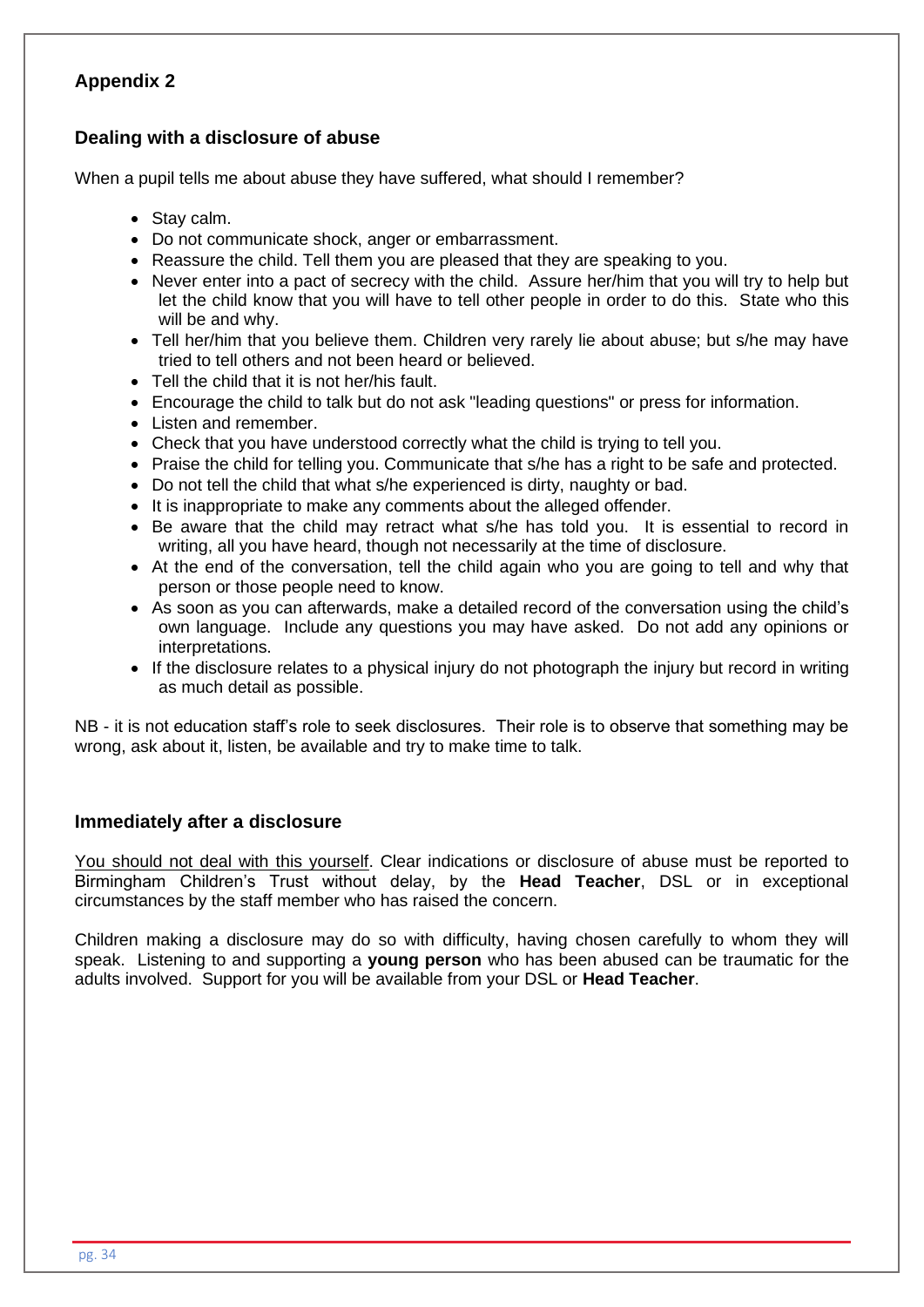## **Allegations about a member of staff, governor or volunteer**

1. Inappropriate behaviour by staff/volunteers could take the following forms:

#### • **Physical**

For example, the intentional use of force as a punishment, slapping, use of objects to hit with, throwing objects, or rough physical handling.

#### • **Emotional**

For example, intimidation, belittling, scapegoating, sarcasm, lack of respect for children's rights, and attitudes that discriminate on the grounds of race, gender, disability or sexuality.

#### • **Sexual**

For example, sexualised behaviour towards pupils, sexual harassment, inappropriate phone calls and texts, images via social media, sexual assault and rape.

#### • **Neglect**

For example, failing to act to protect children/young people, failing to seek medical attention or failure to carry out an appropriate risk assessment.

## • **Spiritual Abuse**

For example, using undue influence or pressure to control individuals or ensure obedience, follow religious practices that are harmful such as beatings or starvation.

- 2. If a child makes an allegation about a member of staff, **Trustee,** visitor or volunteer the **Head Teacher** must be informed immediately. The **Head Teacher** must carry out an urgent initial consideration in order to establish whether there is substance to the allegation. The **Head Teacher** should not carry out the investigation him/herself or interview pupils. However, they should ensure that all investigations including for supply staff are completed appropriately.
- 3. The **Head Teacher** should exercise and be accountable for their professional judgement on the action to be taken as follows:
	- If the actions of the member of staff, and the consequences of the actions, raise credible child protection concerns the **Head Teacher** will notify Birmingham Children's Trust Designated Officer (LADO) Team<sup>1</sup> (Tel: 0121 675 1669). The LADO Team will liaise with the Chair of Governors and advise about action to be taken and may initiate internal referrals within Birmingham Children's Trust to address the needs of children likely to have been affected.
	- If the actions of the member of staff, and the consequences of the actions, do not raise credible child protection concerns, but do raise other issues in relation to the conduct of the member of staff or the pupil. These should be addressed through the school's own internal procedures.
	- If the **Head Teacher** decides that the allegation is without foundation and no further formal action is necessary, all those involved should be informed of this conclusion, and the reasons for the decision should be recorded on the child's safeguarding file. The allegation should be removed from personnel records.
- 4. Where an allegation has been made against the **Head Teacher**, then the **Trustee in charge** takes on the role of liaising with the LADO Team in determining the appropriate way forward. For details of this specific procedure see the Section on **[Allegations against Staff and](http://westmidlands.procedures.org.uk/ykpzy/statutory-child-protection-procedures/allegations-against-staff-or-volunteers)  [Volunteers](http://westmidlands.procedures.org.uk/ykpzy/statutory-child-protection-procedures/allegations-against-staff-or-volunteers)** in the West Midlands Child protection procedures.
- 5. Where the allegation is against the sole proprietor, the referral should be made to the LADO Team directly.

pg. 35

<sup>1</sup> In other authorities the LADO service is referred to as the Position of Trust Team (POT)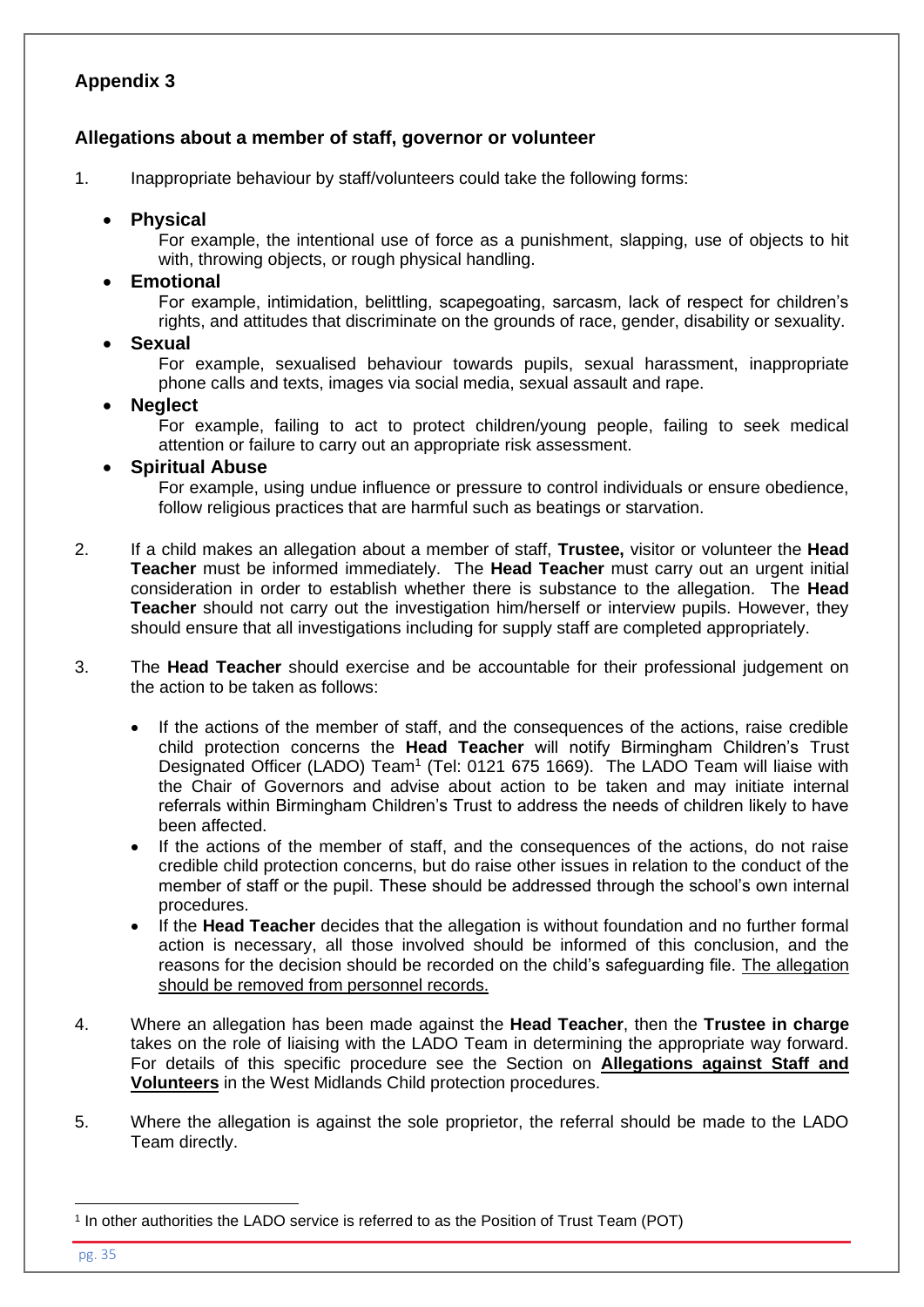## **Indicators of vulnerability to radicalisation**

- 1. Radicalisation is defined in KCSiE 2021 as:
	- The process by which a person comes to support terrorism and extremist ideologies associated with terrorist groups.
- 2. Extremism is defined by the government in the Prevent Strategy as:

Vocal or active opposition to fundamental British values, including democracy, the rule of law, individual liberty and mutual respect and tolerance of different faiths and beliefs. We also include in our definition of extremism calls for the death of members of our armed forces, whether in this country or overseas.

3. Extremism is defined by the Crown Prosecution Service as:

The demonstration of unacceptable behaviour by using any means or medium to express views which:

- Encourage, justify or glorify terrorist violence in furtherance of particular beliefs;
- Seek to provoke others to terrorist acts;
- Encourage other serious criminal activity or seek to provoke others to serious criminal acts; or
- Foster hatred which might lead to inter-community violence in the UK.
- 4. KCSiE 2021 describes terrorism as an action that endangers or causes serious violence to a person/people; causes serious damage to property; or seriously interferes or disrupts an electronic system. The use or threat must be designed to influence the government or to intimidate the public and is made for the purpose of advancing a political, religious or ideological cause.

There is no such thing as a "typical extremist". Those who become involved in extremist actions come from a range of backgrounds and experiences, and most individuals, even those who hold radical views, do not become involved in violent extremist activity.

- 5. Pupils may become susceptible to radicalisation through a range of social, personal and environmental factors - it is known that violent extremists exploit vulnerabilities in individuals to drive a wedge between them and their families and communities. It is vital that school staff are able to recognise those vulnerabilities.
- 6. Indicators of vulnerability include:
	- **Identity crisis -** the student/pupil is distanced from their cultural/religious heritage and experiences discomfort about their place in society
	- **Personal crisis -** the student/pupil may be experiencing family tensions; a sense of isolation; and low self-esteem; they may have dissociated from their existing friendship group and become involved with a new and different group of friends; they may be searching for answers to questions about identity, faith and belonging
	- **Personal circumstances -** migration; local community tensions; and events affecting the student/pupil's country or region of origin may contribute to a sense of grievance that is triggered by personal experience of racism or discrimination or aspects of Government policy
	- **Unmet aspirations -** the student/pupil may have perceptions of injustice; a feeling of failure; rejection of civic life
	- **Experiences of criminality -** which may include involvement with criminal groups, imprisonment, and poor resettlement/reintegration
	- **Special educational need -** students/pupils may experience difficulties with social interaction, empathy with others, understanding the consequences of their actions and awareness of the motivations of others.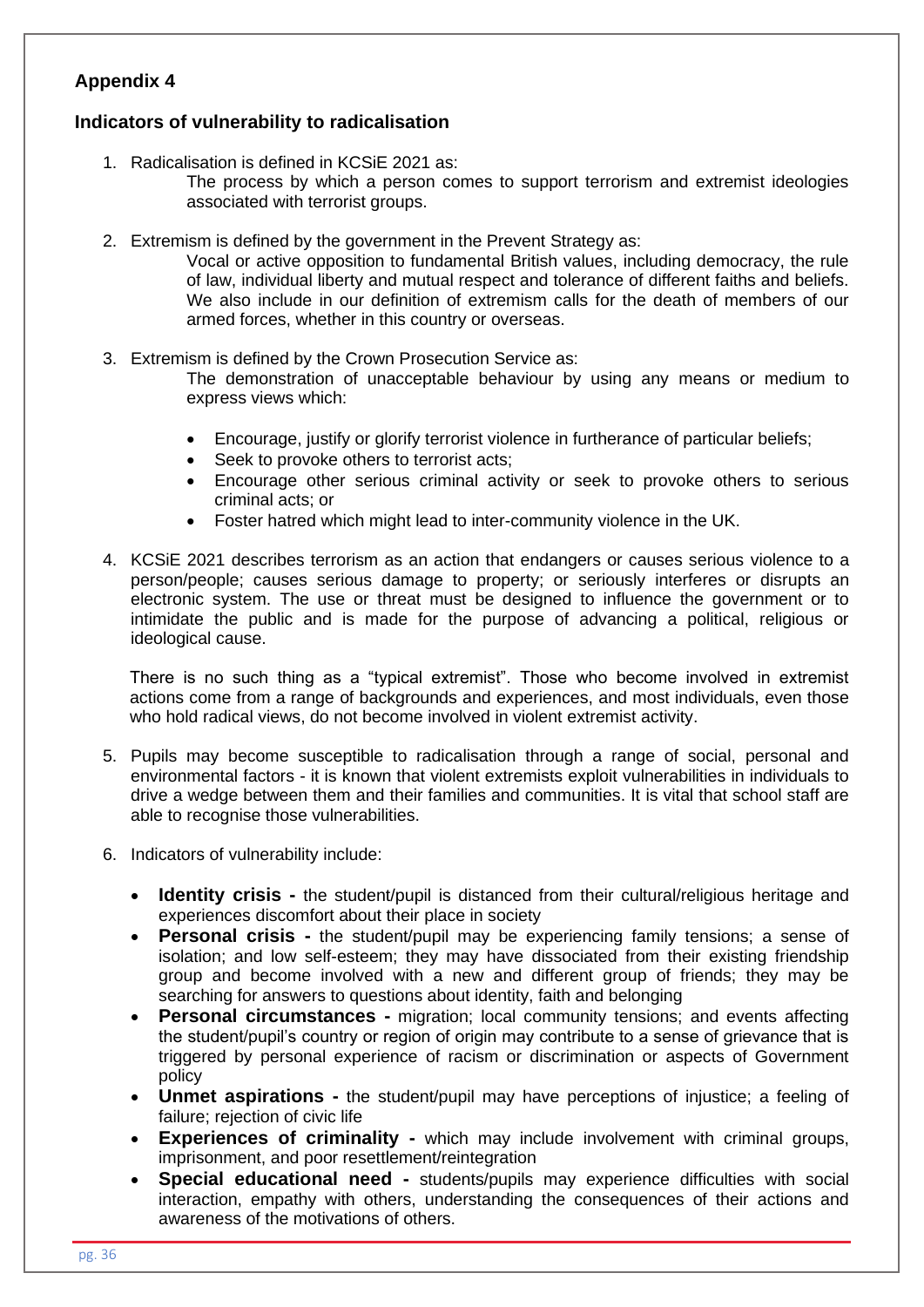- 7. This list is not exhaustive, nor does it mean that all children/young people experiencing the above are at risk of radicalisation for the purposes of violent extremism.
- 8. More critical risk factors could include:
	- Being in contact with extremist recruiters
	- Family members convicted of a terrorism act or subject to a Channel intervention
	- Accessing violent extremist websites, especially those with a social networking element
	- Possessing or accessing violent extremist literature
	- Using extremist narratives and a global ideology to explain personal disadvantage
	- Justifying the use of violence to solve societal issues
	- Joining or seeking to join extremist organisations
	- Significant changes to appearance and/or behaviour; and
	- Experiencing a high level of social isolation resulting in issues of identity crisis and/or personal crisis.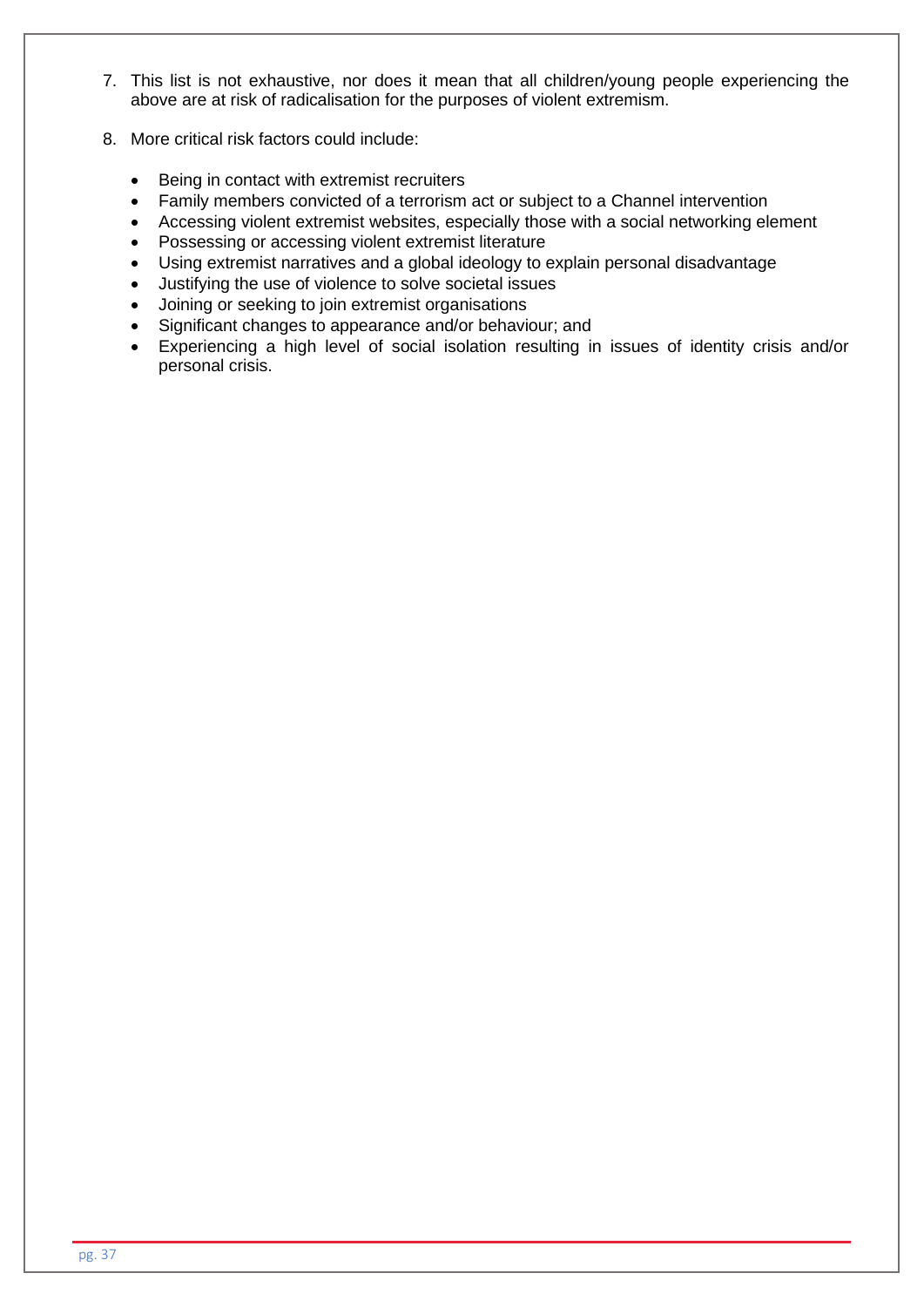## **Preventing violent extremism - Roles and responsibilities of the Single Point of Contact (SPOC)**

The SPOC for **Darul Uloom** is **Azharul Islam and Usman Bashir** who are responsible for:

- Ensuring that staff of the school are aware that you are the SPOC in relation to protecting students/pupils from radicalisation and involvement in terrorism;
- Maintaining and applying a good understanding of the relevant guidance in relation to preventing students/pupils from becoming involved in terrorism, and protecting them from radicalisation by those who support terrorism or forms of extremism which lead to terrorism;
- Raising awareness about the role and responsibilities of **School** in relation to protecting students/pupils from radicalisation and involvement in terrorism;
- Monitoring the effect in practice of the school's RE curriculum and assembly policy to ensure that they are used to promote community cohesion and tolerance of different faiths and beliefs;
- Raising awareness within the school about the safeguarding processes relating to protecting students/pupils from radicalisation and involvement in terrorism;
- Acting as the first point of contact within the school for case discussions relating to students/pupils who may be at risk of radicalisation or involved in terrorism;
- Collating relevant information in relation to referrals of vulnerable students/pupils into the Channel<sup>2</sup> process:
- Attending Channel meetings as necessary and carrying out any actions as agreed;
- Reporting progress on actions to the Channel co-ordinator; and sharing any relevant additional information in a timely manner.

<sup>&</sup>lt;sup>2</sup> Channel is a multi-agency approach to provide support to individuals who are at risk of being drawn into terrorist related activity. It is led by the West Midlands Police Counter-Terrorism Unit, and it aims to

<sup>•</sup> Establish an effective multi-agency referral and intervention process to identify vulnerable individuals;

Safeguard individuals who might be vulnerable to being radicalised, so that they are not at risk of being drawn into terrorist-related activity; and

<sup>•</sup> Provide early intervention to protect and divert people away from the risks they face and reduce vulnerability.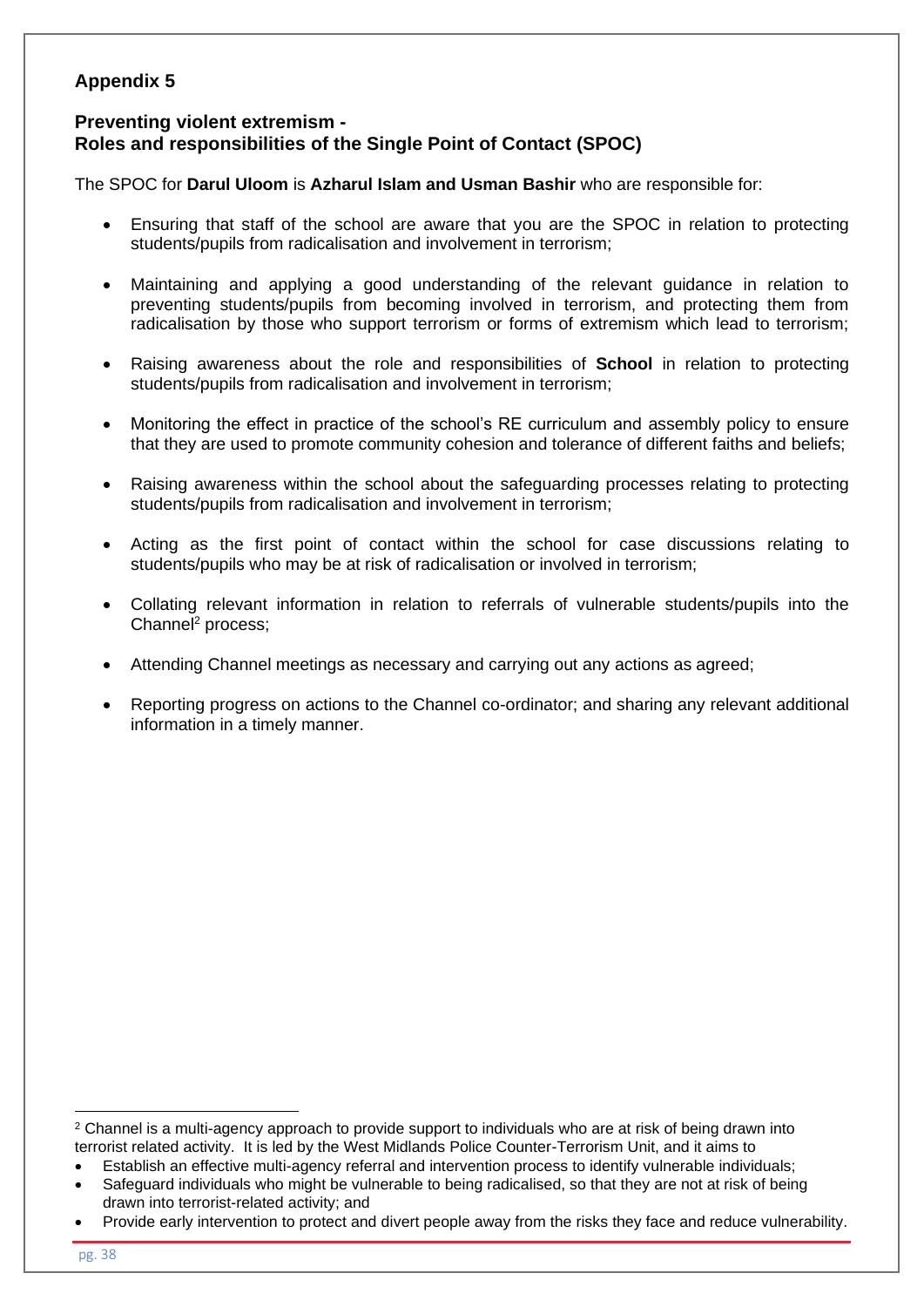# **Appendix 6 – COVID-19 and safeguarding**

Schools must have regard to the statutory safeguarding guidance, **[keeping children safe in](https://www.gov.uk/government/publications/keeping-children-safe-in-education--2)  [education](https://www.gov.uk/government/publications/keeping-children-safe-in-education--2) 2021** and should refer to the now updated and update safeguarding procedures in line with DfE updates.

<https://www.gov.uk/government/publications/actions-for-schools-during-the-coronavirus-outbreak>

## **Online safety**

**[Coronavirus \(COVID-19\): keeping children safe online](https://www.gov.uk/government/publications/coronavirus-covid-19-keeping-children-safe-online) -** All schools and colleges should continue to consider the safety of their children when they are asked to work online. The starting point for online teaching should be that the same principles as set out in the school's or college's staff behaviour policy (sometimes known as a code of conduct) should be followed. This policy should amongst other things include acceptable use of technologies, staff pupil/student relationships and communication including the use of social media. The policy should apply equally to any existing or new online and distance learning arrangements which are introduced. Schools and colleges should, as much as is reasonably possible, consider if their existing policies adequately reflect that some children (and in some cases staff) continue to work remotely online. As with the child protection policy, in some cases an annex/addendum summarising key coronavirus related changes may be more effective than re-writing/re-issuing the whole policy.

The principles set out in the **[guidance for safer working practice for those working with](https://www.saferrecruitmentconsortium.org/)  [children and young people in education settings](https://www.saferrecruitmentconsortium.org/)** published by the Safer Recruitment Consortium may help schools and colleges satisfy themselves that their staff behaviour policies are robust and effective. In some areas schools and colleges may be able to seek support from their local authority when planning online lessons/activities and considering online safety.

Schools and colleges should continue to ensure any use of online learning tools and systems is in line with privacy and data protection requirements.

An essential part of the online planning process will be ensuring children who are being asked to work online have very clear reporting routes in place so they can raise any concerns whilst online. As well as reporting routes back to the school or college this should also signpost children to age appropriate practical support from the likes of:

- **[Childline](https://www.childline.org.uk/?utm_source=google&utm_medium=cpc&utm_campaign=UK_GO_S_B_BND_Grant_Childline_Information&utm_term=role_of_childline&gclsrc=aw.ds&&gclid=EAIaIQobChMIlfLRh-ez6AIVRrDtCh1N9QR2EAAYASAAEgLc-vD_BwE&gclsrc=aw.ds)** for support
- **[UK Safer Internet Centre](https://reportharmfulcontent.com/)** to report and remove harmful online content
- **[CEOP](https://www.ceop.police.uk/safety-centre/)** for advice on making a report about online abuse

Schools and colleges are likely to be in regular contact with parents and carers. Those communications should continue to be used to reinforce the importance of children being safe online. It will be especially important for parents and carers to be aware of what their children are being asked to do online, including the sites they will asked to access and be clear who from the school or college (if anyone) their child is going to be interacting with online.

Parents and carers may choose to supplement the school or college online offer with support from online companies and in some cases individual tutors. In their communications with parents and carers, schools and colleges should emphasise the importance of securing online support from a reputable organisation/individual who can provide evidence that they are safe and can be trusted to have access to children.

Support for parents and carers to keep their children safe online includes:

- **[Thinkuknow](http://www.thinkuknow.co.uk/)** provides advice from the National Crime Agency (NCA) on staying safe online.
- **[Parent info](https://parentinfo.org/)** is a collaboration between Parentzone and the NCA providing support and guidance for parents from leading experts and organisations.
- **[Childnet](https://www.childnet.com/parents-and-carers/parent-and-carer-toolkit)** offers a toolkit to support parents and carers of children of any age to start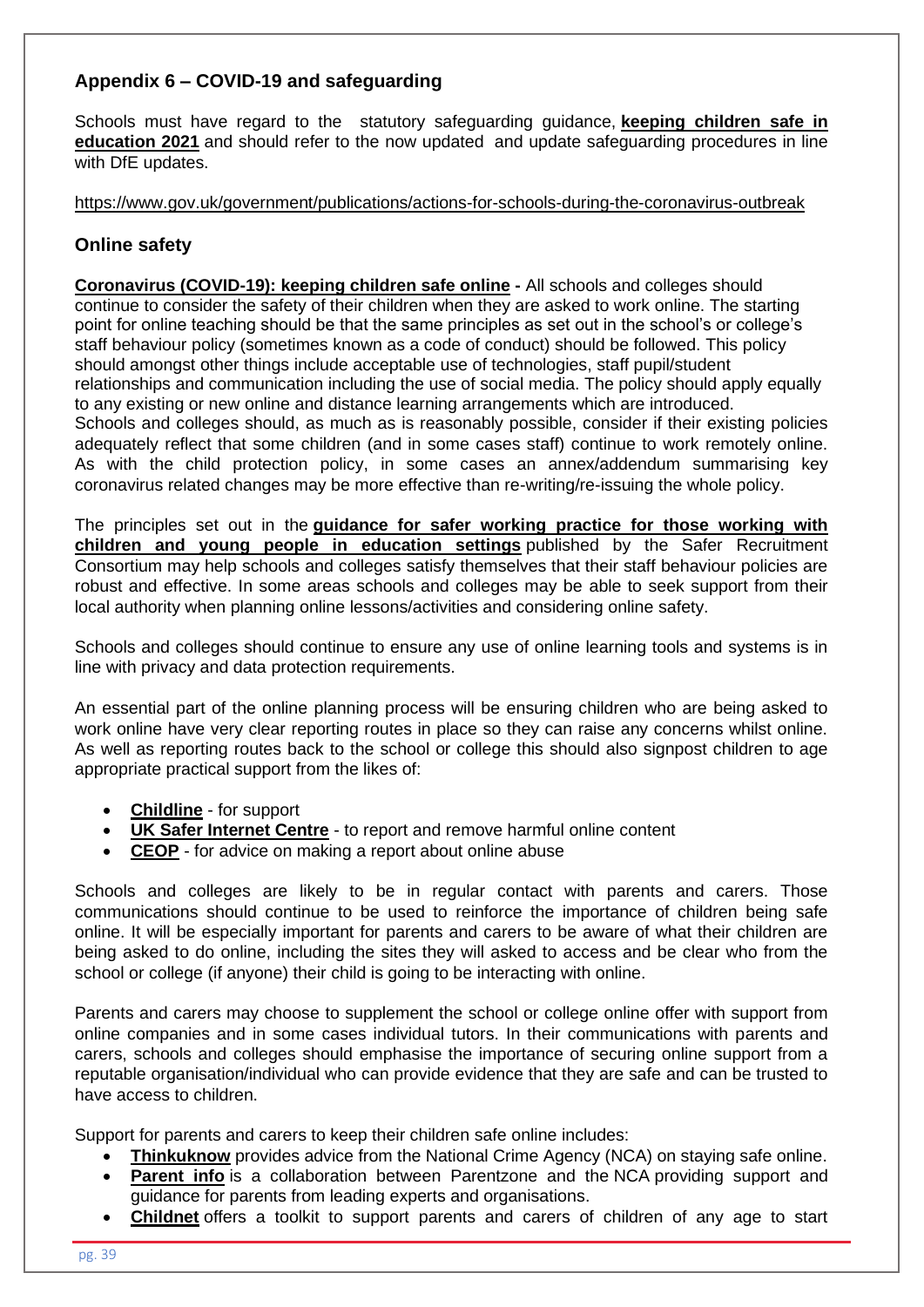discussions about their online life, to set boundaries around online behaviour and technology use, and to find out where to get more help and support.

- **[Internet Matters](https://www.internetmatters.org/?gclid=EAIaIQobChMIktuA5LWK2wIVRYXVCh2afg2aEAAYASAAEgIJ5vD_BwE)** provides age-specific online safety checklists, guides on how to set parental controls on a range of devices, and a host of practical tips to help children get the most out of their digital world.
- **[London Grid for Learning](http://www.lgfl.net/online-safety/)** has support for parents and carers to keep their children safe online, including tips to keep primary aged children safe online.
- **[Net-aware](https://www.net-aware.org.uk/)** has support for parents and carers from the NSPCC and O2, including a guide to social networks, apps and games.
- **[Let's Talk About](https://www.ltai.info/staying-safe-online/) It** has advice for parents and carers to keep children safe from online radicalisation.
- **[UK Safer Internet Centre](https://www.saferinternet.org.uk/advice-centre/parents-and-carers)** has tips, advice, guides and other resources to help keep children safe online, including parental controls offered by home internet providers and safety tools on social networks and other online services.

Government has also provided:

• **[Support to stay safe online](https://www.gov.uk/government/publications/child-safety-online-a-practical-guide-for-parents-and-carers/child-safety-online-a-practical-guide-for-parents-and-carers-whose-children-are-using-social-media)** includes security and privacy settings, blocking unsuitable content, and parental controls.